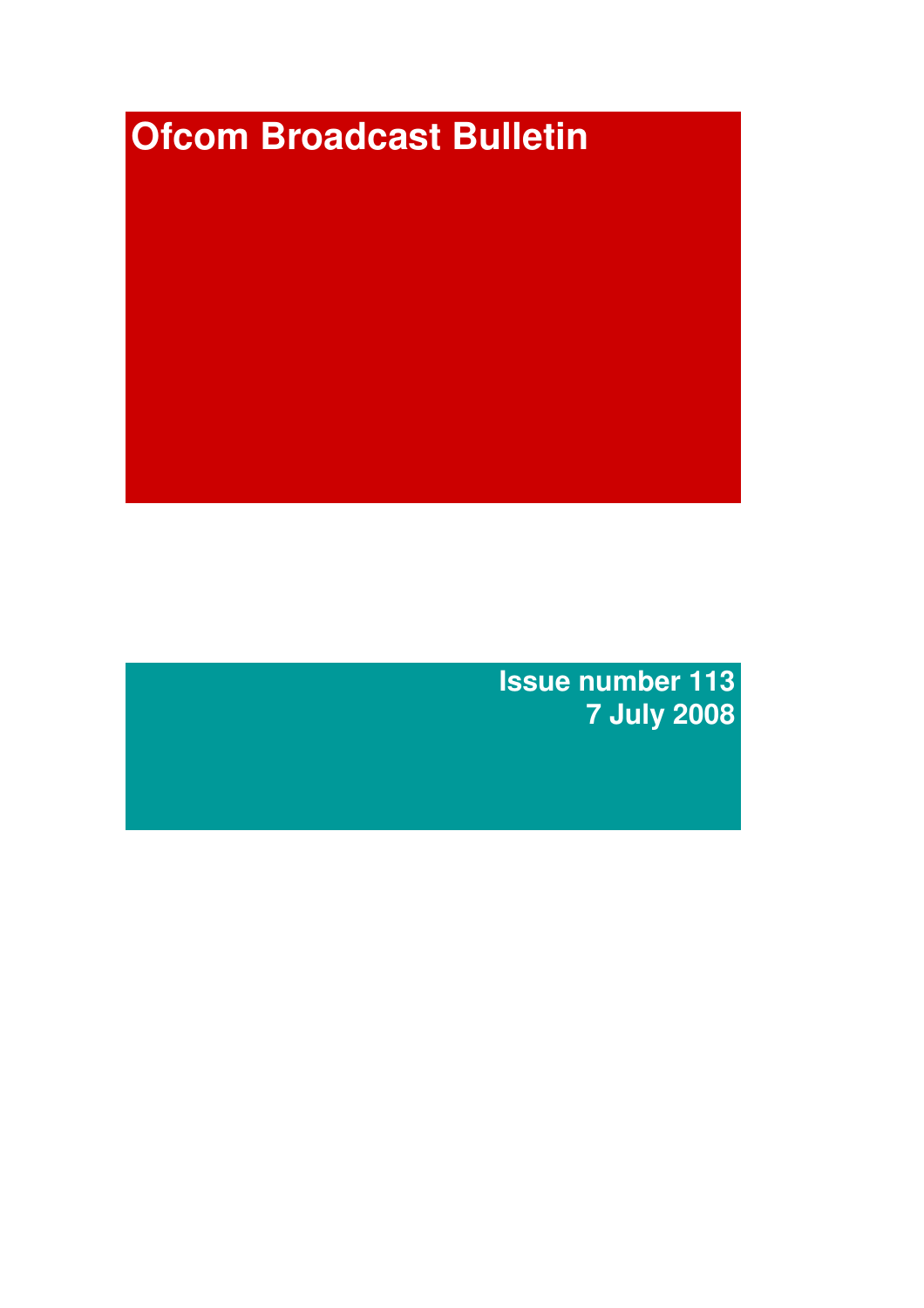# **Contents**

| Introduction                                                                                                             | 4  |
|--------------------------------------------------------------------------------------------------------------------------|----|
| <b>Standards cases</b>                                                                                                   |    |
| <u>Sanction</u>                                                                                                          |    |
| 30 GCap Media plc 'One Network' radio stations<br>Secret Sound, 15 January 2007 to 8 February 2007, various times        | 5  |
| <u>In Breach</u>                                                                                                         |    |
| <b>GMTV Weather</b><br>GMTV, various dates and times                                                                     | 6  |
| <b>STV and Westcountry Weather</b><br>STV and ITV Westcountry, various dates and times                                   | 8  |
| <b>Rock Rivals</b><br>ITV2, 7 March 2008, 20:00                                                                          | 9  |
| The Jeremy Kyle Show<br>ITV1, 20 March 2008, 09:25                                                                       | 10 |
| Sunday Night with Jason Donovan<br>Invicta FM and 36 other radio stations owned by GCap,<br>27 April 2008, 19:00         | 11 |
| <b>Peter Popoff</b><br>Passion TV, 10 October 2007 19:00<br><b>Dr Paul Lewis</b><br>Passion TV, 10 October 2007 09:30    | 13 |
| <b>Note to Broadcasters</b><br>Claims of benefits from, and promotion of products or services<br>in religious programmes | 15 |
| <b>Fairness &amp; Privacy cases</b>                                                                                      |    |
| <u>Upheld</u>                                                                                                            |    |
| <b>Complaint by Ms Rebecca Gauld</b>                                                                                     | 17 |

Katie and Peter: The Baby Diaries, ITV 2, 19 July 2007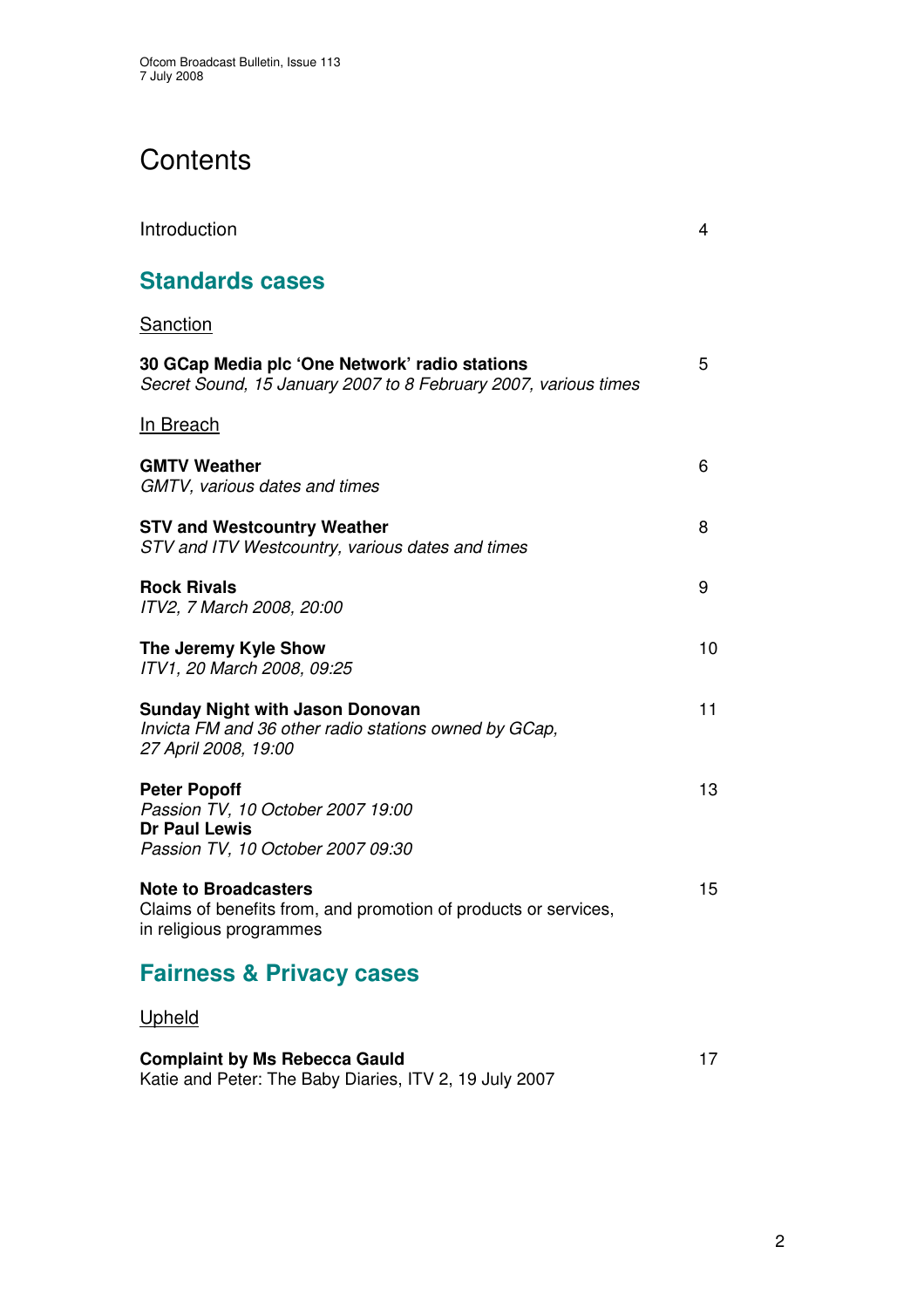#### Partly Upheld

#### **Complaint made by Mr Lennart Hane** 28 Insider, TV3 (Sweden), 12 October 2006

(repeated 15 October 2006), and trailers for the programme

Other programmes not in breach/resolved 50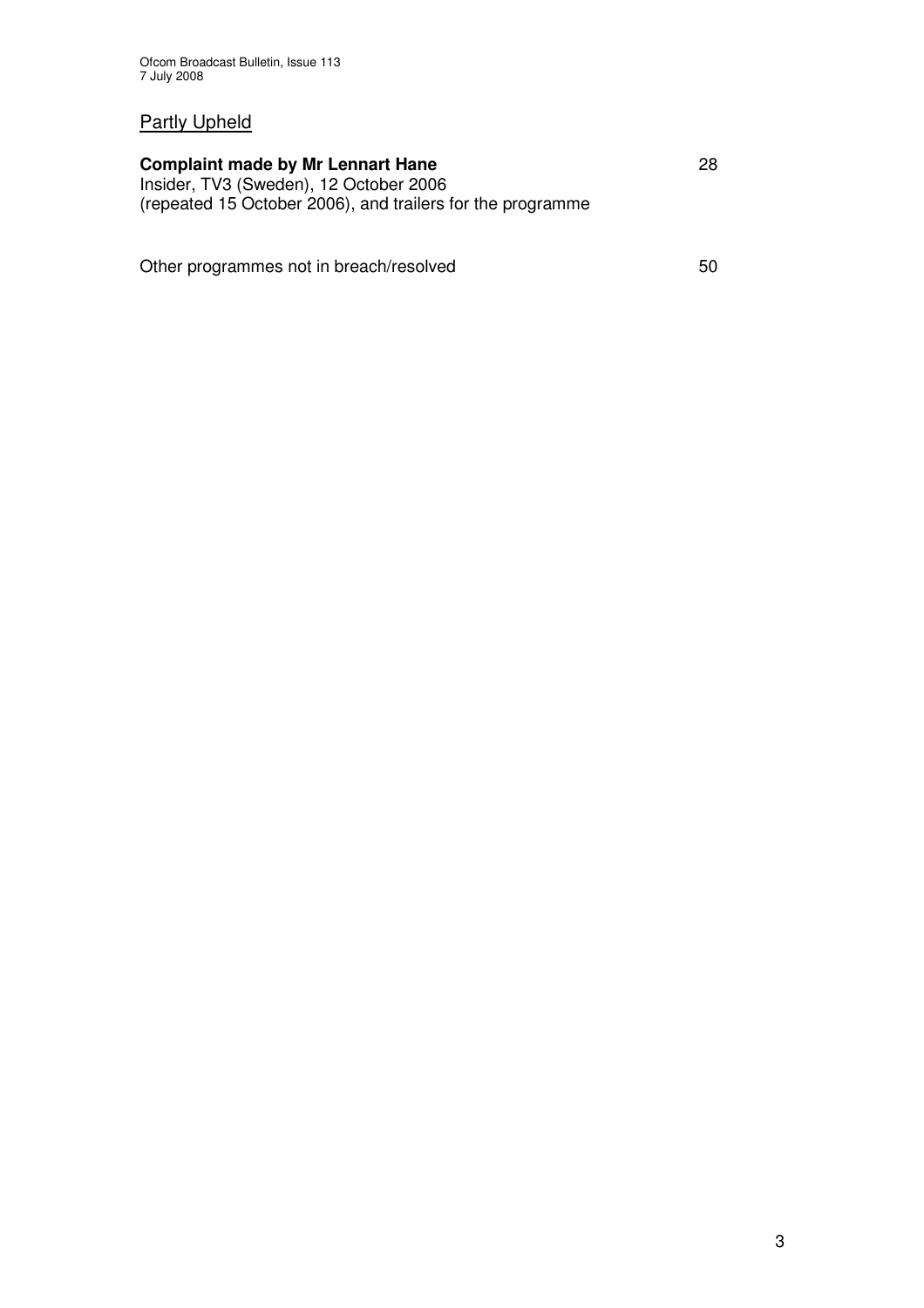## Introduction

Ofcom's Broadcasting Code ("the Code") took effect on 25 July 2005 (with the exception of Rule 10.17 which came into effect on 1 July 2005). This Code is used to assess the compliance of all programmes broadcast on or after 25 July 2005. The Broadcasting Code can be found at http://www.ofcom.org.uk/tv/ifi/codes/bcode/

The Rules on the Amount and Distribution of Advertising (RADA) apply to advertising issues within Ofcom's remit from 25 July 2005. The Rules can be found at http://www.ofcom.org.uk/tv/ifi/codes/advertising/#content

From time to time adjudications relating to advertising content may appear in the Bulletin in relation to areas of advertising regulation which remain with Ofcom (including the application of statutory sanctions by Ofcom).

It is Ofcom policy to state the full language used on air by broadcasters who are the subject of a complaint. Some of the language used in Ofcom Broadcast Bulletins may therefore cause offence.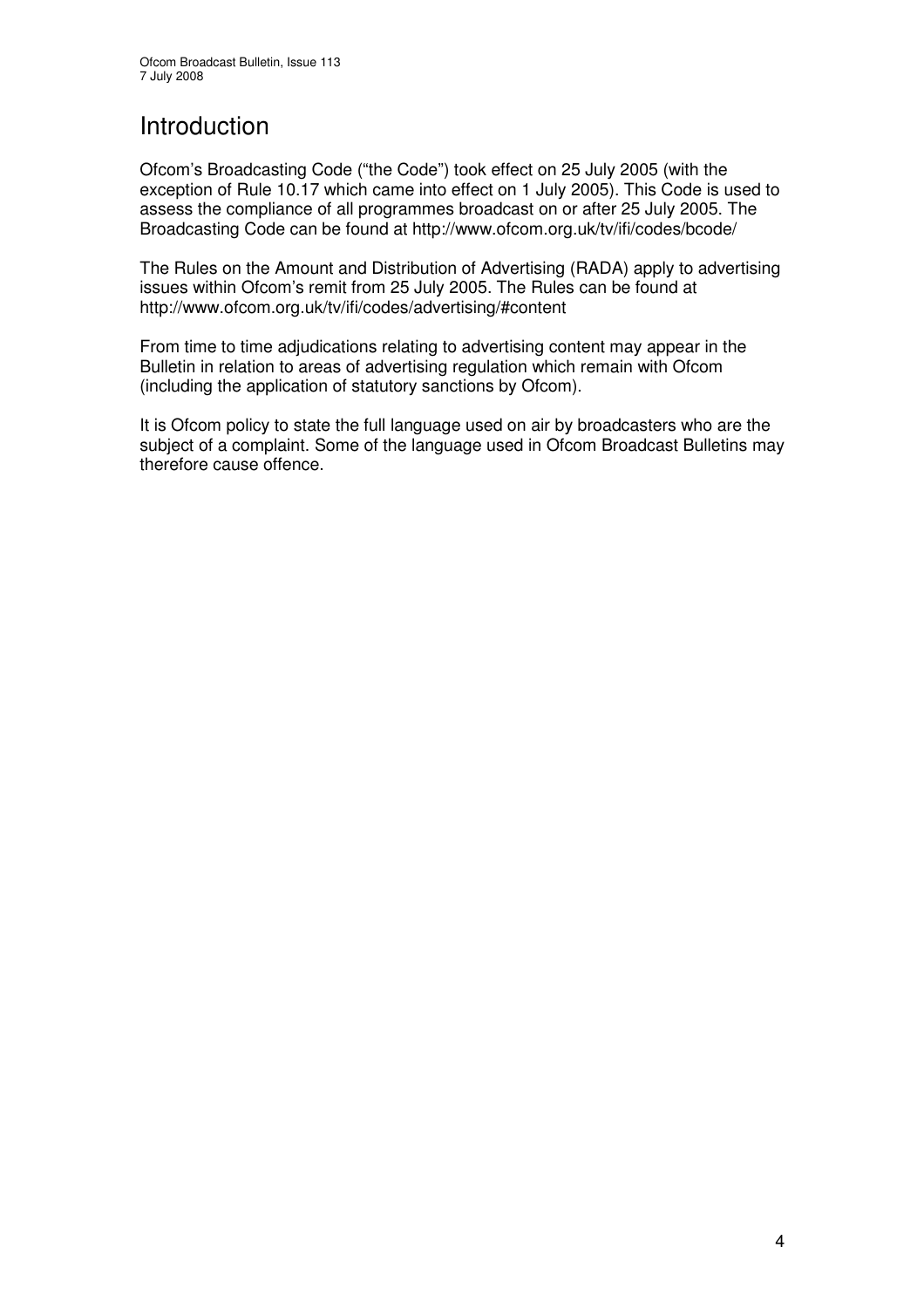# **Standards cases**

## **Notice of Sanction**

### **30 GCap Media plc 'One Network' radio stations**

*Secret Sound, 15 January 2007 to 8 February 2007, various times*

On 26 June 2008, Ofcom published its decision to impose statutory sanctions on 30 GCap Media plc 'One Network' radio stations for breaches of Rule 2.11 (competitions should be conducted fairly) and Rule 10.10 (use of premium rate numbers must comply with the Code of Practice issued by PhonepayPlus) of the Code.

Ofcom has found that these rules were breached in the conduct of a networked listener competition, *Secret Sound*, as follows:

On a number of occasions, programme makers deliberately put to air text entrants with incorrect answers in order to prevent the prize from being won too soon. As a result, those listeners who had paid to enter the competition on these occasions had no chance of winning.

The seriousness of the compliance failures was compounded by some of the actions taken by GCap after the incidents had come to light.

For the reasons set out in the adjudication, Ofcom imposed a financial penalty of **£37,000** on each of the 30 licensees, which amounted to a total financial penalty of **£1,110,000** aggregated across the 30 licensees.

In addition, each of the 30 licensees was directed to broadcast a statement of Ofcom's findings in a form to be determined by Ofcom on two specified occasions.

The full adjudication is available at:

**http://www.ofcom.org.uk/tv/obb/ocsc\_adjud/30GCapRadioStations.pdf**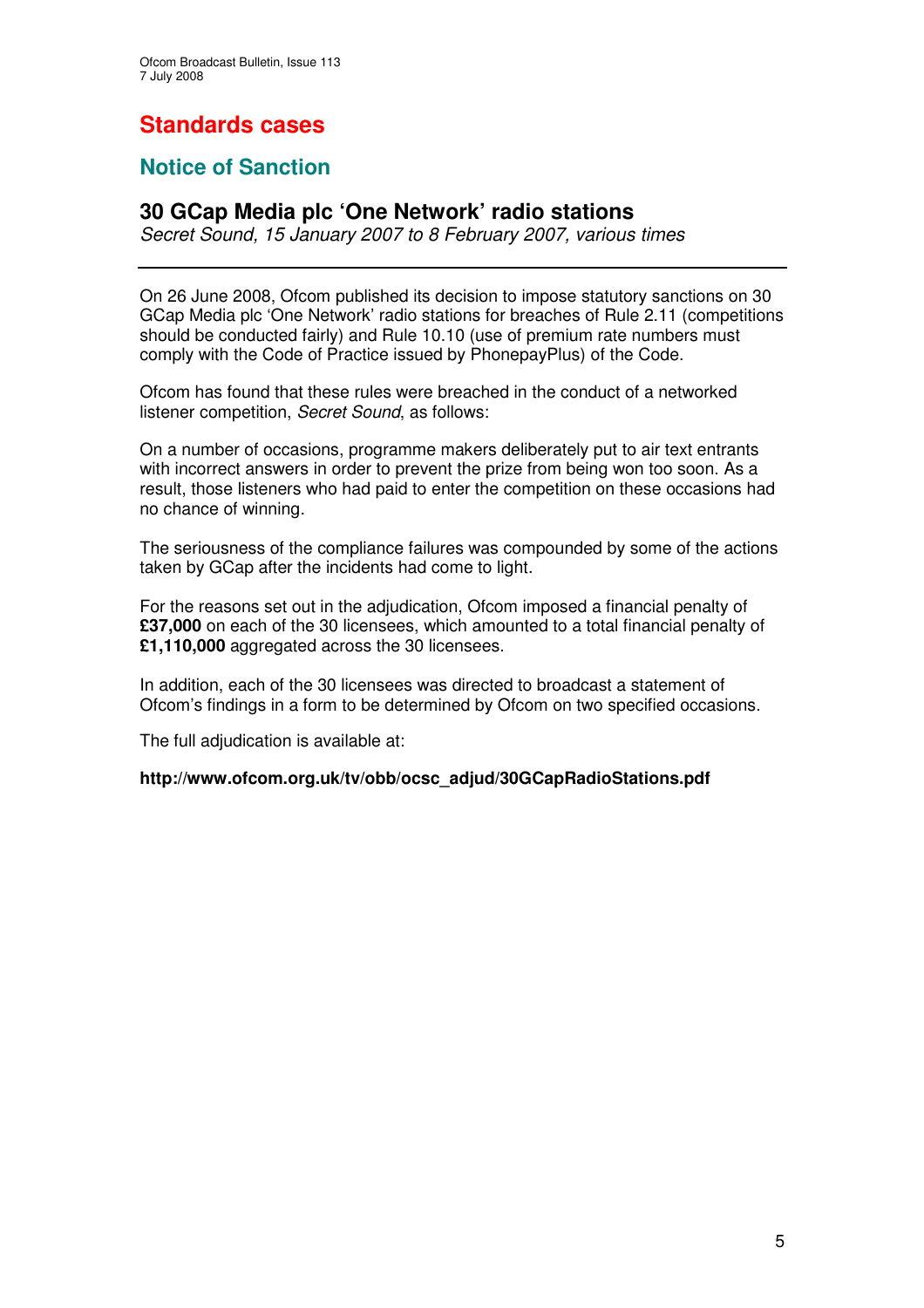## **In Breach**

## **GMTV Weather**

*GMTV, various dates and times in March 2008*

#### **Introduction**

*GMTV Weather* is sponsored by Nestle cereals. A credit for the sponsor contained the claim "helping you get the three servings of wholegrain you need everyday". A viewer challenged the accuracy of the claim.

Ofcom sought the broadcaster's comments under Rule 9.13 of the Code. This rule requires sponsor credits to be distinct from advertising. Ofcom's published guidance on the rule states *"Specific or detailed descriptions of a sponsor's business or products are likely to be viewed as promotional and are therefore unacceptable. Brief statements (straplines etc) may be acceptable in credits but claims that are capable of objective substantiation, particularly those that are comparative, may breach this rule."*

#### **Response**

In response to the complaint, GMTV provided documentation, including articles from nutritionists, to substantiate the claim.

In relation to the requirements of Rule 9.13 of the Code, GMTV responded that the statement in question was a brief description of what the sponsor's product contained. The description was not specific or detailed and therefore not promotional. It did not compare the sponsor's product with competitive brands and contained no invitation to purchase the product or contact the sponsor. The claim formed only a small part of an overall sponsorship campaign and featured in two out of nine credits.

GMTV said that, as a result of the complaint, it ceased transmission of the credits in question and would not air them again until the complaint was resolved.

#### **Decision**

The purpose of a programme sponsor's credit is to inform the audience that a programme is sponsored and identify the sponsor. Credits do not count towards the time broadcasters are allowed for advertising. To prevent credits effectively becoming advertisements, and therefore increasing the amount of advertising transmitted, broadcasters are required to ensure that sponsorship credits do not include advertising messages. This reflects the requirements of European legislation (i.e. the European Television without Frontiers Directive).

Ofcom judged the statement "helping you get the three servings of wholegrain you need everyday" was a specific promotional claim about the nutritional benefits of the sponsor's products and one that would require substantiation. Its clear function within the credits was to advertise the sponsor's products and its inclusion was therefore unacceptable.

On the basis that the statement should not have appeared in the credit, Ofcom did not assess the substantiation supplied to support the claim.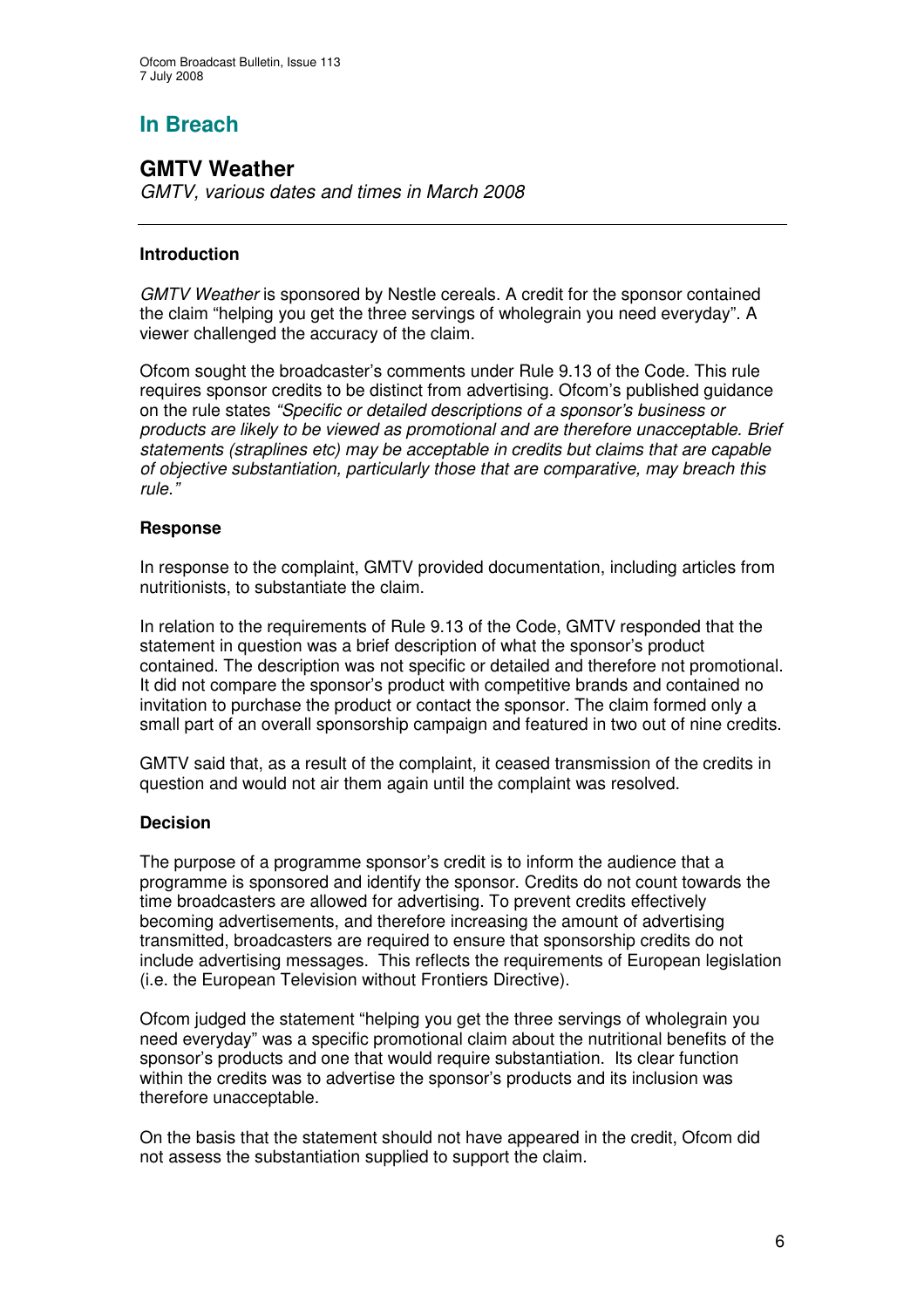Ofcom welcomed GMTV's actions in removing the statement from the credits during Ofcom's investigation and, since it is in breach of the Code, advised that it should not be repeated.

#### **Breach of Rule 9.13**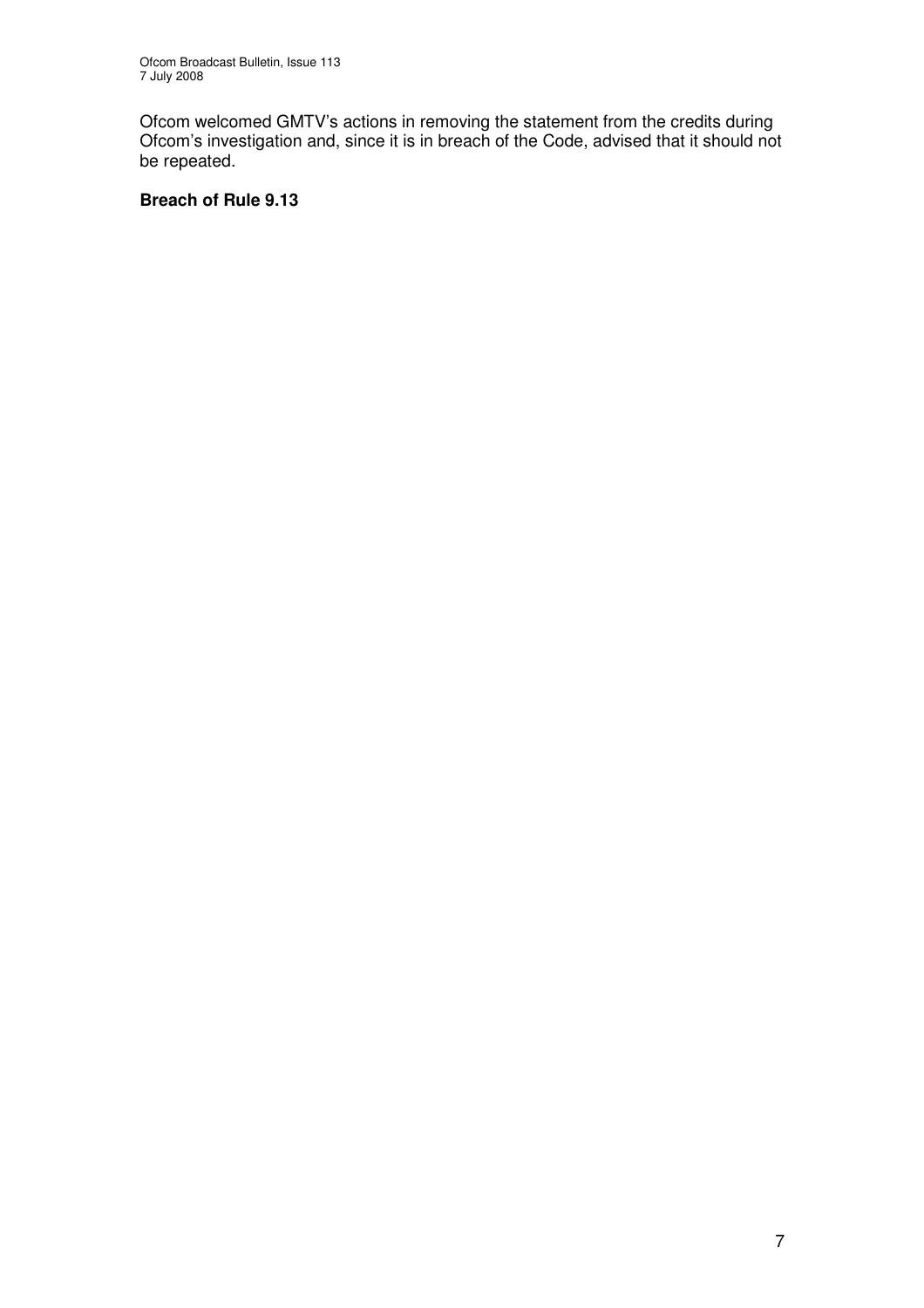## **STV and Westcountry Weather**

*STV and ITV Westcountry, various dates and times in March 2008*

#### **Introduction**

STV Weather and ITV Westcountry Weather are sponsored by Flybe. A number of the sponsor's credits, which were broadcast around the sponsored item, included references to the following services offered by the sponsor:

- on-line check-in;
- reward points/frequent flyer scheme;
- VIP lounges; and
- pre-assigned seating service.

Ofcom sought the broadcaster's comments under Rule 9.13 of the Code. This rule requires sponsor credits to be distinct from advertising. Ofcom's published guidance on the rule states *"Specific or detailed descriptions of a sponsor's business or products are likely to be viewed as promotional and are therefore unacceptable…"*

#### **Response**

ITV Compliance advised that the sponsor credits were originally viewed by ITV Sponsorship only in relation to ITV Westcountry Weather. They were then offered to STV, for use on STV Weather, with the assurance that they had been accepted by ITV Sponsorship/ ITV Westcountry. ITV Compliance said that it was routine for ITV Sponsorship to refer creative proposals for sponsorship messages to the compliance team for advice. On this occasion, because of human error, no referral was made. ITV apologised for this mistake.

On reviewing the credits, ITV Compliance accepted that messages within a number of the sponsor credits were inappropriate and may have been construed as advertising messages. As a result of Ofcom's investigation, it had asked Flybe's creative agency to re-edit the credits as a matter of urgency.

#### **Decision**

The purpose of a programme sponsor's credit is to inform the audience that a programme is sponsored and identify the sponsor. Credits do not count towards the time broadcasters are allowed for advertising. To prevent credits effectively becoming advertisements, and therefore increasing the amount of advertising transmitted, broadcasters are required to ensure that sponsorship credits do not include advertising messages. This reflects the requirements of European legislation (i.e. the European Television without Frontiers Directive).

Ofcom judged the references to the specific services offered by the sponsor (e.g. online check-in, pre-assigned seating) were clear advertising messages, included to promote the benefits of flying with Flybe. The inclusion of these advertising messages within the credits was unacceptable.

Ofcom welcomed ITV's acknowledgement that the credits were inappropriate and the steps taken to rectify the problem. However, Ofcom was concerned by the apparent compliance failure identified by this case and is therefore recording a breach of Rule 9.13.

#### **Breach of Rule 9.13**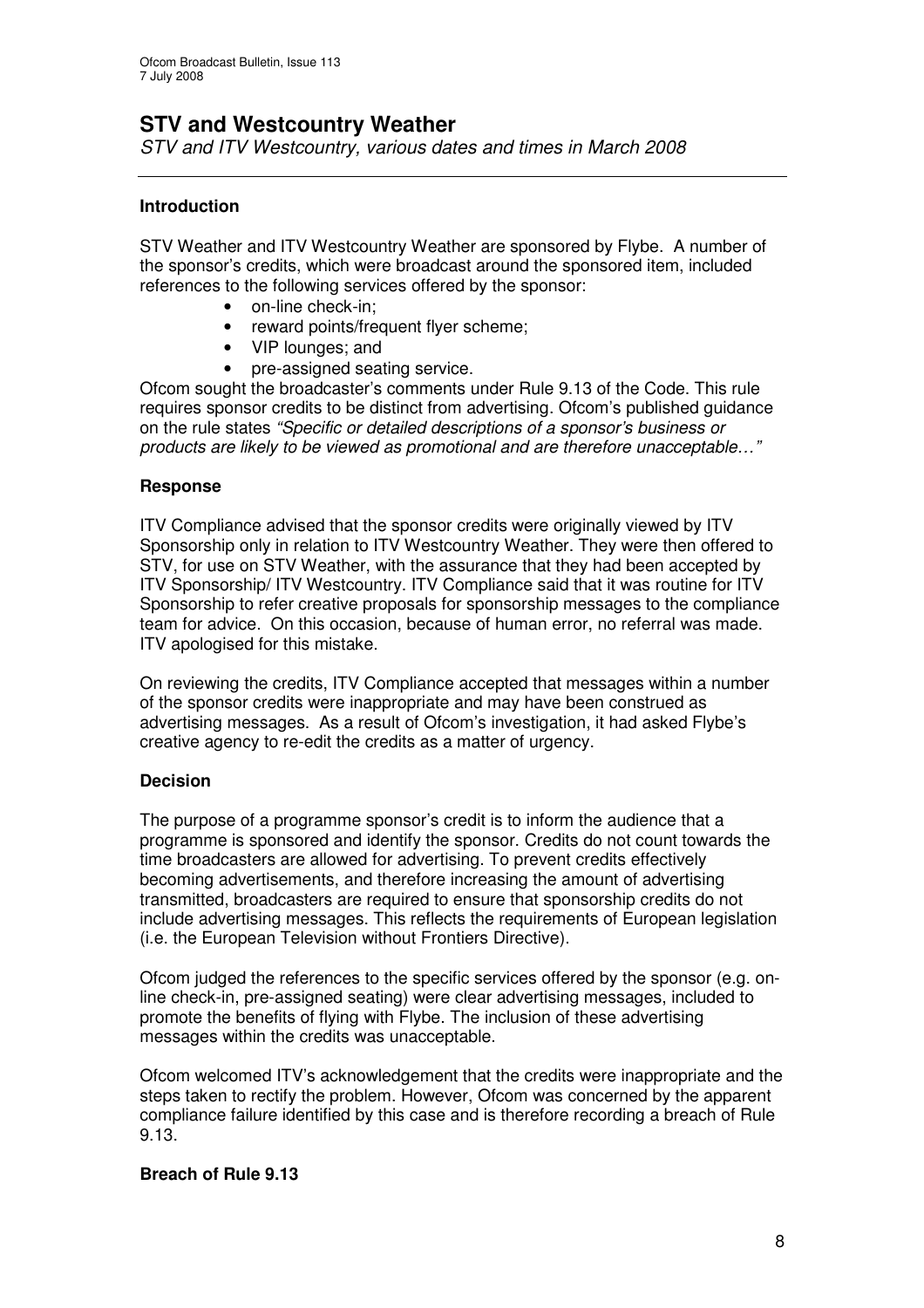## **Rock Rivals**

*ITV2, 7 March 2008, 20:00*

#### **Introduction**

*Rock Rivals* is a drama based around the concept of a popular television talent competition. It was broadcast on ITV1 at 21:00 earlier this year and repeated on ITV2 at 20:00 each week. One viewer complained that the ITV2 repeat of the first episode of the series contained strong language, including "tosser" and "shit", and one use of "fuck" (which was also subtitled). The viewer was offended that inappropriate language was broadcast before the 21:00 watershed. On reviewing the material, the word "fuck" was included in the subtitles but from the audio track it could not clearly be determined what was actually said. Ofcom wrote to Channel Television, who complies this programme for the ITV Network, asking it to respond under Rule 1.14 (the most offensive language must not be broadcast before the watershed).

#### **Response**

Channel Television said that *Rock Rivals* did include terms such as "tossers", "shits" and "sodding". The broadcaster said such language was editorially justified in a drama not intended for a child audience. However, Channel acknowledged that the subtitles did include the term "fuck". This, it transpired, was an error made by the Subtitling Unit. The phrase was not included in the script or said by the actor on screen. The actor made a series of facial expressions and grunts, the subtitler believed one of them to be "fuck" and therefore mistakenly included the expletive in the programme's sub-titles. The broadcaster said it greatly regretted this unfortunate slip-up.

As soon as the broadcaster became aware of the mistake from an e-mail complaint to ITV, the word was removed before the second repeat of *Rock Rivals* on ITV2 on 11 March. Also the broadcaster has now tightened its procedures to ensure there are no similar mistakes in future.

#### **Decision**

Ofcom does not normally regard the infrequent use of what are considered to be milder terms of bad language such as "tossers", "shits" and "sodding" to be at odds with the Code when broadcast in a drama not intended for children. However, "fuck" is considered one of the most offensive forms of language. Rule 1.14 states that the most offensive language should not be broadcast before the watershed.

Ofcom acknowledges Channel's admission that "fuck" should not have appeared in the subtitle and welcomes the compliance improvements made as a result of this incident.

#### **Breach of Rule 1.14**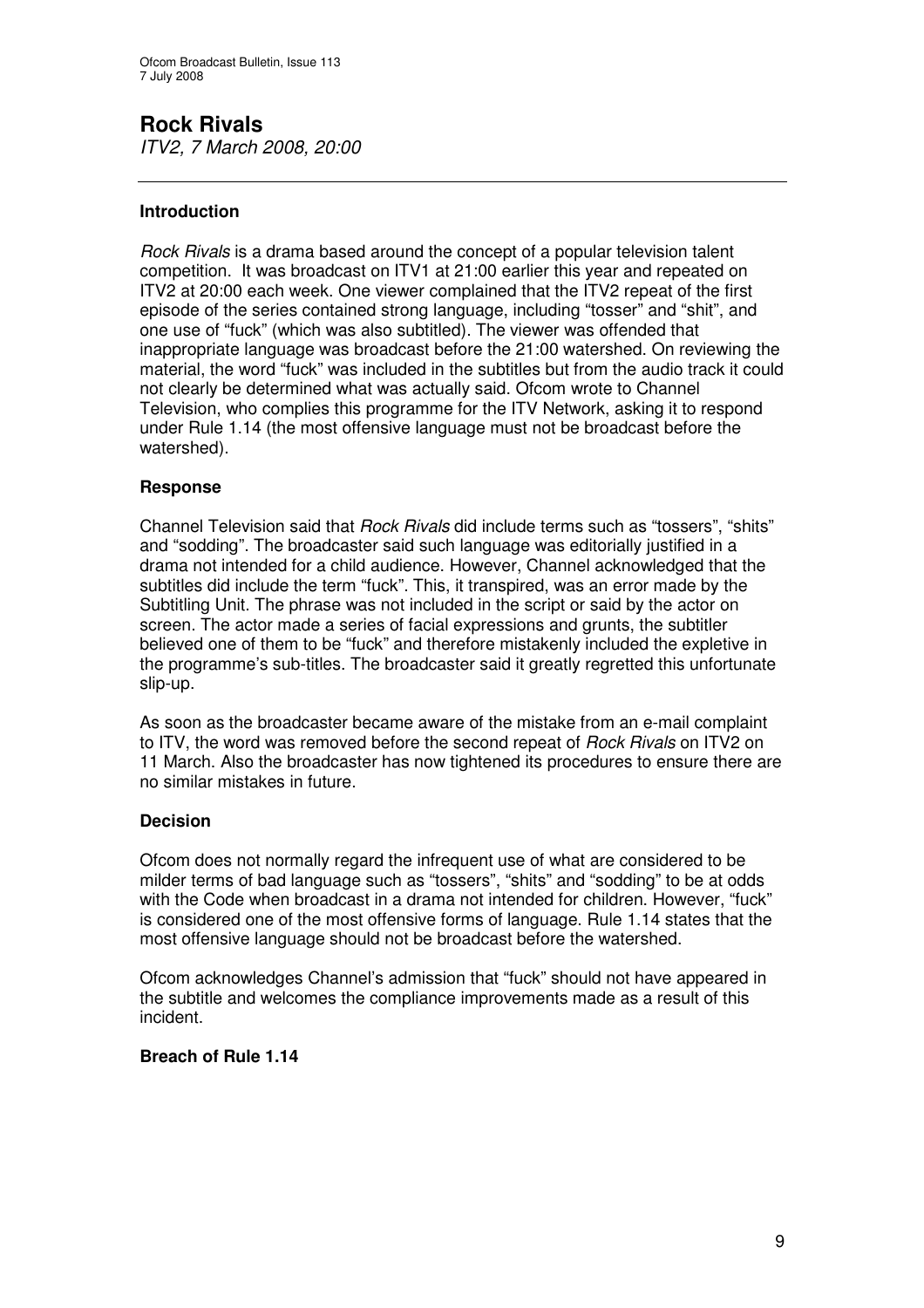#### **The Jeremy Kyle Show** *ITV1, 20 March 2008, 09:25*

#### **Introduction**

Jeremy Kyle presents a popular confessional talk show where members of the public discuss their personal problems in a frank and often confrontational manner. Two viewers complained that, during a heated discussion between Jeremy Kyle and a Scotsman on the programme, the man – who spoke in a very strong accent - said *"I don't see you going out there saying [blanked] to people in the street you'd get your cunt kicked in."*

Ofcom wrote to ITV, asking it to comment under Rule 1.14 (the most offensive language must not be broadcast before the watershed).

#### **Response**

ITV apologised for any offence caused by the broadcast of the expletive, which it said was unintentional. It commented that none of the production team, compliance officers or subtitlers detected the word, although ITV said other offensive words were duly noted and edited out. The broadcaster said it received one complaint from a Scottish viewer about the phrase and within a few hours it had edited the programme to remove it from any future repeat. On this occasion, because of the strength of the man's accent, the comment was indistinct to non-Scottish viewers and was missed.

#### **Decision**

The inclusion of the word "cunt" in a daytime talk show was clearly offensive and unacceptable as the term is considered to be one of the most offensive and abusive phrases. We acknowledge the action ITV took on receipt of a complaint from a Scottish viewer and its recognition that this language should not have been broadcast.

We accept that the inclusion of the term was unintentional, and that the comment may not have been readily understood by some non-Scottish viewers, but ITV should ensure that inappropriate and offensive language is not broadcast before the watershed.

#### **Breach of 1.14**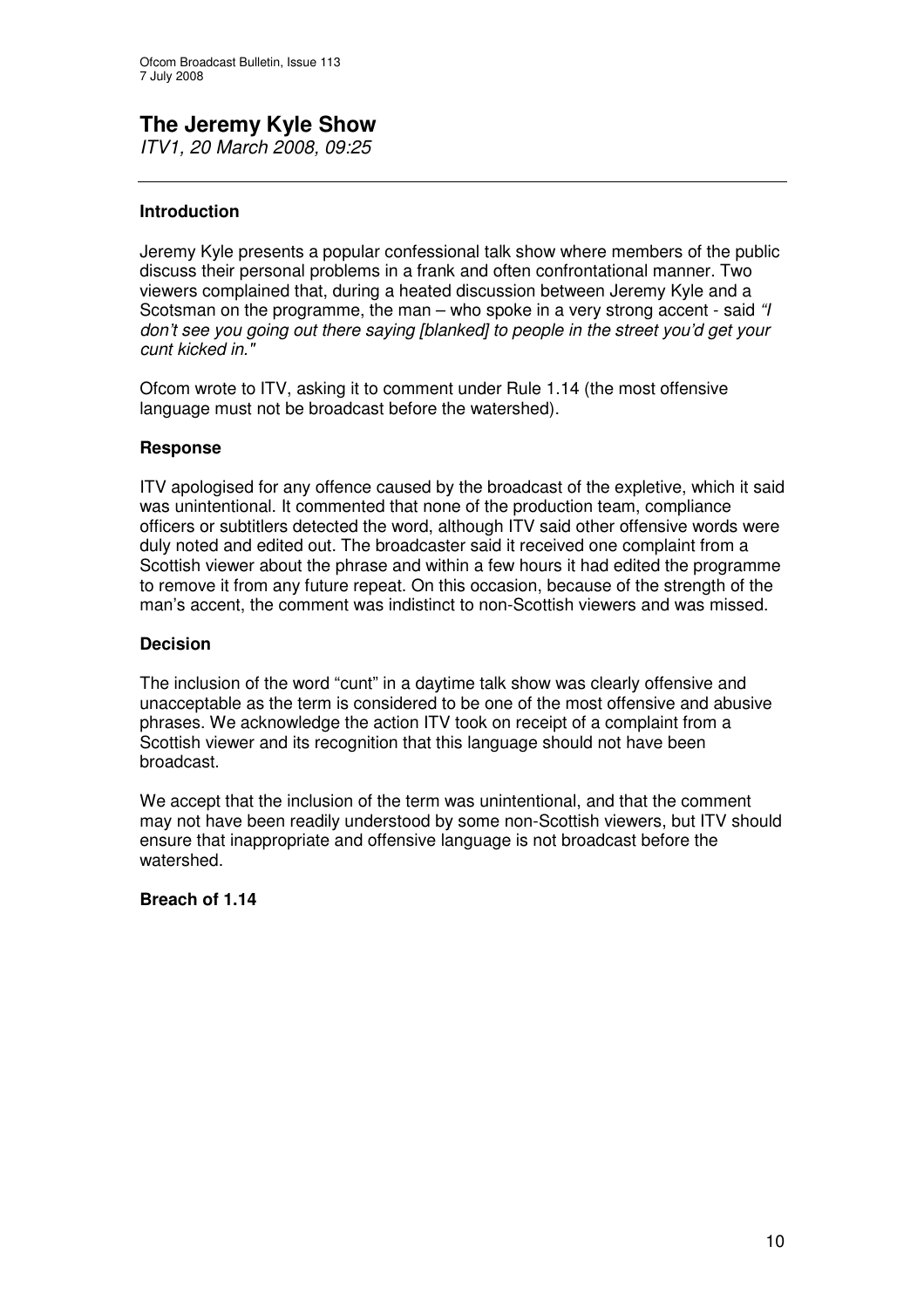## **Sunday Night with Jason Donovan**

*Invicta FM and 36 other radio stations owned by GCap, 27 April 2008, 19:00*

#### **Introduction**

Jason Donovan presented a Sunday evening entertainment programme which was broadcast on 37 radio stations owned by GCap. During this particular edition of the programme, Jason Donovan made the following comment in respect of the then forthcoming London Mayoral election:

*"It's time for a change. It's definitely time for a change. Boris Johnson. I have to say it. That's my political message…"*

Ofcom received a complaint from a listener who was listening to Invicta FM and objected to Jason Donovan's comment.

Ofcom requested comments from GCap on how this programme complied with Rule 6.1 of the Code. This states that the rules in Section Five of the Code (concerning due impartiality) apply to the coverage of elections, and in particular the rules relating to matters of major political or industrial controversy and major matters relating to current public policy. Rules concerning material broadcast at the time of elections are applicable during the official "election period" to the election ballot. In the case, the London Mayoral elections were held on 1 May 2008 and the official election period to this ballot started on 18 March 2008.

#### **Response**

GCap accepted that Jason Donovan's comments breached the Rules of the Code about due impartiality. The broadcaster stated that it was aware of the need to adhere to the Rules governing due impartiality, especially during election time and that it has procedures in place to ensure compliance to the Code. The broadcaster stated that following the comments, the programme's producer had discussed the matter with Jason Donovan, highlighting the seriousness of his actions and that immediate remedial action would need to be taken to deal with the matter. GCap said that an on-air apology was read out on the radio stations that carried the programme which made it clear that Jason Donovan's comments were not condoned and that it did not endorse any particular candidate in the mayoral election.

GCap stated that, although Jason Donovan was relatively new to the radio industry and that this programme was his fourth live radio broadcast with the show, it would be monitoring his programme with greater scrutiny in future to ensure compliance with the Code. The broadcaster also said that it had taken measures to ensure that a breach of this nature was not repeated.

#### **Decision**

The effect of Rule 6.1 is to ensure that broadcasters apply the "due impartiality" rules (as set out in Section 5 of the Code) at the time of elections. In particular Rule 5.11 states that "due impartiality must be preserved on matters of major political and industrial controversy and major matters relating to current public policy by the person providing a service…in each programme or in clearly linked and timely programmes". Ofcom considers that elections in the UK are major matters of political controversy as defined by the Code.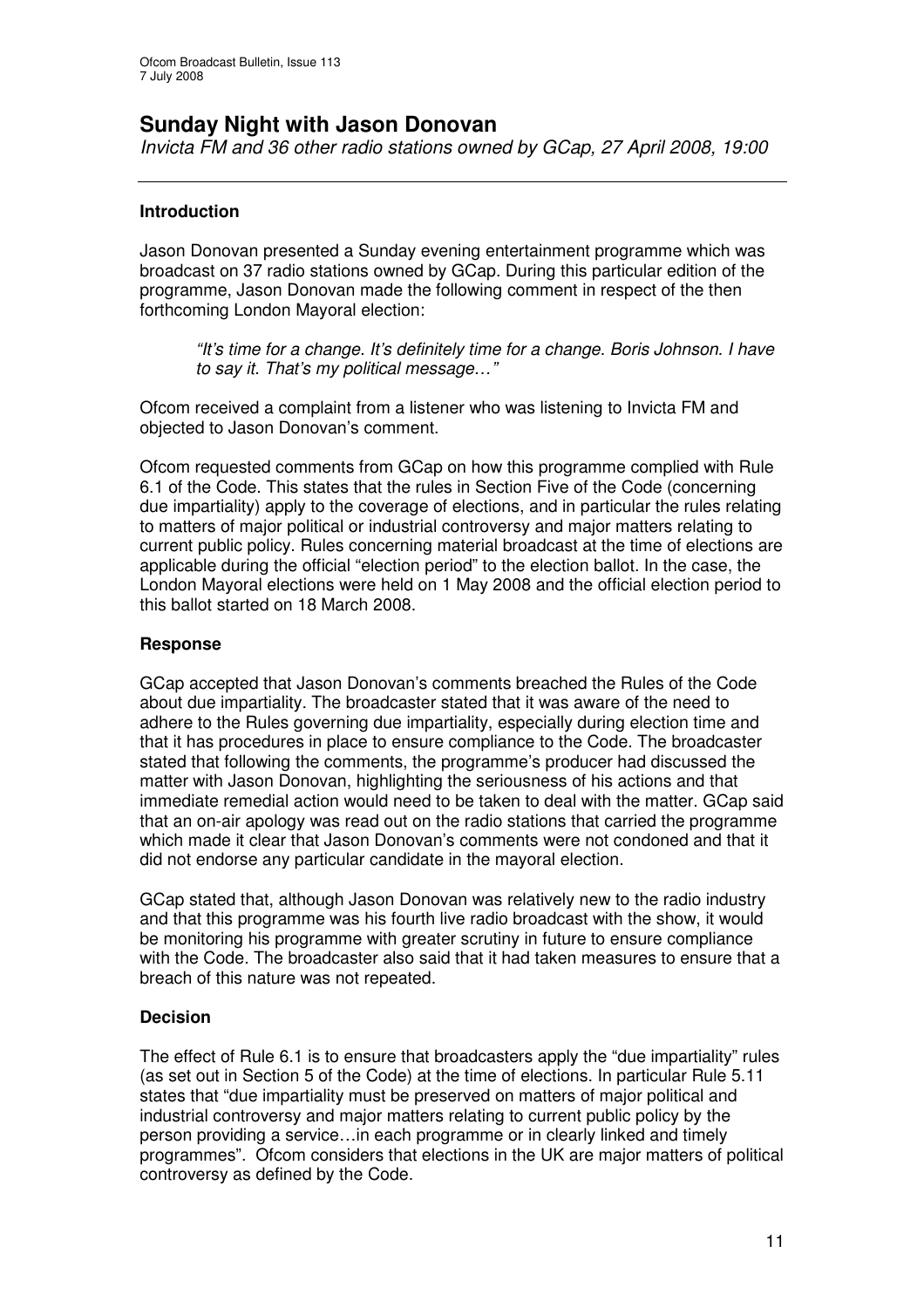Ofcom recognises the importance of the right to freedom of expression. This encompasses the broadcasters' right to transmit and the audience's right to receive creative material, information and ideas without interference but subject to restrictions proscribed by law and necessary in a democratic society. This right is in enshrined in the European Convention on Human Rights. However, UK legislation requires broadcasters to preserve due impartiality on matters (and major matters) of political controversy. This requirement is considered to be particularly important at the time of elections. A presenter endorsing a political candidate at a time of an election is a clear and unambiguous breach of the due impartiality requirements in the Code.

Ofcom considers this to be a very serious breach of the Code. A presenter, albeit relatively new to his role as a radio presenter, was allowed to use his programme to promote an unchallenged political message in favour of a candidate for the 2008 London Mayoral elections. This seriousness was also compounded by the fact that the breach of the Code took place in the run-up, or "the election period", to the elections held on 1 May 2008. It is the responsibility of the licensee to ensure that all those involved in programming are familiar with and adhere to the requirements of the Code.

In this case, however, Ofcom noted that Jason Donovan's comment about Boris Johnson was isolated and was a message of general political support rather than actively encouraging listeners to vote for Boris Johnson. Ofcom also welcomed GCap's recognition that the content of this programme had clearly breached the Code and the subsequent measures taken by it, not only to strengthen and improve compliance in the future, but also the broadcast of the on-air apology. Taking into account these circumstances in particular, Ofcom decided on balance on this occasion not to take further regulatory action. Should any similar breaches of the Code occur in future, however, Ofcom will consider doing so.

#### **Breach of Rule 6.1**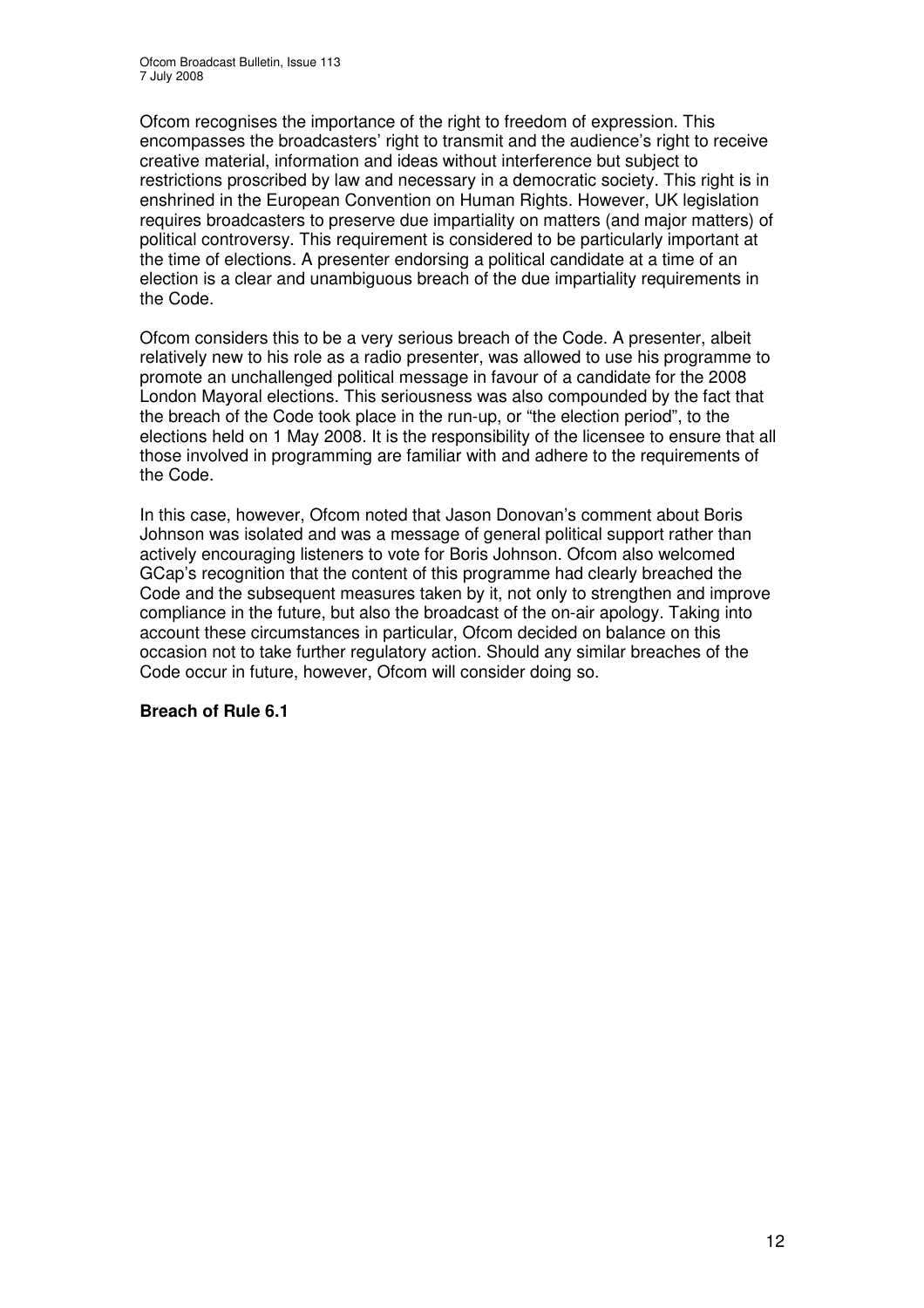**Peter Popoff** *Passion TV, 10 October 2007 19:00* **Dr Paul Lewis** *Passion TV, 10 October 2007 09:30*

#### **Introduction**

Passion TV is a religious channel broadcasting to a mainly Christian audience. Peter Popoff is a televangelist who supplies and presents *Peter Popoff Ministries* programmes on the service. This programme suggested, that through his ministry people are "healed" of various illnesses. Part of that healing, Peter Popoff suggested, may be affected by the use of 'Miracle Spring Water'. This was offered to viewers 'free' throughout the broadcast.

Another televangelist, Dr Paul Lewis, suggested in another programme presented on Passion TV, that his "Miracle Olive Oil Soap" had similar healing properties. We received a complaint that the claims in the programmes were, in summary, unjustified and exploitative.

Last year, on 9 May 2007, the Advertising Standards Authority ("the ASA") published a finding in respect of advertisements for Peter Popoff's 'Miracle Spring Water' and Dr Paul Lewis' 'Miracle Olive Oil Soap' broadcast on Deal TV. The ASA found the advertisements in breach of the BCAP Television Advertising Standards Code on eleven separate counts<sup>1</sup>. Among other things, the ASA found that the broadcaster had not sought independent medical advice on the safety and efficacy of the products and the advertisements exploited vulnerable viewers.

We asked Passion TV to respond in the light of the following Code Rules: 4.6 (religious programmes must not exploit the susceptibilities of the audience); and 10.3 (products and services must not be promoted within programmes).

#### **Response**

Passion TV acknowledged that there were a number of areas where it had not fully understood how to comply with the Code. As a result, following Ofcom's intervention, it had taken a number of measures to ensure it complied with the Code in the future, for example:

- taking legal advice in respect of compliance matters;
- training compliance officers and relevant staff thoroughly on the Code's requirements;
- creating a compliance manual for all staff and attending future Ofcom compliance workshops; and
- monitoring all potential output for compliance issues (both advertising and editorial) and seeking advice as to its suitability before broadcast.

<sup>1</sup> see http://www.asa.org.uk/asa/adjudications/Public/TF\_ADJ\_42553.htm.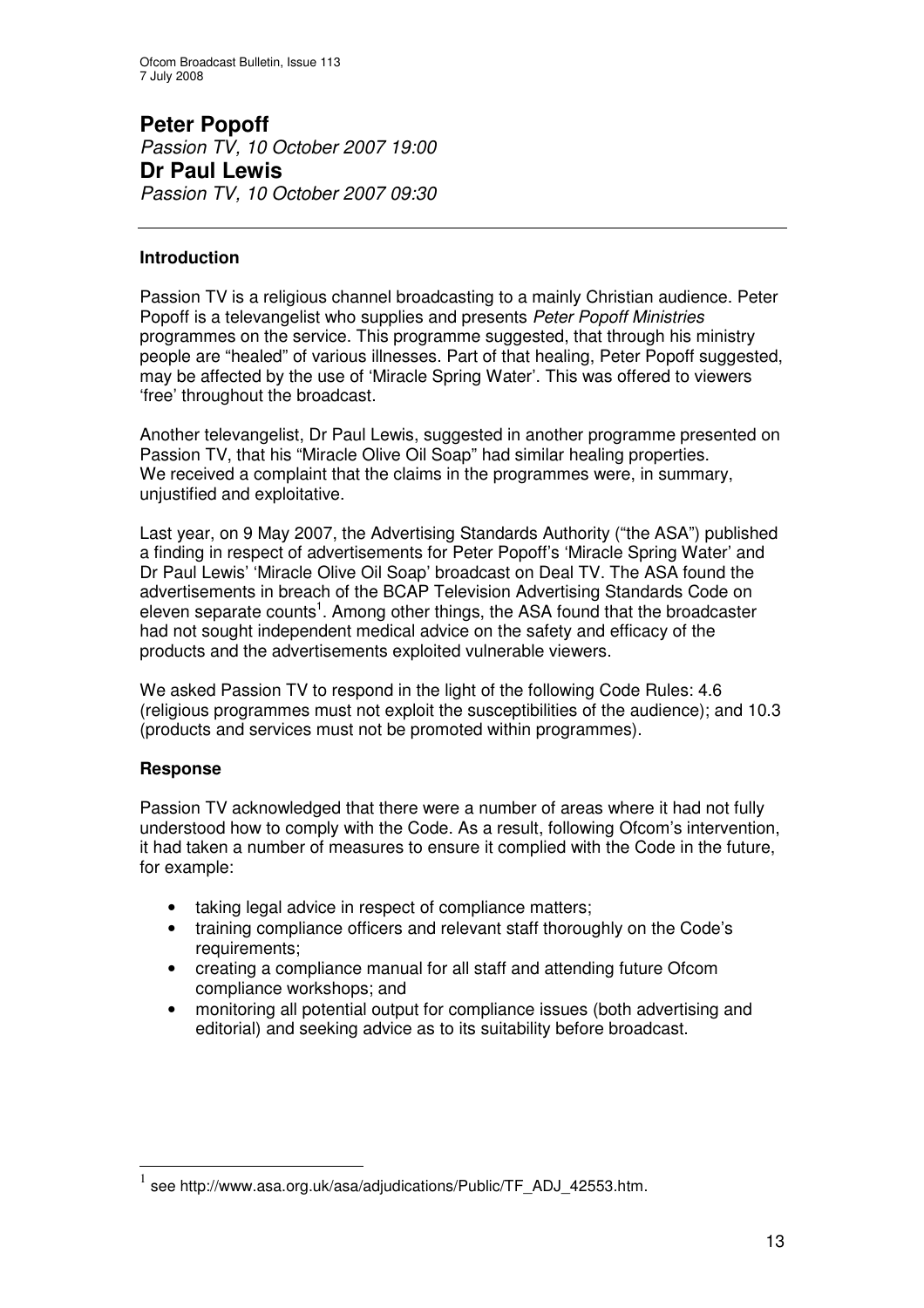#### **Decision**

The presenters talked directly to the viewers and made claims about these products. For example, at the start of the programme, Peter Popoff, told the audience that:

*"I have new instructions for new prosperity and new miracles for you. This is a brand new packet of Miracle Spring Water* [holding up sachet; screen shot of sachet and phone number]. *It's large, and God has given me the steps of faith that you need to take to see the troubling of the waters of your situation. Get ready to see God move…"*

Peter Popoff then linked to a "deliverance service" where people claimed they had experienced healing or been the recipients of a financial reward. This sequence was overlaid with text which said:

*"Call now for your FREE, LARGER Miracle Spring Water!"* accompanied by a UK telephone number and a scrolled message which read: *"Go to the telephone, we are standing-by to take your prayer requests."*

Meanwhile, Paul Lewis promoted his "Miracle Olive Oil Soap" in his programme, speaking directly to viewers, saying:

*"…I want you to call that number on the screen* [caption with phone numbers and the words: "*call now for your free miracle olive oil soap"*] *let me rush to you my free Miracle Olive Oil Soap…your worry days are over, your struggle is over, from borrowing from Peter to pay Paul is over; today's your day for a miracle…"*

The products promoted by the programmes on Passion TV were the same ones that featured in the advertisements which breached the BCAP Television Advertising Standards Code. The programme clearly said that healing could and, indeed, would take place should viewers obtain the water or soap on offer. Also the programme claimed that users' financial circumstances would improve. There was no scientific or medical evidence to support these claims made in the programme. Further, one of the presenters, Paul Lewis was referred to as "Doctor", incorrectly implying that he was qualified to given medical advice. Therefore overall, we consider this was an attempt to exploit the susceptibilities of the audience and in breach of Rule 4.6.

The programmes also heavily promoted the spring water and soap in the programmes by showing these products and providing a series of testimonies of their effectiveness from both the presenters and interviewees. Viewers who responded to these promotions were subjected to a concerted mail-shot campaign pressing, amongst other things, for some form of financial contribution or payment. The promotion of these products within programme time was therefore in breach of Rule 10.3.

Ofcom regards the breaches of the Code, in this case, as very serious. These products were promoted in such a way as to target potential susceptible and vulnerable viewers. The advertising regulator, the ASA, had made it extremely clear in its published finding how seriously it considered the promotion of these products as miracle cures and the associated claims made in the advertisement. The compliance arrangements at the licensee were also clearly inadequate to permit such products, in such a manner, to be promoted in their programmes.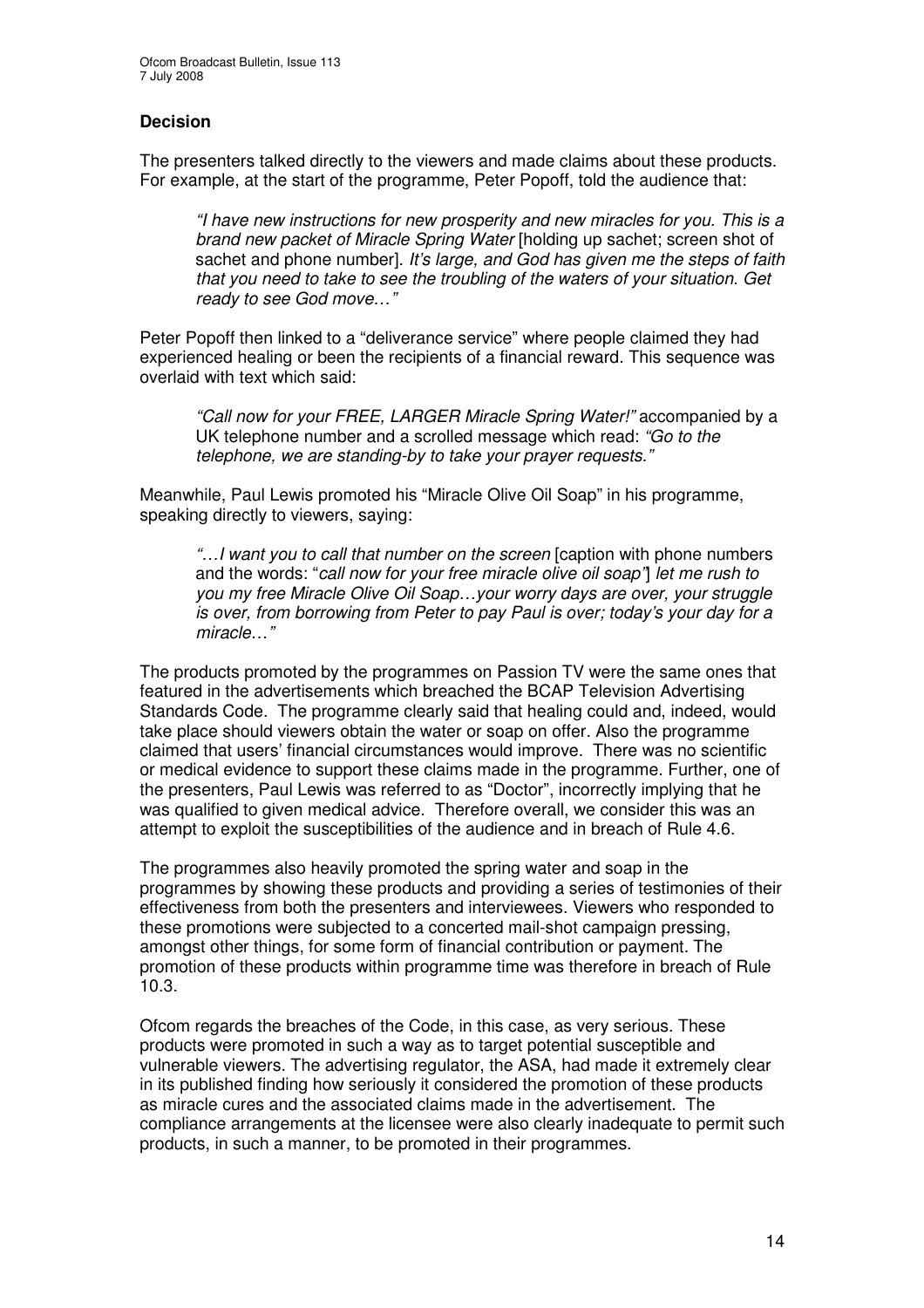Ofcom considered whether to refer these breaches for the consideration of a statutory sanction. However, it decided not to do so, taking account of all the circumstances (but principally the Licensee's previous compliance history, improvements to its compliance procedures, and bearing in mind the fact that each televangelist was featured in only one programme, albeit repeated on a number of occasions). Nevertheless, there should be no doubt that Ofcom will consider further regulatory action (including the possibility of a fine) if any further Code breaches of this nature occur again.

#### **Breaches of Rule 4.6 and 10.3**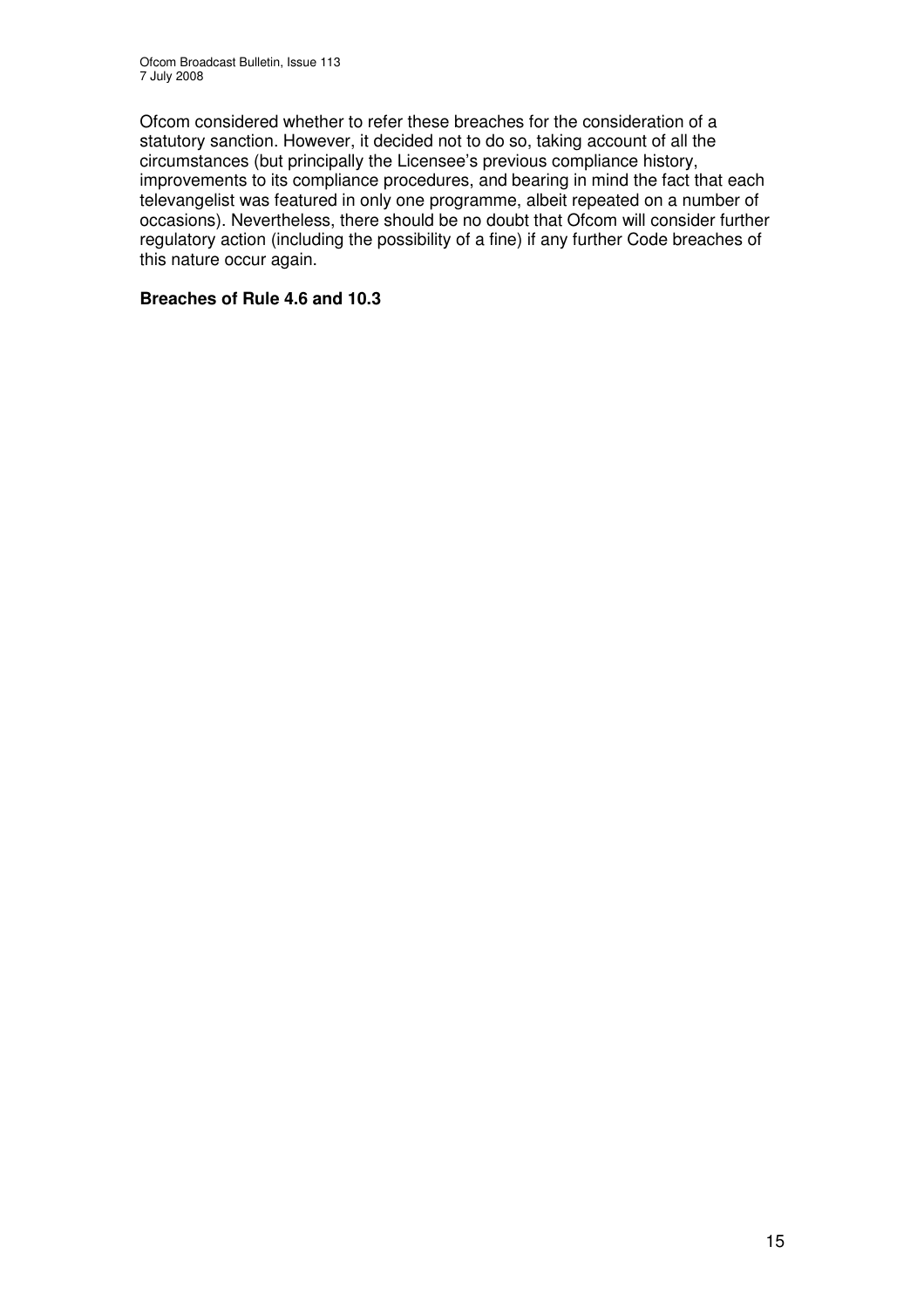## **Note to Broadcasters**

#### **Claims of benefits from, and promotion of products or services, in religious programmes**

Broadcasters of religious programmes must establish *for themselves* whether any claims as to benefits provided by products supplied by ministries providing programmes to their services can be justified. Broadcasters should not rely, for example, on the evidence of testimonies within the programmes alone, but should seek to obtain sufficient and independent verification.

Broadcasters are reminded that products and services must not be promoted in programmes. There is an exception under Rules 10.3 and 10.6 for programmerelated material. However, this programme-related material is narrowly defined. Rule 10.7, meanwhile, makes clear broadcasters are responsible for any programmerelated material. Therefore they must consider very carefully whether it is appropriate for viewers or listeners, who have responded to a promotion for programme-related material, to be sent any other material, particularly if it is unsolicited.

Broadcasters should also consider conducting appropriate research when approached by any ministry to broadcast their religious programmes. They must satisfy themselves that broadcast of this material would not result in a breach of the Code. Ofcom expects broadcasters to be able to demonstrate that they took all reasonable steps to be able to demonstrate as appropriate that these programmes did not, for example, exploit the susceptibilities of its potential audience or were platforms for the promotion of products or services.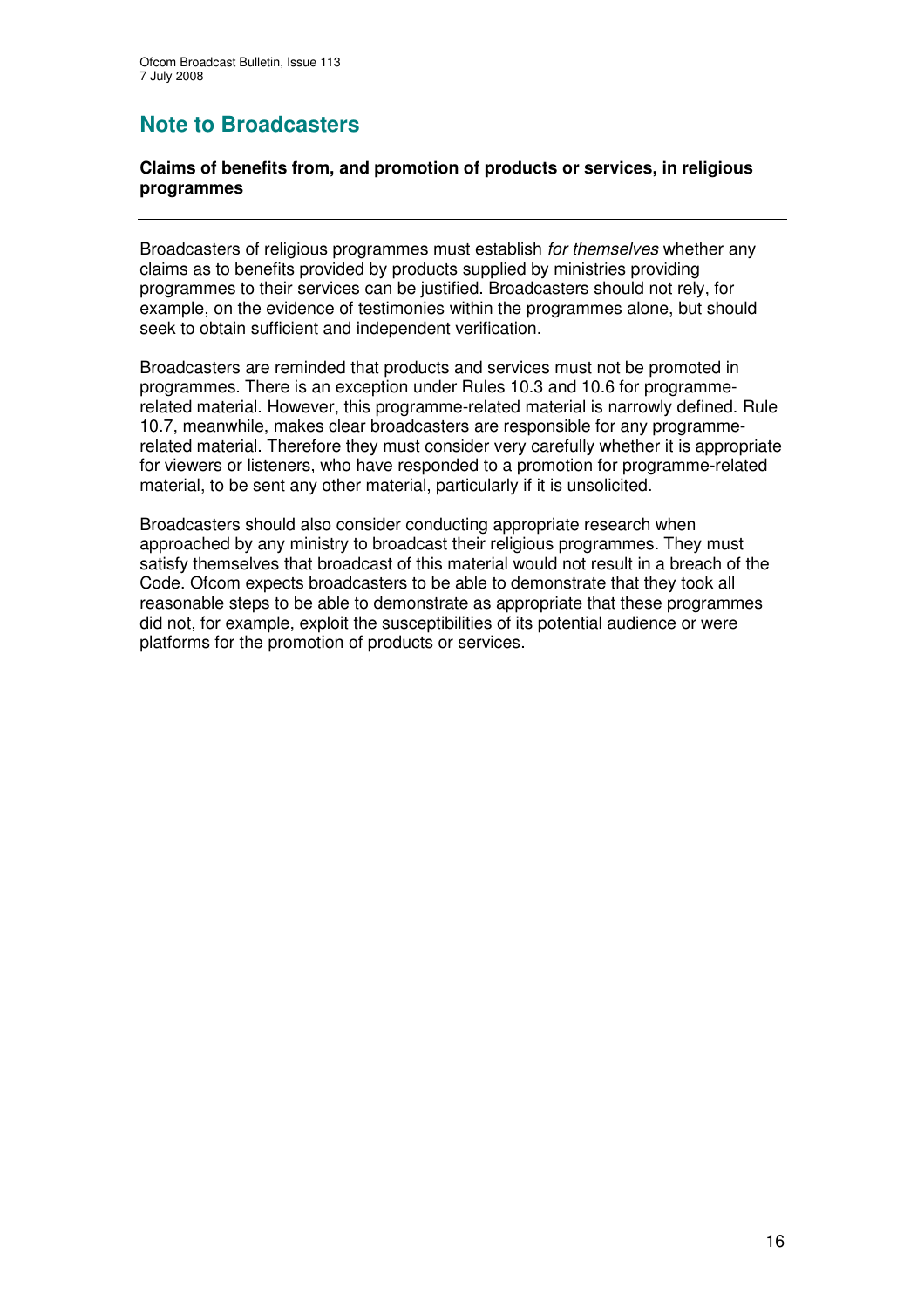## **Fairness and Privacy Cases**

## **Upheld**

## **Complaint by Ms Rebecca Gauld**

*Katie and Peter: The Baby Diaries, ITV2, 19 July 2007*

**Summary:** Ofcom has upheld this complaint of unfair treatment and unwarranted infringement of privacy.

ITV2's series *Katie and Peter: The Baby Diaries* followed former model Katie Price (also known as Jordan) and singer Peter Andre in the lead up to and after the birth of their second child. In one episode, Katie Price discovered that her children's nanny, Ms Rebecca Gauld (referred to as "Becky" in the programme), had gone on holiday to Portugal, rather than to Wales to see her father as she had told her employers. Ms Price believed that Ms Gauld had lied to her and let her down and so decided to terminate Ms Gauld's employment. Footage was included in the programme of Ms Gauld's possessions being packed up into bin bags, of a telephone conversation during which Katie Price dismissed her and of Ms Gauld arriving at Katie Price's home to collect her belongings.

Ofcom found as follows:

- a) A serious allegation was made that Ms Gauld had lied to Ms Price about her holiday, come back to work a day late and neglected her duties. Ofcom considered that Ms Gauld was not given an appropriate opportunity to respond to this allegation.
- b) The filming and broadcast of footage of Ms Gauld's room and the broadcast of footage of her telephone number was an unwarranted infringement of her privacy.
- c) The recording and broadcast of footage of a telephone conversation with Katie Price in which Ms Gauld was dismissed from her position was also an unwarranted infringement of her privacy.
- d) The filming and broadcast of a conversation with members of Ms Price's staff and the programme makers when she returned to collect her belongings was an unwarranted infringement of her privacy.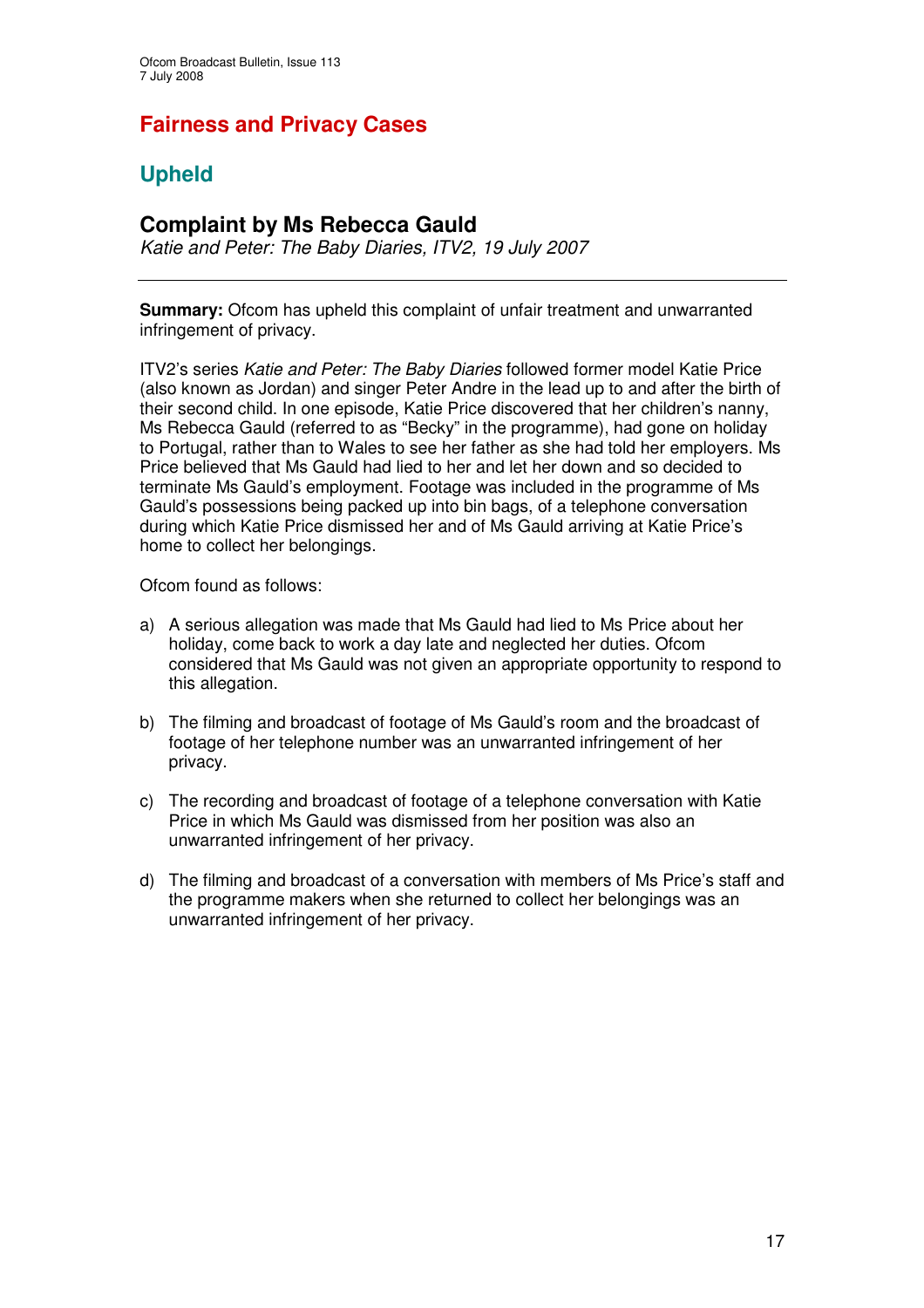#### **Introduction**

On 19 July 2007, ITV2 broadcast an episode of *Katie and Peter: The Baby Diaries*. The series followed former model Katie Price (also known as Jordan) and singer Peter Andre in the lead up to and after the birth of their second child. In this episode, Katie Price discovered that her children's nanny, Ms Rebecca Gauld had gone away on holiday to Portugal, rather than to Wales to see her father as she had told Katie Price. As a result, Ms Gauld would be returning from her holiday a day late. Ms Price believed that Ms Gauld had lied to her and let her down and so decided to terminate Ms Gauld's employment. The programme showed Katie Price and a member of her staff in Ms Gauld's bedroom, packing her belongings into bin bags. Whilst doing so, they found a receipt (on which Ms Gauld's telephone number was visible in the broadcast) for a holiday in the Algarve over the dates that she was supposed to be in Wales. This appeared to explain why she was late back to work and to confirm that she had lied about her plans.

Later in the programme, Katie Price was shown telephoning Ms Gauld on her return from holiday, firing her and telling her to come and collect her belongings. Ms Gauld's voice could be heard briefly on the telephone. When Ms Gauld arrived to collect her belongings, Ms Price's manager and another member of her staff went out to meet her. Ms Gauld was filmed putting her belongings into her car and was shown being told by the staff members why Katie Price was annoyed with her and why her employment had been terminated. Ms Gauld was asked by the programme makers if she had anything to say and whether or not she understood why Ms Price was angry with her. Her response was included in the programme.

Ms Gauld complained that she was treated unfairly in the programme and that her privacy was unwarrantably infringed in both the making and broadcast of the programme.

#### **The Complaint**

#### **Ms Gauld's case**

In summary, Ms Gauld complained that she was treated unfairly in that:

a) She was not given an opportunity to respond to the remarks put to her by Ms Price's staff members and the programme makers when she collected her belongings.

In summary, Ms Gauld complained that her privacy was unwarrantably infringed in the making and broadcast of the programme in that:

- b) Her private possessions were filmed in the bedroom she used in Katie Price's house without her being informed and footage of her telephone number was shown in the programme as broadcast.
- c) The telephone conversation between her and Katie Price was broadcast without her being informed.
- d) When Ms Gauld returned to collect her belongings, the programme makers continued to film her despite her telling them to stop and despite her clearly distressed and upset state.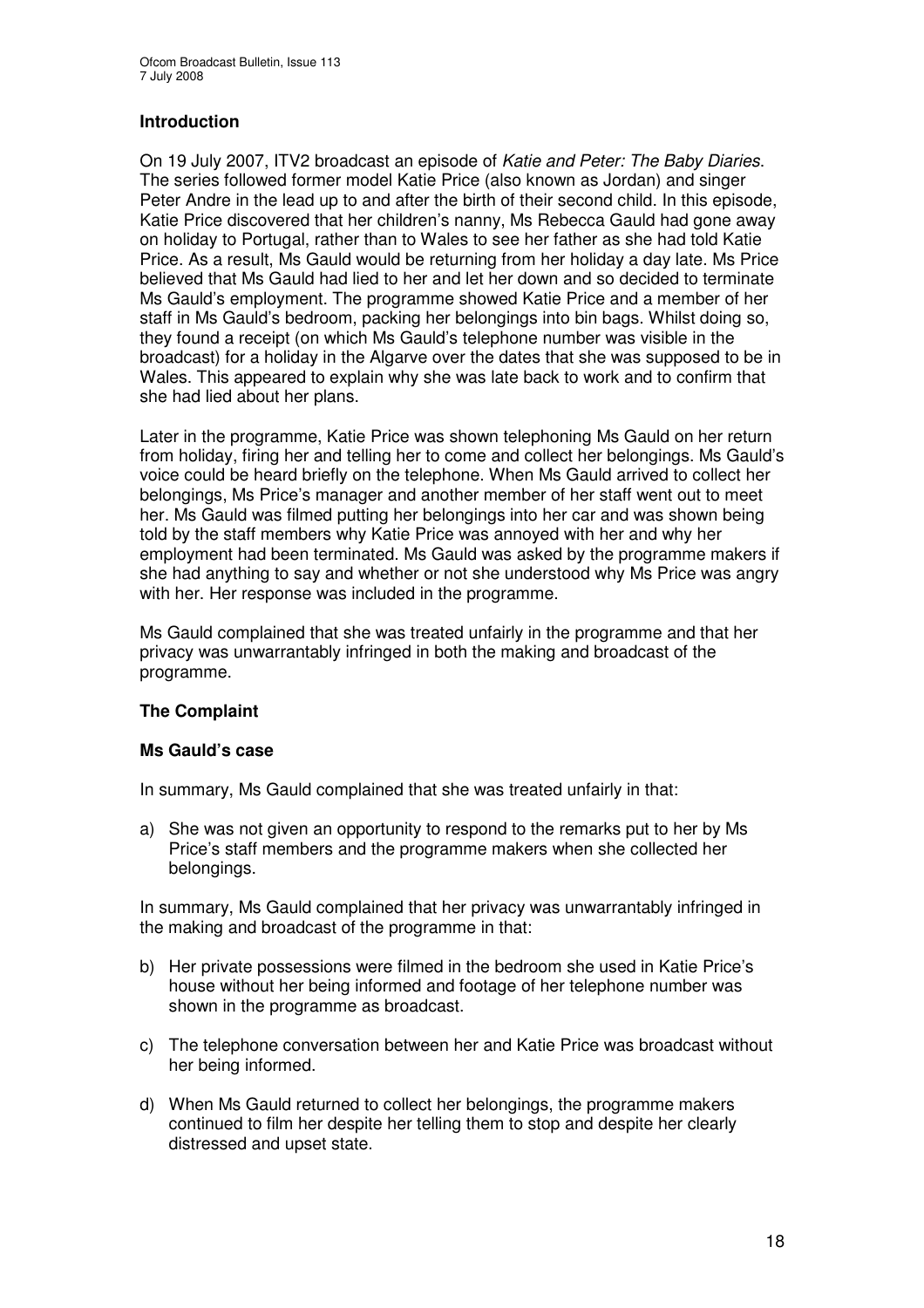After submitting her complaint, Ms Gauld informed Ofcom that an Employment Tribunal had declared that she was unfairly and wrongly dismissed by Katie Price and Peter Andre and she had received compensation from them.

#### **ITV's case**

In summary ITV responded to Ms Gauld's complaint as follows:

ITV acknowledged the findings of the Employment Tribunal, but said that these did not necessarily mean that Ms Gauld had been treated unfairly in the programme.

a) In response to the complaint that Ms Gauld was not given an opportunity to respond to remarks put to her, ITV said that the programme showed that on the evening of Ms Gauld's return from Portugal, Katie Price spoke to her on the telephone. She informed Ms Gauld that she was sacked and that she should return to collect her belongings. Ms Price also called Ms Gauld a liar. Therefore ITV said that the programme producers considered that Ms Gauld was aware of the situation she faced when she returned to the house.

ITV said that the programme showed Ms Gauld returning to the house to pick up her belongings. Two members of Ms Price's staff were shown going outside to talk to her. They explained to her why Katie Price was so angry with her, namely that due to Ms Gauld returning late, Ms Price had missed professional engagements and had been criticised publicly for doing so. Ms Price's staff members then said that she should have told them where she actually was, i.e. in Portugal and not in Wales with her father. ITV said that the series producer/director then asked Ms Gauld whether there was anything she wanted to say. She agreed that she should have told Katie Price where she was and said that she had tried to get back. ITV did not consider that this was a confrontational "doorstepping" of Ms Gauld. She was clearly given an opportunity to respond to the remarks put to her by the staff members and by the director and her responses were included in the programme.

In response to the complaint that Ms Gauld's privacy was unwarrantably infringed in the making and the broadcast of the programme, ITV responded as follows:

b) In relation to Ms Gauld's complaint that her private possessions were filmed and shown in the programme, ITV said that Ms Gauld occupied a bedroom in a building on Katie Price and Peter Andre's property under a licence, which they maintained terminated as soon as her employment ended. There was no infringement of Ms Gauld's privacy in Ms Price simply entering her own property and being filmed there removing Ms Gauld's property. The programme showed Katie Price and a member of her staff carefully removing Ms Gauld's clothes from a wardrobe, folding them and packing them into bin liners for removal. ITV said that Ms Gauld's clothes were not themselves private, since she wore them publicly.

The staff member was then shown finding a receipt for a holiday to Portugal booked by Ms Gauld and a friend. ITV accepted that the receipt was a piece of private correspondence. The address details on the document were obscured, although Ms Gauld's mobile number was briefly visible for approximately one second. ITV said that this was simply not spotted at the time by the programme makers and that viewers would have been highly unlikely to have noticed it. ITV said that the fact that the address was obscured in the same shot confirmed the programme makers' intentions in this regard and that the inclusion of the number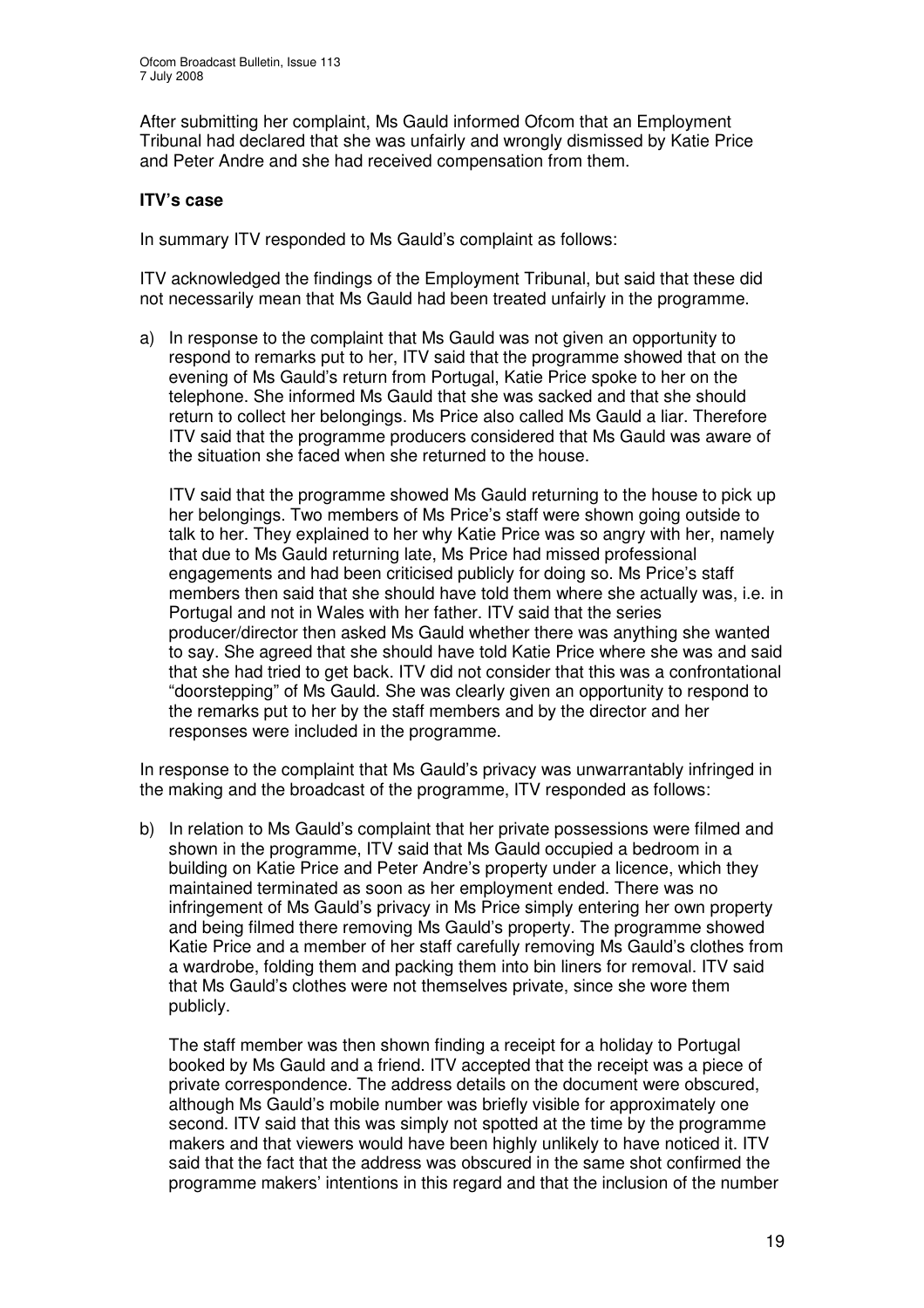was a genuine mistake. However, ITV argued that showing and discussing the receipt document did not of itself infringe Ms Gauld's privacy. ITV said that if there was any infringement of privacy, it was not significant and was warranted in the circumstances in that the receipt was a key element in the narrative of the events in this episode and was important in understanding why Katie Price and Peter Andre were so angry with Ms Gauld. It also fairly set in context Ms Gauld's later admissions on camera when she arrived to collect her belongings.

c) With regard to Ms Gauld's complaint that her telephone conversation with Ms Price was recorded and broadcast, ITV said that the phone was not fitted with equipment to record a two way telephone conversation and there was no intention of recording Ms Gauld's side of the conversation. The intention was simply to document Katie Price making the phone call and recording what she said to Ms Gauld when informing her of her dismissal. ITV said that only a few brief words that Ms Gauld said could be faintly be heard: - "*Hello*", "*Yes I did*". These were picked up accidentally on Ms Price's radio microphone.

ITV said that Ms Gauld did not know that the team was filming Katie Price when she made the call, but given the nature of the call, it was not practicable to seek her permission to record Katie Price making it. ITV said that it did not consider that in these circumstances the filming constituted "surreptitious filming or recording" and suggested that the recording was warranted editorially as it was an important element in the unfolding events of Ms Gauld's sacking. ITV said that the recording and broadcast of Ms Price's words to Ms Gauld, which simply reflected what she said about her elsewhere in the programme, and the brief and almost inaudible responses of Ms Gauld, did not of itself unwarrantably infringe her privacy.

d) In relation to Ms Gauld's complaint that the programme makers continued to film her despite her telling them to stop, ITV said that Ms Gauld had previously signed a release form agreeing to be filmed for the series, had been filmed previously and was used to the film crew recording day to day events at the house. The programme makers therefore believed that they were entitled to film Ms Gauld when she arrived at the house.

ITV said that Ms Gauld was understandably unhappy when she arrived, having just been summarily sacked, but as the programme showed, she was not distraught or unduly distressed. ITV said that she did initially ask the programme's director not to film her, but she then began to discuss the situation with the two members of Ms Price's staff who were present in the knowledge that the cameras were recording the discussion. As shown in the programme, Ms Gauld conceded that she should have told Katie Price where she was. Ms Gauld had appeared to be willing to discuss the position on camera. The director then asked her if she had anything to say to camera. She did initially respond that she did not like him filming her, but then went on to talk to him. ITV said that the programme makers understood from this that despite her reluctance she had effectively consented to provide brief answers to camera. These were included in the programme in order to represent Ms Gauld's position in relation to the sacking and the allegation by Ms Price that she had lied.

ITV said that in the context of the programme (and the series as a whole, for which she had given written consent to be filmed) it did not consider that Ms Gauld's privacy was infringed in the filming and broadcast of this sequence. If it was considered that her privacy was infringed by virtue of her stated reluctance to be filmed, despite her clearly responding to questions from Katie Price's staff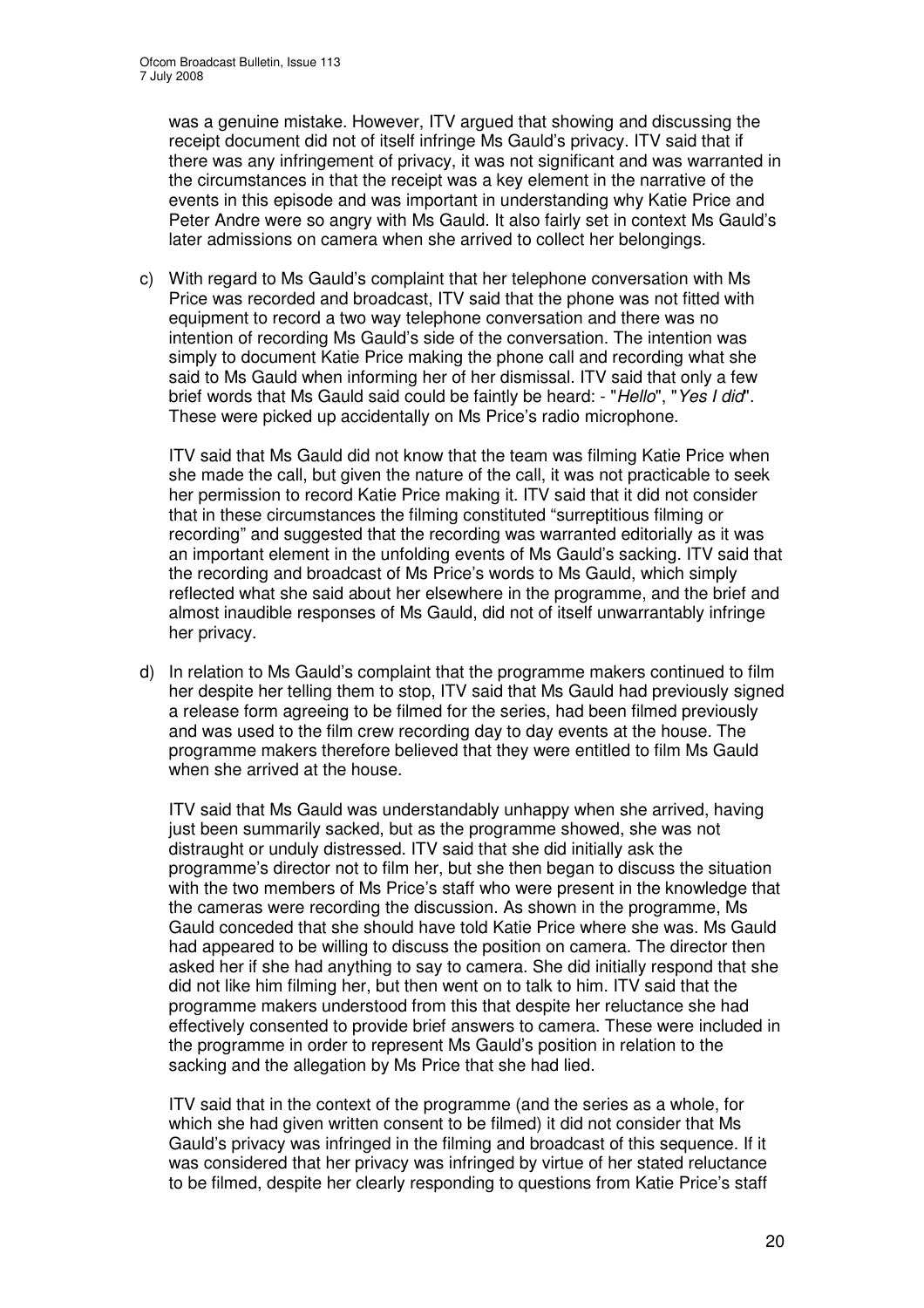and the programme's director in the knowledge that she was being filmed, and giving a brief interview to camera, then ITV considered that any infringement was warranted, in that it represented to viewers her direct response in relation to her sacking.

#### **Decision**

Ofcom's statutory duties include the application, in the case of all television and radio services, of standards which provide adequate protection to members of the public and all other persons from unfair treatment and unwarranted infringement of privacy in, or in the making of, programmes included in such services. Where there appears to have been unfairness in the making of the programme, this will only result in a finding of unfairness, if Ofcom finds that it has resulted in unfairness to the complainant in the programme as broadcast.

In carrying out its duties, Ofcom has regard to the need to secure that the application of these standards is in the manner that best guarantees an appropriate level of freedom of expression. Ofcom is also obliged to have regard, in all cases, to the principles under which regulatory activities should be transparent, accountable, proportionate and consistent and targeted only at cases in which action is needed.

Ms Gauld's complaint was considered by Ofcom's Executive Fairness Group. In reaching its decision, Ofcom carefully considered all the relevant material provided by both parties. This included a recording of the programme as broadcast and a transcript, untransmitted footage and written submissions from each of the parties.

#### *Fairness*

Ofcom first considered Ms Gauld's complaint of unfair treatment in the programme.

a) Ofcom considered Ms Gauld's complaint that she was not given an opportunity to respond to remarks put to her by Ms Price's staff members and the programme makers.

Ofcom considered whether the broadcaster's actions were consistent with its obligation to avoid unjust or unfair treatment of individuals in programmes as set out in Rule 7.1 of the Code. In particular Ofcom considered Practice 7.11, which states that if a programme alleges wrongdoing or incompetence or makes other significant allegations, those concerned should normally be given an appropriate and timely opportunity to respond.

Ofcom noted that the Employment Tribunal had made a declaration that Ms Gauld was unfairly and wrongly dismissed by Katie Price and Peter Andre. However Ofcom's role was to consider whether she was treated unfairly in the programme as broadcast.

Ofcom noted that the footage in the programme of Ms Gauld arriving at Katie Price's house to collect her belongings included her conversation with two members of Ms Price's staff. During this conversation they told Ms Gauld that she had caused trouble to Katie Price, both in terms of child care and her professional obligations by arriving back from her holiday a day late. Ms Gauld was also accused of not telling the truth. In Ofcom's view, these were serious allegations, to which Ms Gauld was entitled to an appropriate and timely opportunity to respond.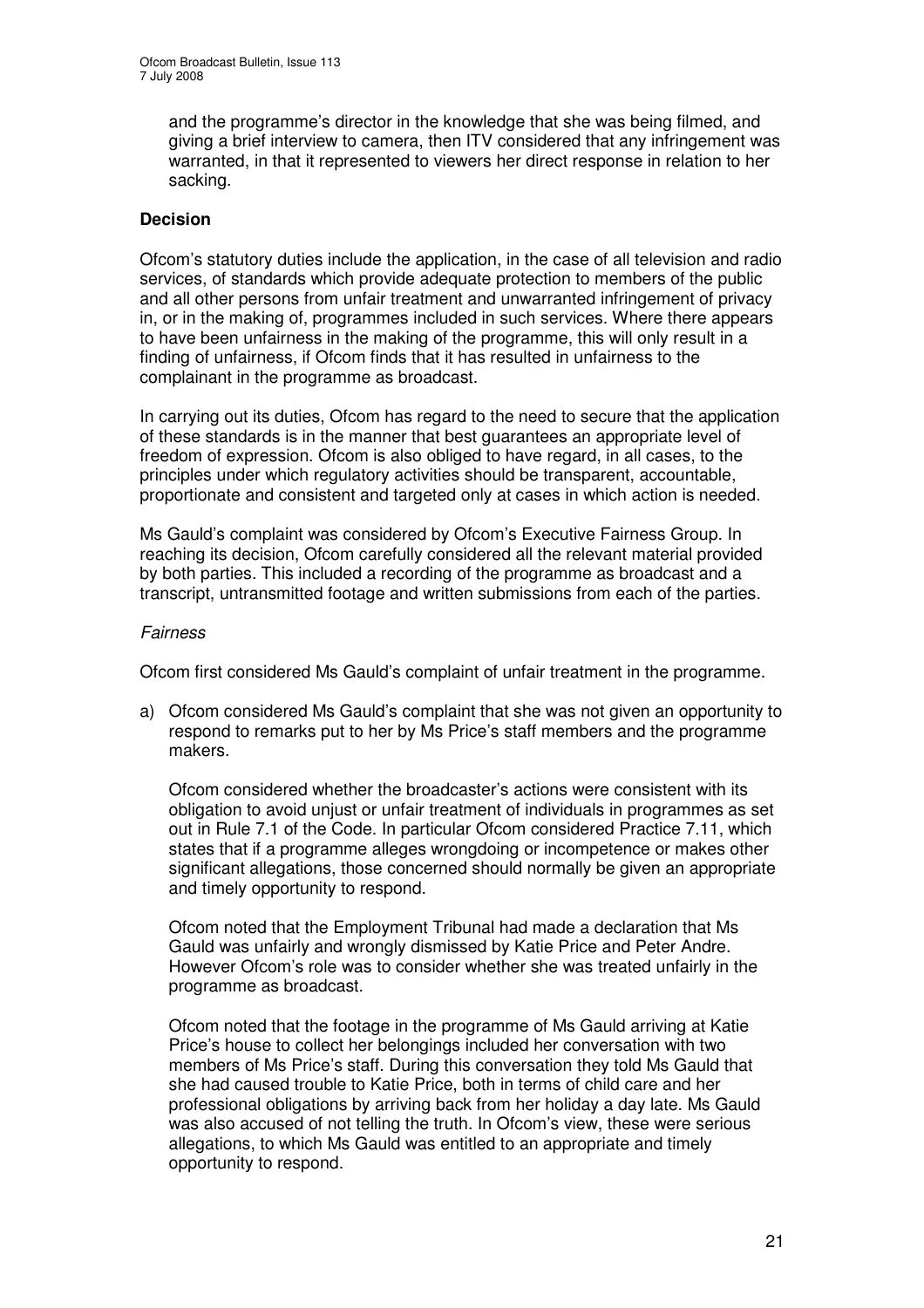Ofcom viewed the footage included in the programme of Ms Gauld's return to collect her belongings, which included the following exchanges in relation to these allegations:

| <b>Staff member 1:</b> | "See the thing is had you have said I'm in Portugal and I<br>can't get back"                      |
|------------------------|---------------------------------------------------------------------------------------------------|
| <b>Ms Gauld:</b>       | "Yeah I get it I get it"                                                                          |
| Staff member 1:        | "You know what I mean we could have just known"<br>where we were at"                              |
| <b>Staff member 2:</b> | "You could've just said I'm not coming back<br>Wednesday"                                         |
| <b>Staff member 1:</b> | "because everyone said why can't you get back from<br>Wales you know could have just been honest" |
| <b>Ms Gauld:</b>       | "Yes I should have"                                                                               |

When the programme maker asked Ms Gauld whether there was anything she wanted to say, she responded:

| Ms Gauld: | "Erm yeah ok I should have said where I was afterwards |
|-----------|--------------------------------------------------------|
|           | and I did try to get back though"                      |

**Programme Maker**: "*Do you understand why she's angry?*"

**Ms Gauld**: "*Well yeah but I did try to get back yeah*"

Ofcom also viewed untransmitted footage of Ms Gauld's conversation with Ms Price's staff members and the programme maker. Ms Gauld was filmed driving up to Ms Price's property where staff met her in order to hand over her possessions, which had been placed in bin bags for her to collect. Ofcom observed that as soon as she arrived at Ms Price's property Ms Gauld queried, first with the programme maker, and then with one of the staff members why the conversation was being filmed and asked more than once not to be filmed. The staff member said it was not her decision and the filming continued.

Ms Gauld was then questioned by the members of staff about her actions in relation to her holiday. Ofcom noted the full context of the broadcast discussion with the programme maker:

**Programme maker**: "Any thing to say though Becs?"

| Ms Gauld: | "I just don't want you filming me that's all to be honest"                                             |
|-----------|--------------------------------------------------------------------------------------------------------|
|           | <b>Programme maker:</b> "Is there anything you want to say though about this if<br>Katie is watching?" |
| Ms Gauld: | "Erm yeah ok I should have said where I was afterwards<br>and I did try to get back though"            |
|           | <b>Programme Maker:</b> "Do you understand why she's angry?"                                           |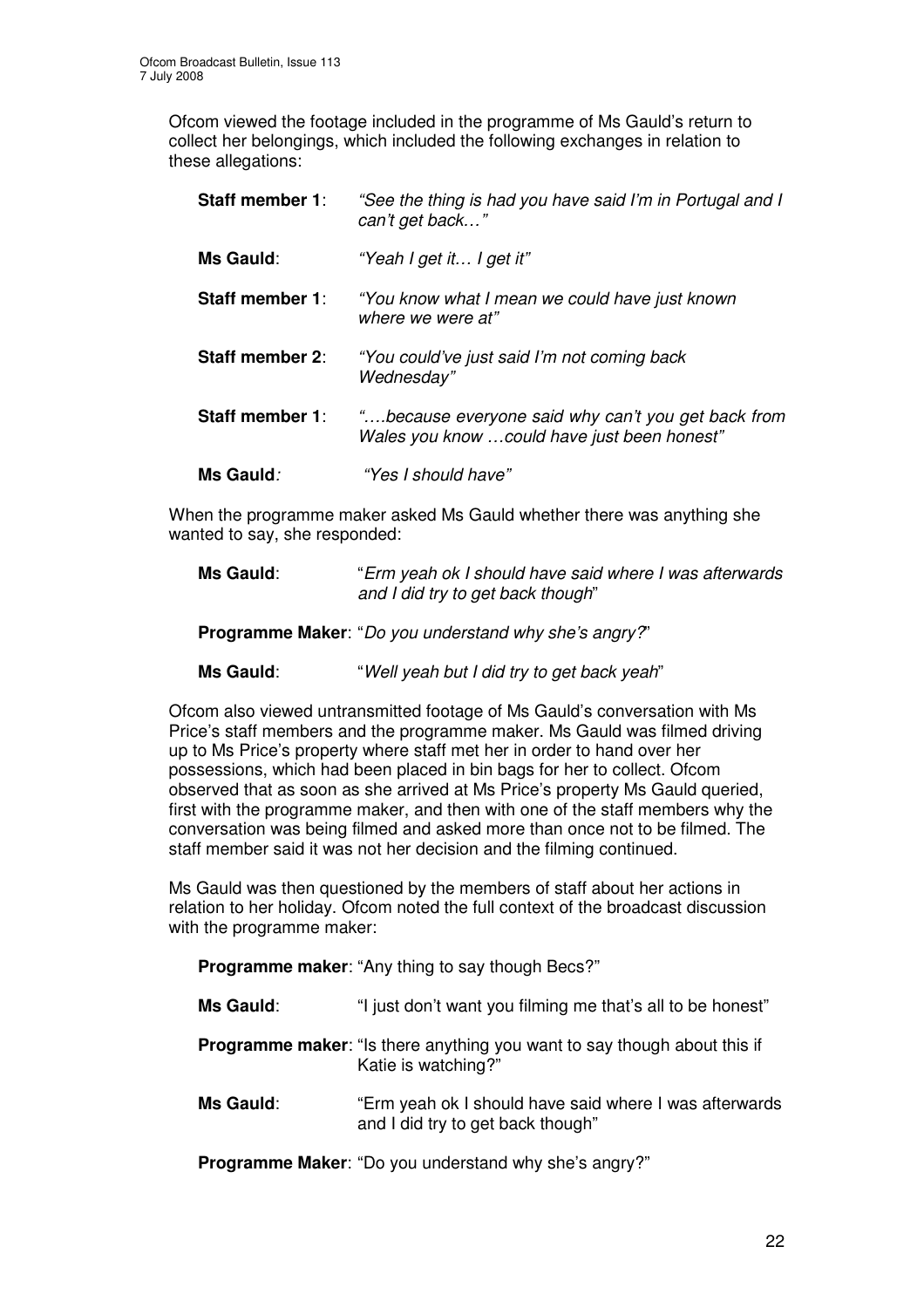**Ms Gauld**: "Well yeah but I did try to get back yeah"

At the close of the filming the following exchange took place:

**Programme maker:** "Becs one question, is there anything just in case you don't get to see Kate you'd like to say?"

**Ms Gauld**: "No."

**Programme maker:** "Is there anything you'd like to add to what you've heard?"

**Ms Gauld**: "No 'cause I don't want to be filmed alright".

In its consideration of whether Ms Gauld was given an appropriate opportunity to respond to the allegations made about her in the programme, Ofcom noted that the filming took place at a time of high tension in the immediate aftermath of Ms Gauld being dismissed and her possessions cleared. She appeared to be distressed and tearful. Ofcom noted that there had been a significant change in her circumstances, namely her dismissal, since her original consent to participate in filming for the programme. It was clear from the untransmitted footage of the conversation that, when addressed by the programme maker, Ms Gauld said clearly and audibly on several occasions that she did not wish the conversation to be filmed.

Ofcom accepted that the serious allegations referred to above were put to Ms Gauld by the staff members, and that the programme maker did give Ms Gauld an opportunity to comment on these. However in Ofcom's view this did not represent an *appropriate* opportunity given that she was caught at an emotional moment, immediately following her dismissal, when she was upset and clearly indicated at the start, during and at the close of filming that she did not consent to being filmed.

In these circumstances, Ofcom found that Ms Gauld was treated unfairly in the programme in that she was not given an appropriate and timely opportunity to respond to allegations made about her.

#### *Privacy*

Ofcom went on to consider Ms Gauld's complaint that her privacy was unwarrantably infringed in the making and the broadcast of the programme.

In Ofcom's view, the line to be drawn between the public's right to information and the citizen's right to privacy can sometimes be a fine one. In considering complaints about the unwarranted infringement of privacy both in relation to the making and the broadcast of the programme, Ofcom must consider two distinct questions: First, has there been an infringement of privacy? Secondly, if so, was it warranted?

b) In relation to infringement of privacy, Ofcom first considered Ms Gauld's complaint that her privacy was unwarrantably infringed in the making and the broadcast of the programme in that footage of her private possessions were filmed in the bedroom she used in Katie Price's house and footage of her phone number was broadcast.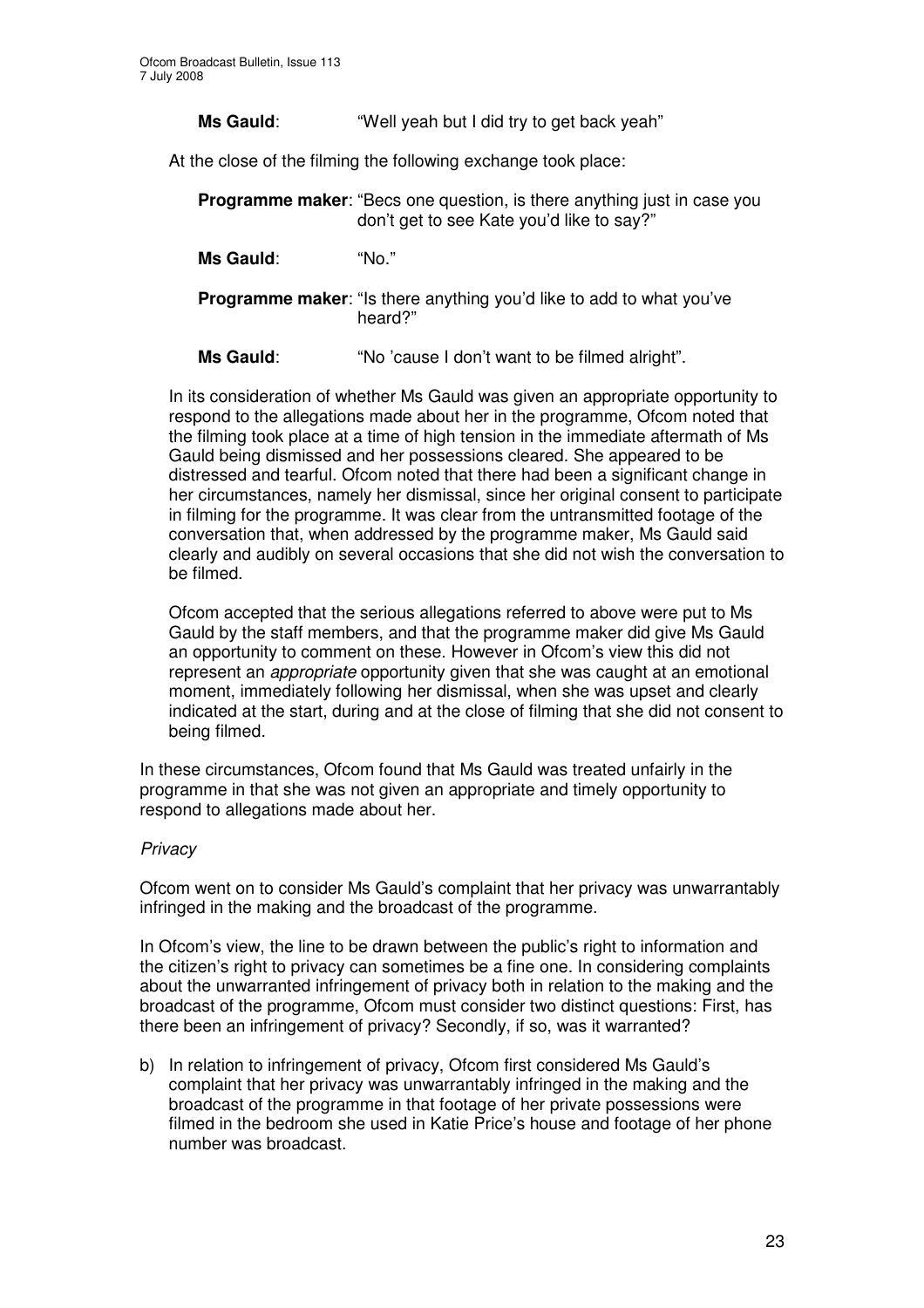In considering this complaint Ofcom took into account Practice 8.1 of the Code, which states that any infringement of privacy in programmes, or in connection with obtaining material in programmes, must be warranted. It also took into account Practice 8.5, which states that any infringement of privacy in the making of a programme should be with the person's consent. Ofcom considered Practice 8.6 which provides that if the broadcast of a programme would infringe the privacy of a person, consent should be obtained before the relevant footage is broadcast, unless the infringement of privacy is warranted.

#### *Making of the programme*

In considering whether the making of the programme infringed Ms Gauld's privacy, Ofcom considered whether she had a legitimate expectation of privacy in the circumstances that she was filmed.

Ofcom noted that the programme was a "no holds barred" fly on the wall documentary about the lives of Katie Price and Peter Andre and that Ms Gauld had agreed to be filmed in her capacity as their employee. Ofcom also acknowledged that Ms Gauld occupied a cottage belonging to Katie Price. It also noted that Ms Gauld had signed a release form in relation to the filming of footage of her. However there was nothing in the form to suggest that her bedroom might be filmed in her absence or that Katie Price or her staff would be filmed going through her personal possessions. Ofcom considered that, at the time of the filming, Ms Gauld was not on notice that she was about to be asked to leave her employment and therefore her home. There was nothing in the circumstances of the filming that diminished Ms Gauld's expectation of privacy in relation to the room, which had in effect become her home. In Ofcom's view, in these circumstances Ms Gauld had a legitimate expectation of privacy in relation to filming in her bedroom in her absence. Furthermore, the filming of Katie Price and a member of her staff going through her clothes, papers and other personal possessions was an infringement of Ms Gauld's privacy.

Having found that Ms Gauld's privacy was infringed, Ofcom went on to consider whether that infringement was warranted. Ofcom's Code explains that where broadcasters wish to justify an infringement of privacy they should be able to demonstrate that such an infringement was warranted. For example that it was in the public interest in order to reveal crime or disclose incompetence that affects the public. In Ofcom's view the filming of Ms Gauld's private room including her personal possessions in her absence, without her knowledge or consent, was not justified by any such reasons. Nor did Ofcom accept the broadcaster's argument that it was warranted by an editorial justification. Ofcom therefore found that the infringement of her privacy in the making of the programme was not warranted.

#### *Broadcast of the programme*

In considering whether the broadcast of footage of Ms Gauld's room, including personal documentation which fleetingly revealed her telephone number, infringed Ms Gauld's privacy, Ofcom considered whether she had a legitimate expectation of privacy in the circumstances in respect of the footage of her.

Ofcom noted ITV's statement that the broadcast of footage of Ms Gauld's phone number was an oversight on the part of the programme makers who obscured her other personal information on the documents shown. Ofcom considered that, for the same reasons as set out above in relation to the filming in Ms Gauld's room, she had a legitimate expectation that footage filmed in her private room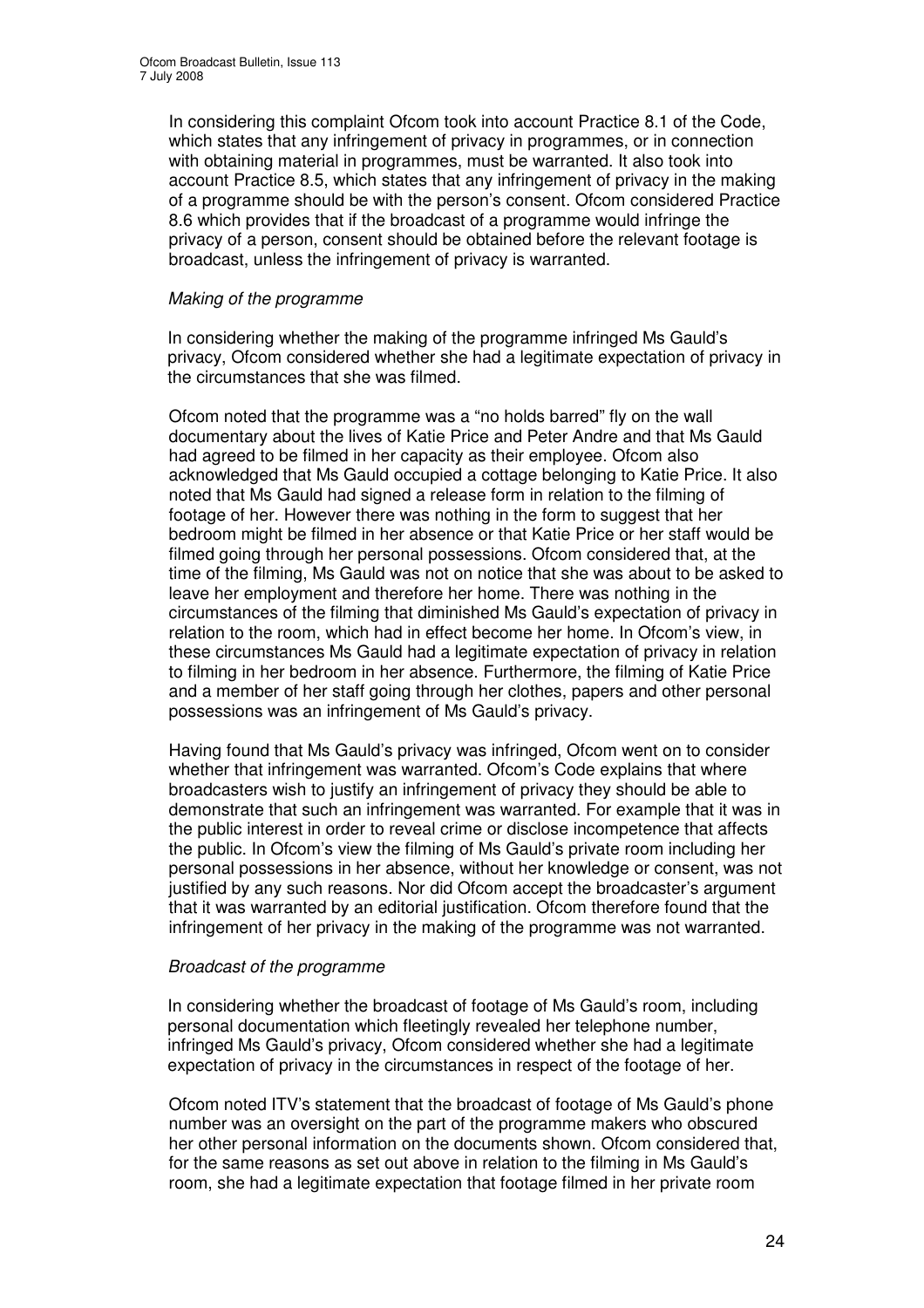including her personal telephone number would not be broadcast. Ofcom considered that the broadcast of the footage of her room and her telephone number infringed of her privacy.

Ofcom took the view, for the same reasons as set out above in relation to the filming of the material, that the broadcast of footage of Ms Gauld's private room and personal documentation, including her personal telephone number, was not justified by for example any public interest in the material.

Ofcom therefore found that Ms Gauld's privacy was unwarrantably infringed in both the making and the broadcast of the programme in this respect.

c) Ofcom next considered Ms Gauld's complaint that her privacy was unwarrantably infringed in the making and the broadcast in that a telephone conversation between her and Katie Price was broadcast without her being informed.

In considering this complaint Ofcom took into account Practices 8.1, 8.5 and 8.6 of the Code, as set out under decision head b) above. Ofcom also took into account Practice 8.14, which states that material gained by surreptitious filming and recording should only be broadcast when it is warranted.

#### *Making of the programme*

In considering whether the recording of the telephone conversation infringed Ms Gauld's privacy, Ofcom considered whether she had a legitimate expectation of privacy in the circumstances that she was filmed.

Ofcom noted that this was a private and sensitive conversation between Ms Gauld and her employer during the course of which her employment was terminated. Although the recording was not intentionally surreptitious, Ms Gauld was not informed that the conversation was being recorded, nor was there any reason for her to assume that it was being recorded. It was therefore not open to her to withdraw from the conversation. Ofcom also noted that nothing in the release form Ms Gauld had previously signed indicated that private conversations would be recorded. In Ofcom's view, Ms Gauld had a legitimate expectation that a conversation of this nature would not be recorded without her knowledge or consent and the recording of the conversation was an infringement of her privacy.

For the reasons detailed at head b), in Ofcom's view the recording of a private and sensitive telephone conversation, without Ms Gauld's knowledge or consent, was not justified by for example any public interest in the material. Ofcom therefore found that the infringement of her privacy in the making of the programme was not warranted.

#### *Broadcast of the programme*

In considering whether the broadcast of the telephone conversation infringed Ms Gauld's privacy, Ofcom considered whether she had a legitimate expectation of privacy in the circumstances in respect of the footage of her.

Ofcom noted that very little of Ms Gauld's side of the conversation was heard in the broadcast. However Ofcom took the view that Ms Gauld had a legitimate expectation that a private and serious conversation with her employer would not be broadcast without her knowledge or consent. The broadcast of the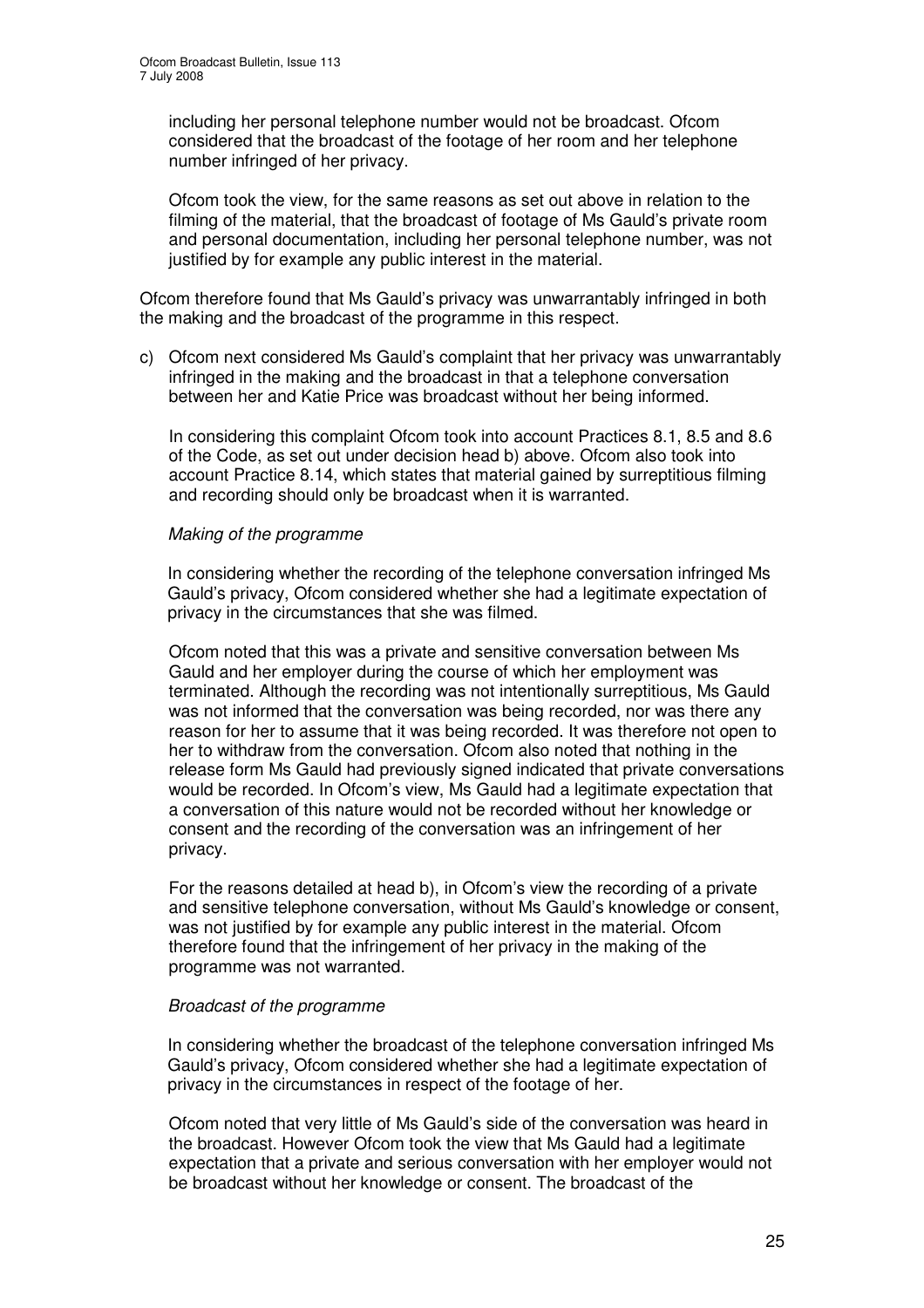conversation was an infringement of Ms Gauld's privacy. For the same reasons as those set out above in relation to the recording of the material, there was no justification which warranted the broadcast of the conversation.

Ofcom therefore found that Ms Gauld's privacy was unwarrantably infringed in the making and the broadcast of the programme in this respect.

d) Ofcom considered finally Ms Gauld's complaint that her privacy was unwarrantably infringed in the making and the broadcast of the programme in that the programme makers continued to film her despite her telling them to stop and despite her clearly distressed and upset state.

In considering this complaint Ofcom took into account Practices 8.5 and 8.6 of the Code, as set out under decision head b) above. Ofcom also took into account Practice 8.7, which states that if an individual's privacy is being infringed and they ask that the filming, recording or live broadcast be stopped, the broadcaster should do so, unless it is warranted to continue.

#### *Making of the programme*

In considering whether the making of the programme infringed Ms Gauld's privacy, Ofcom considered whether she had a legitimate expectation of privacy in the circumstances that her conversation with members of Katie Price's staff and the programme makers was filmed.

In Ofcom's view, consent to take part in a programme is a continuum that applies from the commencement of a contributor's participation and continues until their involvement is concluded. In assessing whether a contributor has given informed consent for their participation, Ofcom will not only look at the information that was provided to the contributor prior to the recording of the contribution, but where possible Ofcom will also consider the contribution itself.

In this case Ofcom noted that Ms Gauld had agreed to take part in the programme generally and to be filmed and took the view that she was aware of the on-going fly on the wall nature of the programme. This lowered her expectation of privacy in relation to the making of the programme. However Ofcom also noted that the footage complained of related to a conversation that took place when Ms Gauld's situation had significantly changed, that is when she had been dismissed from her position and was returning to collect her belongings. In Ofcom's view this change of circumstance heightened her expectation of privacy. Ofcom also noted that Ms Gauld did engage in conversation with both Ms Price's staff members and the programme maker. However, in Ofcom's view she was not able to withdraw easily from the conversation that was being recorded as she had to attend Ms Price's home in order to collect her belongings.

As set out under decision head a) above, Ofcom viewed untransmitted footage of the conversation and noted that it was clear from this footage that, when addressed by the programme maker, Ms Gauld said several times very clearly that she did not wish the conversation to be filmed. She was therefore not an active or willing participant in the filming of the conversation. In these circumstances, Ofcom found that Ms Gauld had a legitimate expectation of privacy in relation to the recording of the conversation and that the recording of the conversation without her consent was an infringement of her privacy.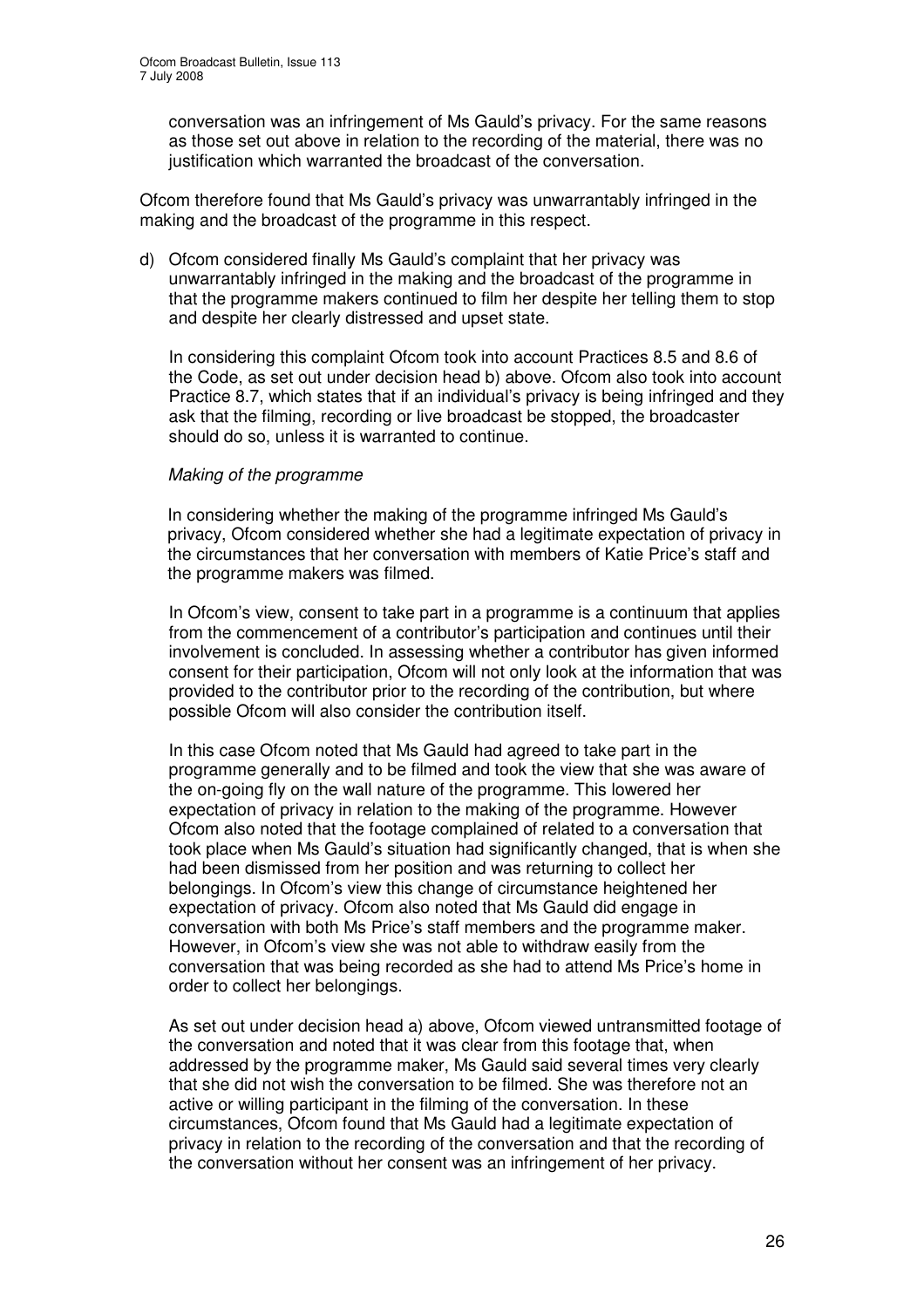In its consideration of whether the infringement of Ms Gauld's privacy was warranted, Ofcom again considered the factors detailed under head b) and ITV's arguments in relation to editorial justification. For the reasons given at head b) of this Decision Ofcom found that the infringement of Ms Gauld's privacy was not warranted, for example by any public interest in the recording of the material.

#### *Broadcast of the programme*

In considering whether the broadcast of the programme infringed Ms Gauld's privacy, Ofcom considered whether she had a legitimate expectation of privacy in the circumstances in respect of the broadcast of footage of the conversation. As set out above, Ofcom took the view that Ms Gauld indicated clearly that she did not wish to be filmed and was not a willing participant in the conversation. In the circumstances, Ms Gauld had a legitimate expectation of privacy in relation to the broadcast of this footage.

In Ofcom's view, the broadcast of the conversation without her consent was an infringement of Ms Gauld's privacy in the broadcast and for the reasons set out at head b) above this was not justified by for example any public interest in the broadcast of the material.

Ofcom therefore found that Ms Gauld's privacy was unwarrantably infringed in the making and the broadcast of the programme in this respect.

**Accordingly Ofcom has upheld Ms Gauld's complaint of unfair treatment and unwarranted infringement of privacy in the making and broadcast of the programme and found the broadcaster to be in breach of Rules 7.1 and 8.1.**

**Ofcom has directed ITV to broadcast a summary of this finding.**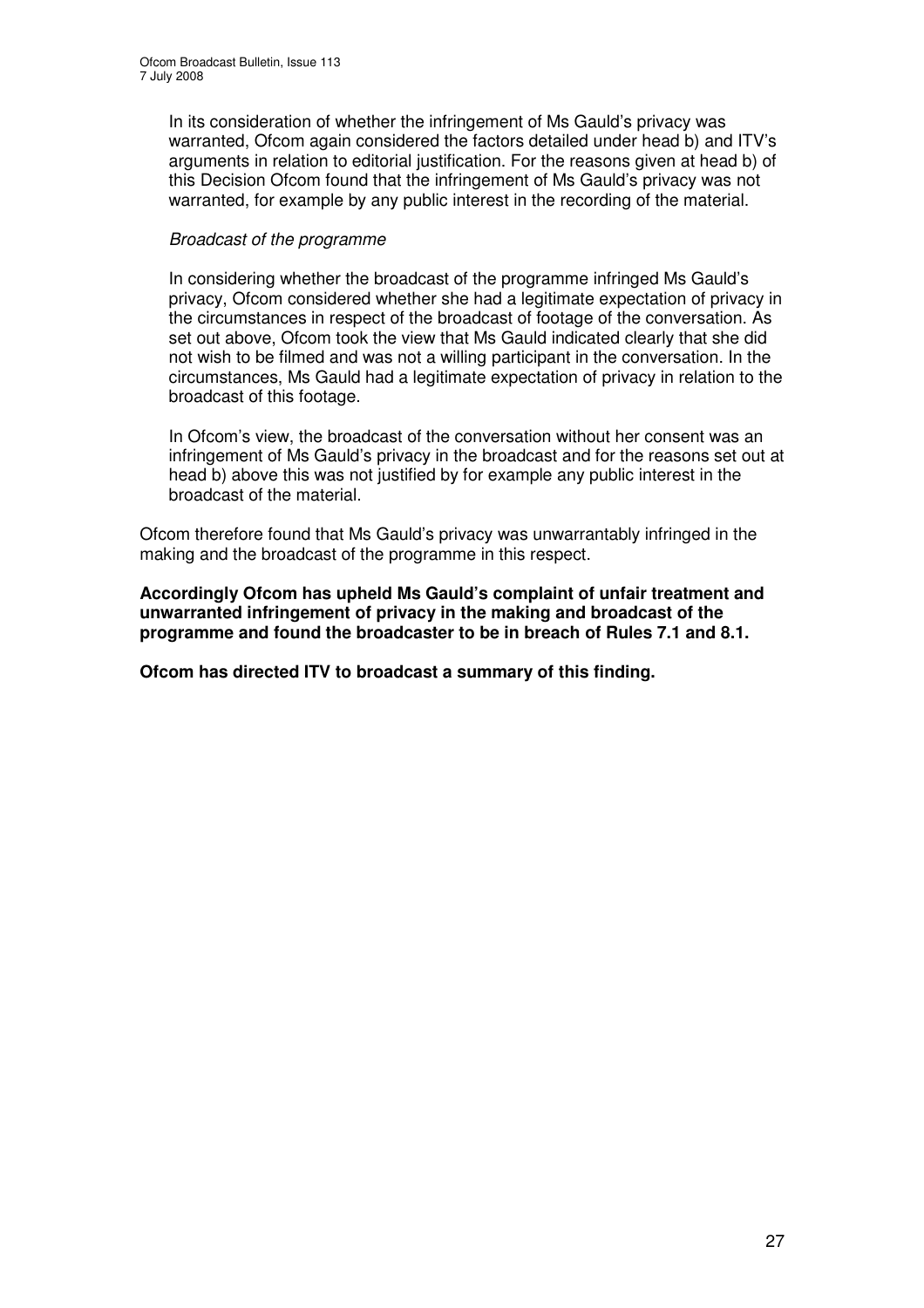# **Partly Upheld**

## **Complaint made by Mr Lennart Hane,**

*Insider, TV3 (Sweden), 12 October 2006 (repeated 15 October 2006), and trailers for the programme*

**Summary:** Ofcom has upheld parts of the complaint of unfair treatment in the programme as broadcast; upheld the complaint of unwarranted infringement of privacy in the making of the programme; and upheld part of the complaint of unwarranted infringement of privacy in the programme as broadcast.

This edition of TV3's investigative programme *Insider* looked at malpractice by lawyers in Sweden. The programme examined five cases, each featuring a different type of behaviour that the programme makers alleged was inappropriate.

TV3 sent an undercover reporter posing as a client to secretly film Mr Hane, a lawyer, in his office. Mr Hane was shown in the programme advising the 'client' about how best to contest a custody case concerning his daughter. Viewers were told that the 'client' had hit his daughter in the past and now feared that his ex-wife would report him to the authorities.

Ofcom found as follows:

The programme implied that Mr Hane had made negative comments about "immigrants, feminists and Swedish legislation". Ofcom found that the implication that Mr Hane had criticised all these groups during the surreptitiously recorded meeting was not justified.

Mr Hane complained that the programme had not included the nature of the punishment allegedly administered to the 'client's' daughter and that this had resulted in unfairness to him. Given that the programme had in fact included a description of it, Ofcom found that Mr Hane had not been treated unfairly in this respect.

The programme unfairly presented the facts relating to the occasions when Mr Hane had been reported for misconduct to the Swedish Bar Association ("the SBA".)

The wider context in which Mr Hane was shown (i.e. a programme which featured a range of solicitors whose behaviour was criticised) was not unfair. However, TV3 did not give him an appropriate and timely opportunity to respond to the specific allegations that were made about him. This was unfair.

Mr Hane's privacy was infringed in the making of the programme in that he was filmed surreptitiously. The decision to do so was not warranted.

Ofcom found that Mr Hane's privacy was not infringed in the programme as broadcast, in relation to the location of his home. Though the programme featured his office (which is within his home), the location had not been disclosed.

Lastly, Ofcom found that Mr Hane's privacy was infringed in the programme as broadcast because it included sections of the surreptitiously filmed material. In Ofcom's view, any public interest served by the broadcast of this footage was not of a sufficiently significant nature to outweigh Mr Hane's right to privacy in the circumstances in which this had been obtained.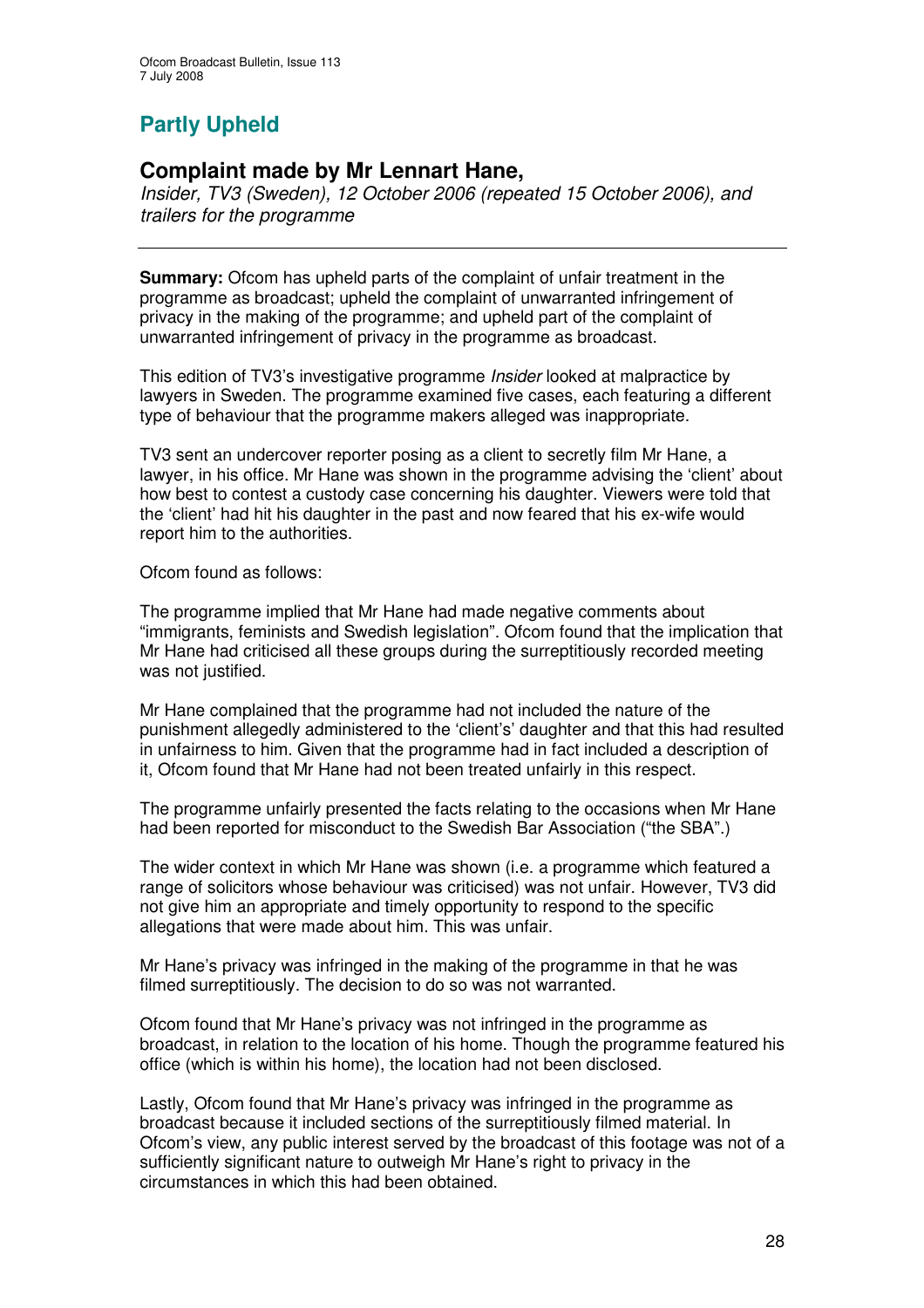#### **Introduction**

On 12 October 2006, TV3 (a Swedish satellite television channel licensed in the UK) broadcast an edition of *Insider,* an investigative programme. This edition of *Insider* looked at malpractice by legal practitioners in Sweden. The programme examined five cases, each featuring a different type of allegedly inappropriate behaviour on the part of a lawyer or legal firm. Included in the programme was a lawyer who sought to pay a sixteen year old girl for sex; lawyers who appeared willing to help a person to launder money; a law firm whose apparent negligence resulted in clients losing money; and a lawyer who may have drafted a will that had not been in his client's best interest.

The complainant, Mr Lennart Hane, a lawyer, appeared in the second of the featured cases. Mr Hane was filmed secretly by a reporter who posed as a 'client' seeking legal advice in contesting a custody case over his daughter. In this section of the programme the commentary stated that the 'client' had told Mr Hane that he had hit his daughter in the past and now feared that his ex-wife would report him to the authorities. Mr Hane was shown advising the 'client' not to admit to having hit his child when contesting the custody case. The commentary also indicated that during his meeting with the 'client' Mr Hane had expressed negative views *"about immigrants, feminists and Swedish legislation".*

Mr Hane complained to Ofcom that he was treated unfairly in the programme and that his privacy was unwarrantably infringed in both the making and broadcast of the programme.

#### **The Complaint**

#### **Mr Hane's case**

In summary, Mr Hane complained that he was treated unfairly in the programme as broadcast in that:

- a) The programme unfairly claimed that he had expressed negative views in general on immigrants and "various other things in society".
- b) The discussion Mr Hane had with the 'client' had centred on the implications that allegations of child abuse would have on the custody case. However, the programme failed to mention what the 'client' was accused of, namely having given his daughter *"a light box on the ears"*.
- c) It was claimed in the programme that Mr Hane had been reported to the Swedish Bar Association ("the SBA") on as many as sixteen occasions in the past ten years. Given this, the programme gave the impression that it questioned how he could carry on with his career. However, the programme omitted the following facts: that thirteen of these reports had been rejected as manifestly ill-founded; that of the three which had been tried only two had resulted in criticisms from the SBA; that these criticisms dated back to 1996 and 2001, respectively; that in these cases he had been criticised for using improper language to describe the counter party; and, that because of the nature of his practice (he deals with a large number of people who are unstable or even mentally ill) he is exposed to a higher number of unfounded complaints to the SBA than his colleagues.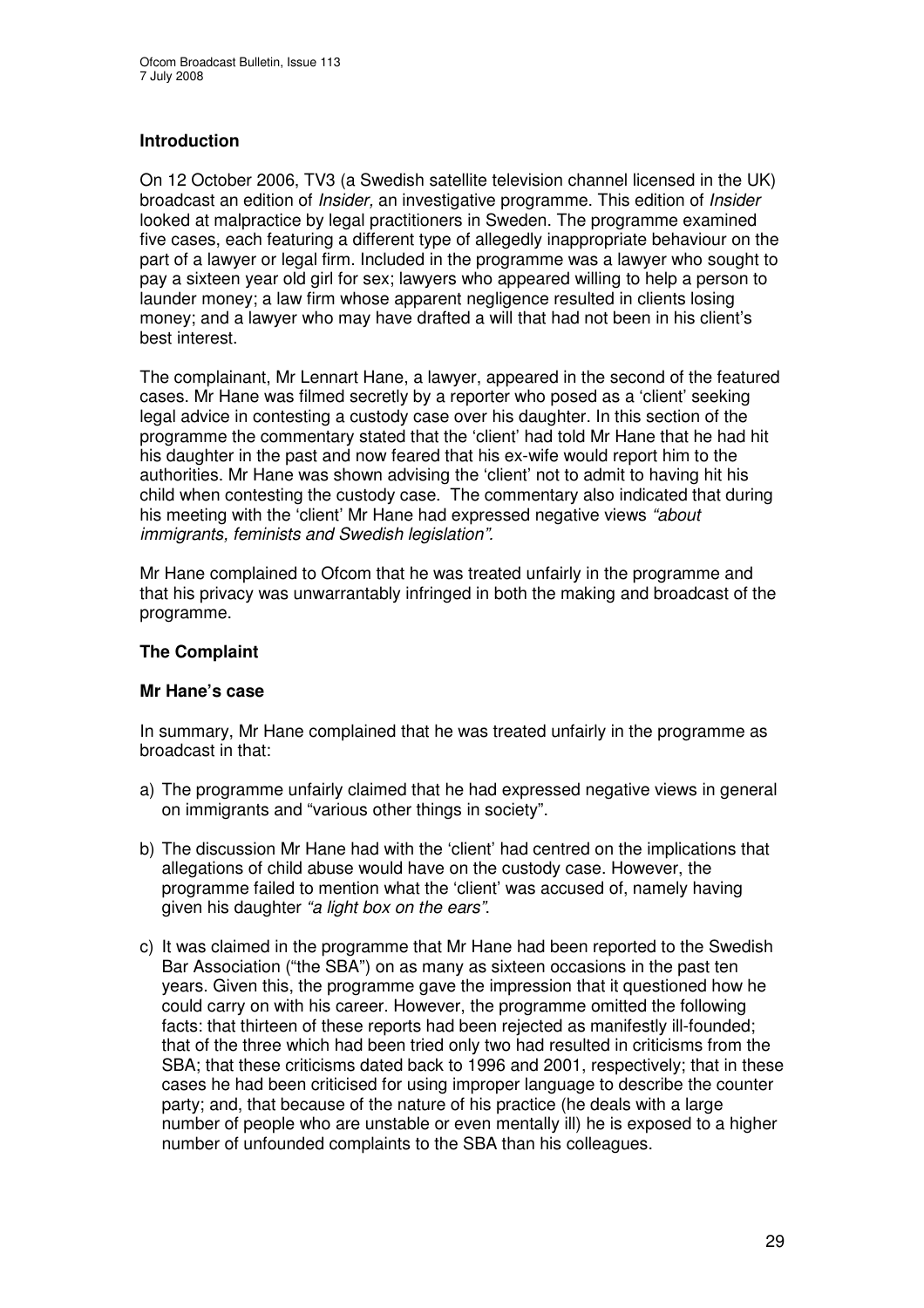- d) Mr Hane was referred to as one of a number of "horror solicitors" and was not given an appropriate and timely opportunity to respond to the allegations made about him in the programme.
- e) His reputation as a serious person and a solicitor has suffered irreparable and considerable damage.

In summary, Mr Hane complained that his privacy was unwarrantably infringed in the both the making and the broadcast of the programme in that:

- f) Given the focus of the programme on money-laundering in the legal profession, it was not justified to include him in the programme or to feature his office, which is also his home, without his consent in both the programme and its trailers during the two weeks prior to broadcast.
- g) Surreptitious filming of Mr Hane giving advice to a 'client' was not justified by any public interest in exposing money-laundering in the Swedish legal profession, given that the programme did not allege that he was involved in moneylaundering. Furthermore, the programme was not justified in getting him to express his views on the handling of particular types of criminal case (sexual violence against women and child abuse) in this manner because he had freely expressed his views in public on this subject in the past.

#### **TV3's case**

In summary TV3 responded to Mr Hane's fairness complaint as follows:

a) TV3 denied that Mr Hane was shown expressing negative views in general on immigrants in the programme. However, the broadcaster asserted that he had done so during the surreptitiously filmed meeting with the 'client' ("the meeting"). It illustrated this by referring to the transcript of the meeting.

The broadcaster argued that secretly filming Mr Hane was in the public interest. It said that the programme showed Mr Hane, who as a lawyer is subject to the rules of the SBA and member of the Nordic Committee for Human Rights ("the NCHR"), candidly expressing his views. In particular TV3 felt it was important to "expose" Mr Hane (whom it described as an officer of the Swedish court who was eligible to provide legal advice and services to the Swedish public):

- Criticising the Swedish legal system (notably the law against corporal punishment of children, and the treatment of women in relation to cases of alleged sexual violence) because he believed that it unfairly favoured women;
- Expressing biased views on gender;
- Suggesting to his 'client' that if he was asked about the incident when he had punished his daughter he should deny it and say that his accuser (namely his ex-wife) was lying, i.e. that the 'client' should defend himself by lying, whether under oath or otherwise;
- Giving negative views on society in general; and,
- Breaking client confidentiality.

TV3 believed that the views of Mr Hane were not unfairly edited from the full interview and that its editing gave an accurate portrayal of his views which may affect the public.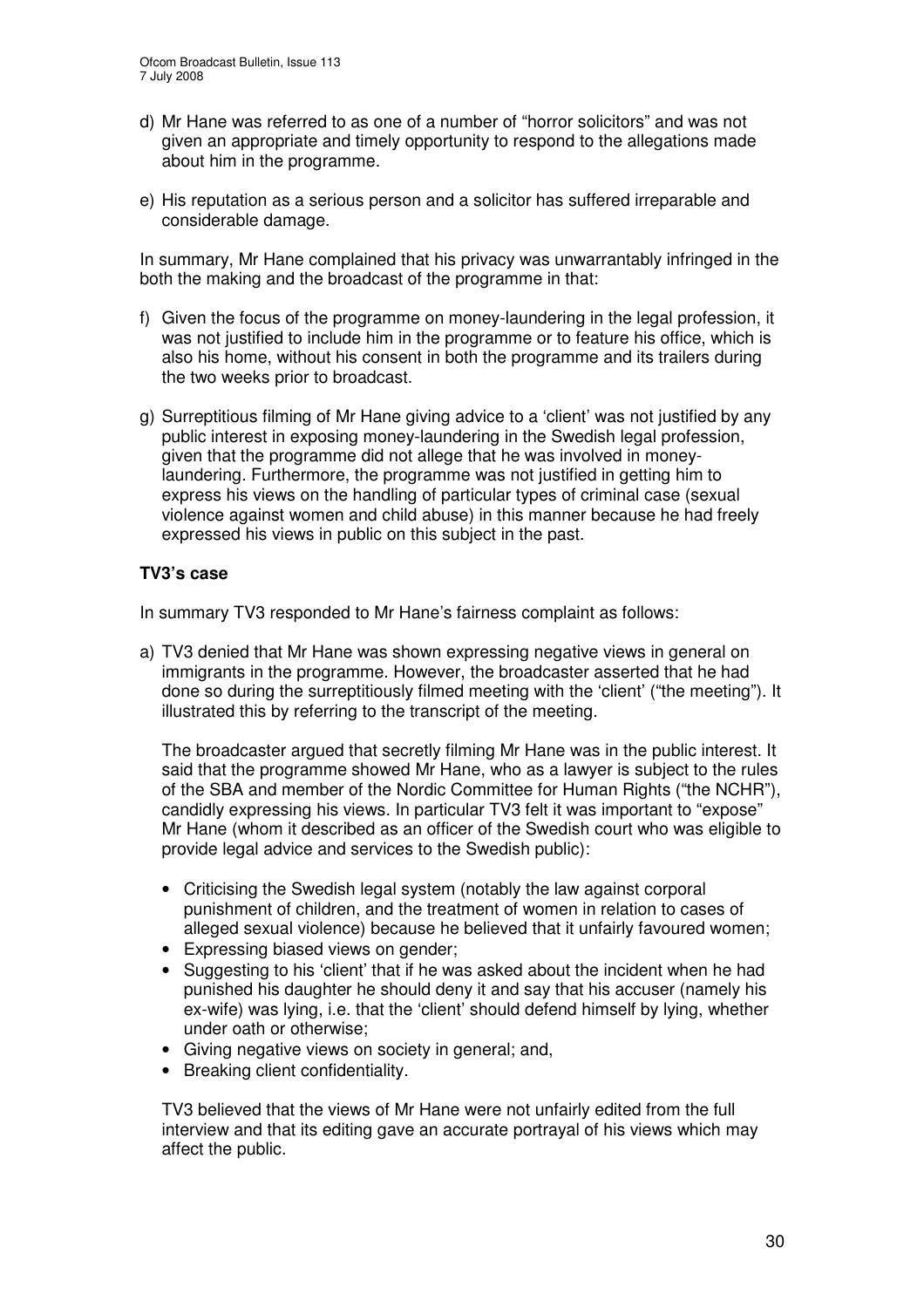- b) TV3 denied that it had omitted to mention the nature of the alleged child abuse. To illustrate this it referred to the programme transcript which included Mr Hane asking the 'client' to define the nature of the punishment in the following way: *"a box on the ear, and what else?"* and the 'client' responding *"well, a couple of spanks on the bottom"*.
- c) TV3 then turned to the complaint that the programme omitted facts relating to the occasions when Mr Hane had been reported to the SBA. TV3 acknowledged that when the programme referred to the fact that Mr Hane had been reported to the SBA sixteen times it failed to make clear that thirteen of these reports were rejected as manifestly ill-founded. It accepted that of the three reports which were heard only two resulted in criticisms of Mr Hane. It also acknowledged that these criticisms related to the use of improper language to describe the opposing party and that the programme had not made clear that Mr Hane had explained that he was peculiarly subject to being reported to the SBA because of the nature of his practice. The broadcaster apologised for these omissions.
- d) In response to Mr Hane's complaint that he had been unfairly referred to as one of a number of "horror solicitors" and not given an appropriate and timely opportunity to respond, TV3 noted that the programme maker, Strix, had spoken to Mr Hane (after several attempts to contact him) the day before the broadcast. The broadcaster stated that Mr Hane was told of the subject of the programme, that surreptitious filming had taken place and that he would appear in the programme. TV3 argued that that it had given Mr Hane an opportunity to respond in the programme as broadcast and made reference to the programme transcript to support its view. It added that Mr Hane did not contest the comments that he was shown making in the programme and did not object to the programme being shown.
- e) In response to the complaint that Mr Hane's reputation had been damaged unfairly, TV3 initially indicated that it believed that Mr Hane's complaint - about his reputation as a serious person and a solicitor suffering irreparable and considerable damage - related to his view that the programme and trailers had connected him with money-laundering. However, TV3 noted that it believed that the allegation that the programme had made a link between Mr Hane and moneylaundering had been dismissed by Ofcom within its Entertainment Decision.

Nonetheless, TV3 argued that it had fairly reflected the views that Mr Hane expressed during the meeting with the 'client' and that therefore any damage to his reputation had been a result of his own comments. The broadcaster reiterated its position that informing the public of Mr Hane's views was in the public interest and added that it could not take responsibility for his reputation. It also pointed out that even by his own admission in the programme Mr Hane had been vocal on many issues and published various articles. TV3 referred to three occasions when Mr Hane's views had been published as well as on occasion when he had appeared on the *Morning Sofa* programme on TV4 by way of illustration.

In summary TV3 responded to Mr Hane's complaint of unwarranted infringement of privacy in the making and the broadcast of the programme as follows:

f) In response to the complaint that the infringement of Mr Hane's privacy through the disclosure of the location of his home was not warranted, TV3 first commented that from the outset the programme made it clear that it would focus on legal practitioners as a group. It was common practice for *Insider* to focus on a single professional group in a single episode. Second, it stated that this episode had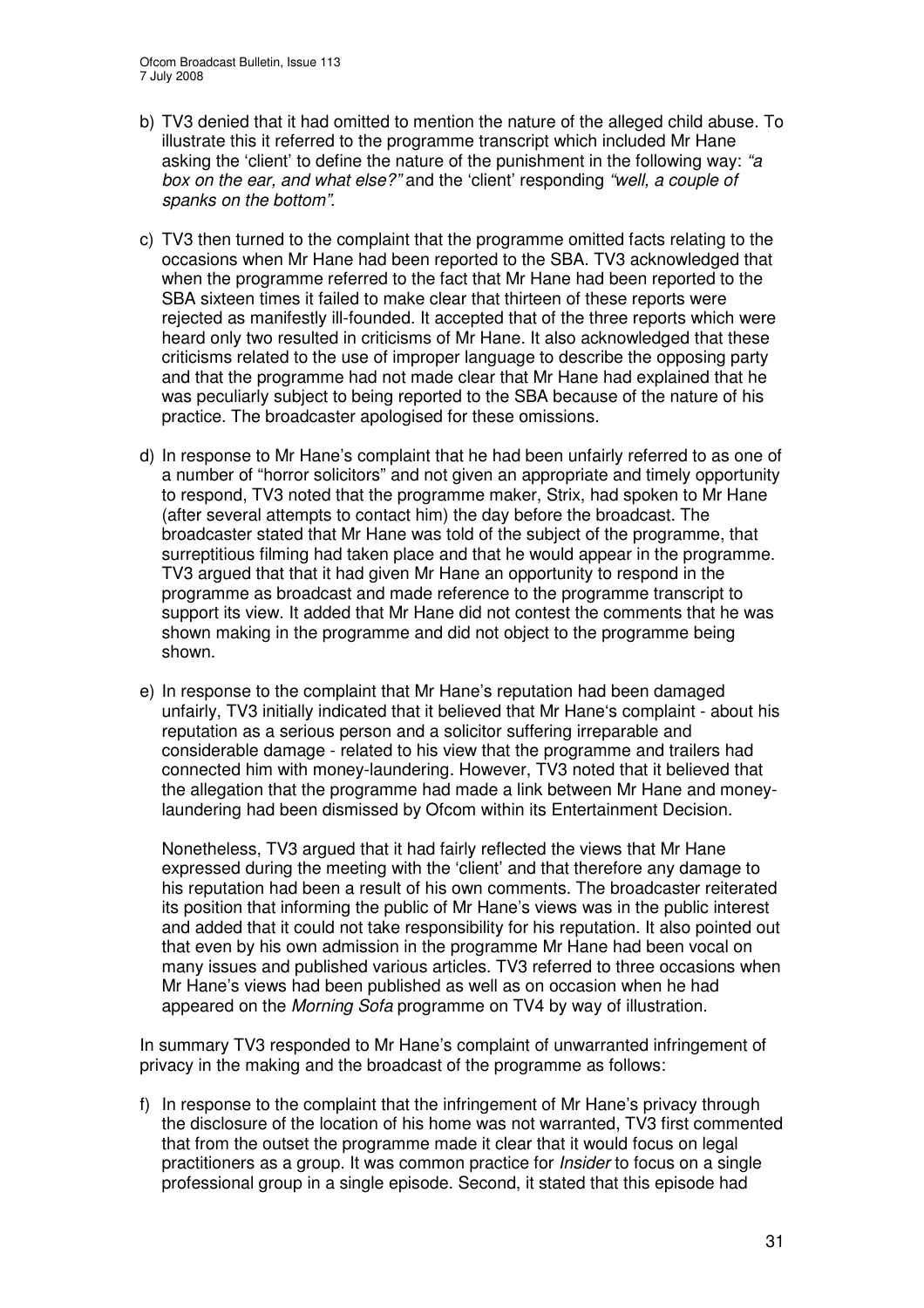drawn examples from various legal advisers giving different types of advice and that it had not aimed to expose solely money-laundering in the legal profession. Third, the broadcaster noted that at no stage was Mr Hane accused of moneylaundering. It argued that it was in the public interest for it to have transmitted extracts from Mr Hane's interview with the undercover reporter for the reasons stated above.

TV3 also denied that the secret filming revealed the location of Mr Hane's office or the fact that his office was located in his home.

g) Referring to Mr Hane's complaint that the alleged infringement of his privacy had not been warranted by any public interest in exposing lawyers who were involved in money-laundering, TV3 stated that it did not understand the premise behind Mr Hane's complaint, since the programme did not accuse him of money-laundering.

The broadcaster also denied that it had indicated that the focus of the programme would be money-laundering in the legal profession.

TV3 reiterated its view that it was a matter of public interest for the footage relating to Mr Hane to be seen, particularly because it enabled the public to compare what Mr Hane said to clients in private with what he had said in public, in the past.

#### **Mr Hane's comments in response to TV3's statement**

In summary Mr Hane commented on the broadcaster's response to his fairness complaints as follows:

a) Mr Hane denied that he had negative views on immigrants in general or that he had expressed them in the meeting. He argued that this was a very broad accusation which was not justified by his comments during the meeting. To illustrate this he noted that during the meeting he had made one reference to a family, which happened to be of foreign origin, in which he had indicated that he did not understand their attitude to a specific aspect of their custody case and made another reference to an immigrant family which was not negative. He also added that he had had a large number of immigrants as clients over the years.

Mr Hane acknowledged that during the meeting he had shared his criticism of the ban on physical punishment of children. He said he has commented on this matter for the past three decades. He believed that many child custody cases had resulted in one parent - most often the man - unfairly being denied access to his/her child because he/she had administered modest forms of corporal punishment. Mr Hane then likened this situation to many cases where men are accused of serious sexual violence. He added that a large number of his fellow SBA members agreed with his views on the failings of the Swedish legal system in these areas.

Mr Hane argued that TV3 had made erroneous statements about the SBA's Code of Conduct ("the Code of Conduct"). He said that he had offered corrections in order to enable Ofcom to assess better whether or not it was in the public interest for TV3 to have broadcast parts of his meeting with the undercover reporter (who was posing as a client).

He pointed out that a member of the SBA is not an officer of the court (a phrase used by TV3, in its first statement). Mr Hane responded to TV3's justification that it was in the public interest for it to have exposed his biased views on gender by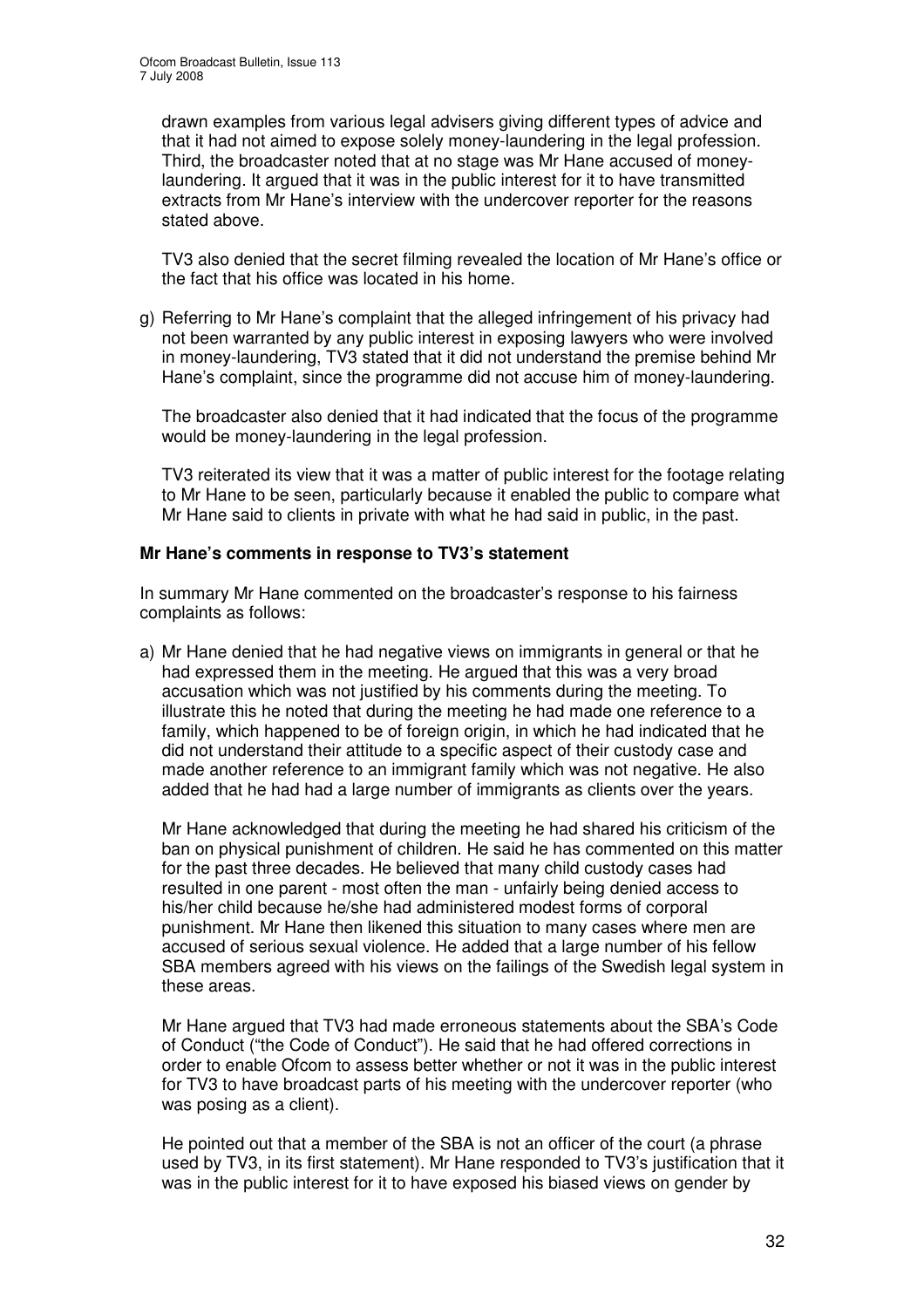stating that the Code of Conduct puts no limitation on the right to question and criticise the legal system in public.

Mr Hane rejected TV3's view that it was in the public interest for it to have exposed him allegedly instructing his 'client' to lie, whether under oath or otherwise. He argued that his recommendations to the 'client' were fully in line with the Code of Conduct because a member of the SBA was not obliged to advise a client to confess to a crime he had committed or to report it to the police himself. However, Mr Hane acknowledged that during court proceedings an SBA member would not have been allowed to deny that a client had committed a crime if he knew that denial to be untrue.

Mr Hane stated that when he advised the 'client' he was not subject to any criminal charge and was not yet involved in civil court proceedings regarding custody. Mr Hane also noted that it was very rare for parties in civil proceedings related to family law to speak under oath and added that he had not recommended that the 'client' lie when under oath.

Mr Hane then considered the nature of the punishment administered to the child in this case and his detailed discussion on this subject with the 'client'. He argued that it was clear that the 'client' had claimed that he had had to use "a fairly light form of corporal punishment" on his daughter. Mr Hane explained that he had understood from the 'client' that he had administered such punishment twice a year during a period of perhaps two years and that the last time had been when the child, who was nine at the time of the broadcast, was not less than five and not more than seven years old. Mr Hane noted that in Sweden, charges for the physical punishment of children would only be brought if the punishment had been severe and led to bodily harm. In his view the punishment admitted to by the 'client' would have been considered as petty assault, the prosecution period for which had expired by the time the 'client' came to see him.

However, Mr Hane also explained that he believed that an allegation of this nature, in the context of a custody battle, would leave the 'client' open to the risk of losing not only custody of, but also all right of access to, his child. Mr Hane added that he had seen this happen in the past and that it was a problem with the Swedish legal system.

Mr Hane commented that it was in this context that he had advised his 'client' to deny that he had administered physical punishment to his daughter when he spoke to the social workers looking into the custody of the child.

TV3 had argued that it was in the public interest for the programme to have exposed Mr Hane breaking client confidentiality. In response, Mr Hane denied that he had identified other clients during the meeting and had not compromised the rules of client confidentiality and privilege. He noted that the Code of Conduct did not prevent the presentation of certain facts from other cases as long as the client in question could not be identified or damaged through the revelation of those facts.

b) In respect of the response to the complaint regarding the lack of a description of the punishment administered to the child, Mr Hane referred back to the comments he made in relation to this subject in head a) above. He also said that the programme had omitted the following decisive factors: that the 'client' had not been charged with a crime; that the prosecution period for any crime which had occurred had expired; and, that despite this, an accusation of administering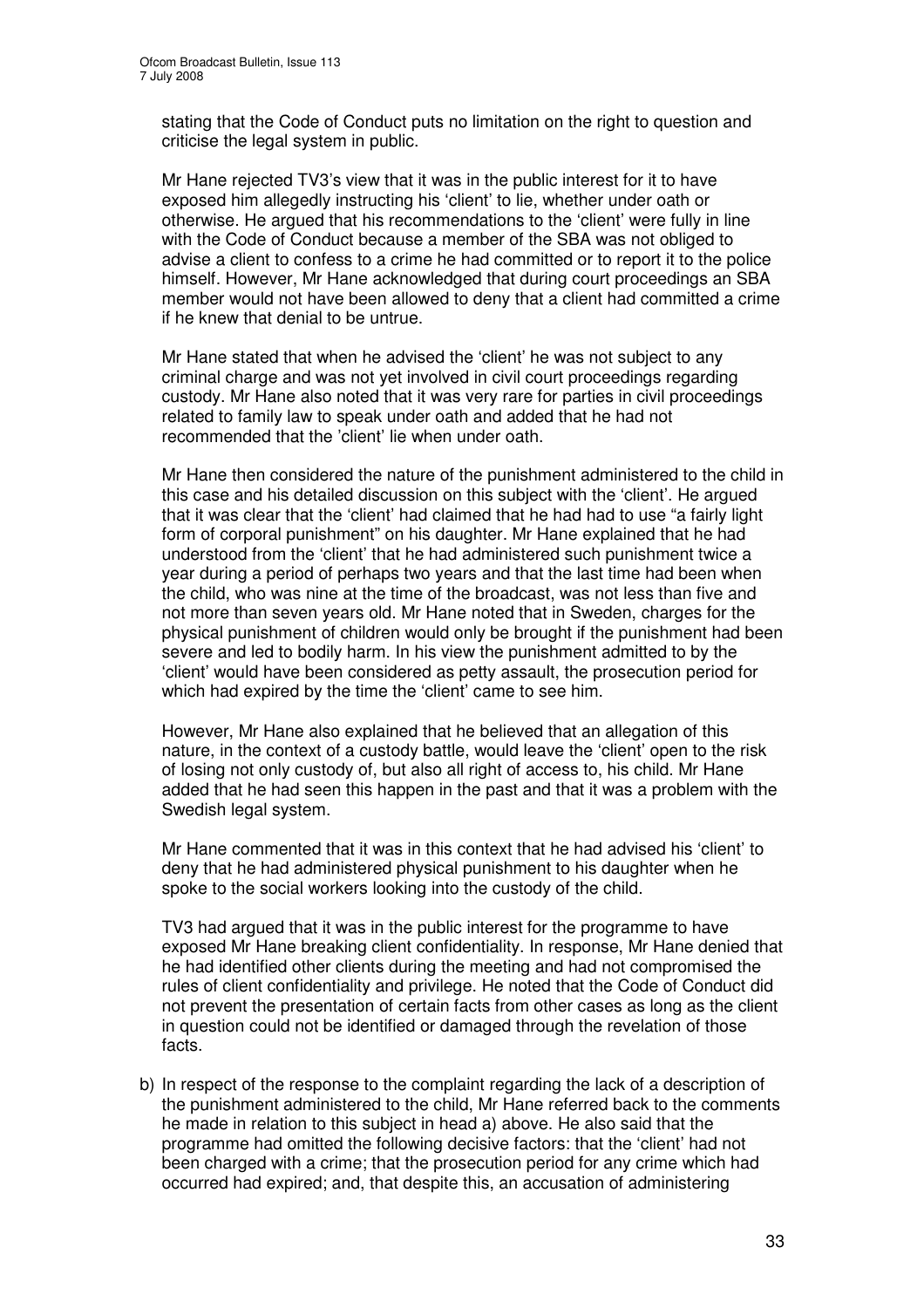physical punishment to his daughter would have been likely to have adversely affected his custody case.

- c) Mr Hane noted that TV3 had acknowledged that it had unfairly omitted several facts about the occasions when he had been reported to the SBA but indicated that the broadcaster's apology was not sufficient as a remedy.
- d) Mr Hane turned to TV3's response to his complaint that he had unfairly been referred to as one of a number of "horror solicitors" and was not given an appropriate and timely opportunity to respond.

Mr Hane said that a member of the SBA is not "an officer of the court" as, to a certain extent, is the case of UK solicitors.

Mr Hane said that his recommendations to the 'client' were fully in line with the Swedish Bar's Code of Conduct as it was in the best interest of the 'client'.

Mr Hane provided an English copy of the Code of Conduct for Members of the SBA. Mr Hane said that "in summary a member of the Swedish Bar is not obliged to advise a client to confess a crime he has committed, nor to report himself to the police. A member may not, in court proceedings in which he represents a client, for instance, deny that the client has committed a crime despite the fact he knows that is not true".

Mr Hane said that he foresaw a risk that the 'client' risked being deprived of his right to have access to his nine year old daughter. Mr Hane said this risk existed irrespective of how suitable, loving and caring the father would have been as a parent in all other ways. Given this background, Mr Hane said that he advised the 'client' to deny corporal punishment to the social workers involved in the custody investigation, in the first instance.

Mr Hane said that the meeting with the 'client' concerned how he should deal with a crime committed some four years ago, in which case the time for prosecution most probably had expired, rather than a consultation with a client who had been charged with a crime.

In relation to the opportunity to respond to the programme, Mr Hane said the transcript of his telephone conversation with the programme maker (supplied by TV3) showed that his participation was a *fait accompli*. Mr Hane also said that despite his asking for a copy of the broadcast during this conversation TV3 did not send him one. Mr Hane argued that from the transcript it was evident that he had not been offered an adequate opportunity to respond. He said that this was clear because he still did not understand the kind of malpractice he had been accused. Mr Hane said that despite not having had a proper opportunity to respond he was included in the trailers; fully identified in the programme; and was described as one of a number of a "horror solicitors".

e) In response to the complaint that his reputation had been damaged unfairly, Mr Hane stated that TV3 had been correct to state that he felt that this damage was predominantly due to the fact that the programme was presented as if either its sole or primary focus was the exposure of money-laundering.

In his view the programme's intent had been to show solicitors who ought to be barred from further practice. However, he argued that nothing he had said in the meeting with the 'client' had contravened the SBA's Code of Conduct.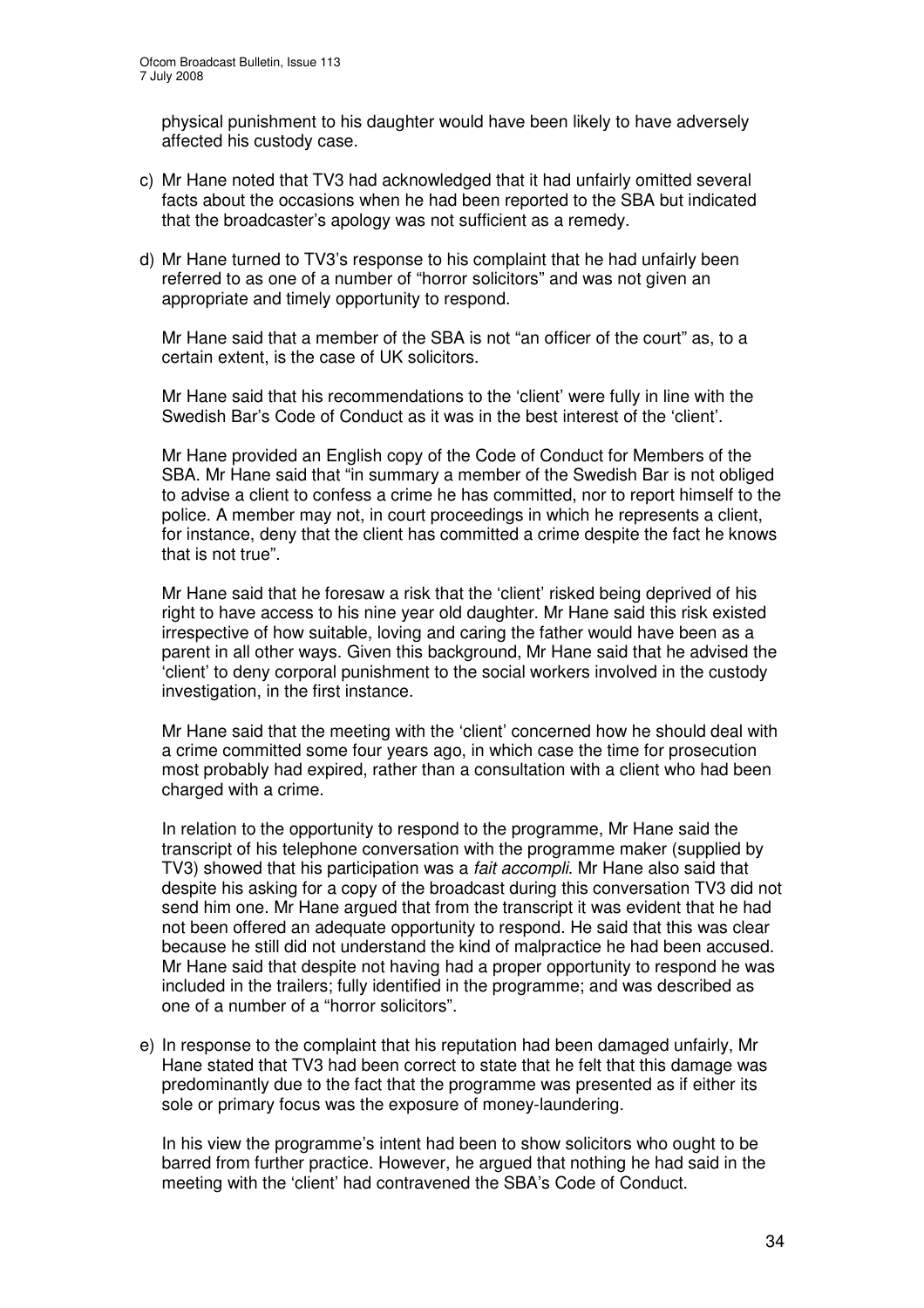Mr Hane reiterated his position that his views on the ban on physical punishment of children and the consequent affects on child custody cases could have been obtained without the use of surreptitious filming.

In summary Mr Hane commented on the broadcaster's response to his privacy complaints as follows:

- f) Mr Hane said little in relation to TV3's response to his complaint that his privacy had been infringed through the disclosure of the location of his home. However he did suggest that TV3 had chosen to "punish" him for his politically incorrect opinions on the ban on the physical punishment children and its affects.
- g) Mr Hane indicated that there had been no public interest to warrant the infringement of his privacy by means of surreptitious filming because TV3 would have been able to obtain the same information by other means. Specifically, he stated that the broadcaster could have interviewed him about his personal and professional views on the Swedish ban on the physical punishment of children and its "severe implications" for custody disputes.

#### **TV3's second statement in response to the complaint**

In summary TV3 responded to Mr Hane's comments on its response to his fairness complaints as follows:

a) In relation to the complaint that the programme had unfairly said he expressed negative views on immigrants,TV3 argued that Mr Hane gave negative views on immigrants and "various other things in society" during the meeting with the 'client'. The broadcaster said that the commentary to this effect in the programme reflected the content of the meeting.

The broadcaster indicated that the matter of whether or not Mr Hane was an officer of the court was not relevant. TV3 explained that it had not looked into the strict legal position of a member of the SBA but had assumed that in any country with a decent legal system lawyers, particularly those presenting themselves as public figures, would be expected to act according to a certain level of probity and decency.

TV3 rejected Mr Hane's view that his recommendations to the 'client' were fully in line with the SBA's Code of Conduct. It said that it believed that advising a client to lie in court and to claim that other people were lying when they were actually telling the truth would not comply with the obligation on lawyers to comply in all matters with professional ethics (Ch. 8, S.4, p.1 of the Code of Judicial Procedure). It also indicated that in its view Mr Hane's advice to the 'client' would not have complied with the Code of Conduct's requirement that a member of the SBA must not further wrongdoing (S.1, p.2 of the Code of Conduct).

The broadcaster said that, although Mr Hane had argued that the period for prosecution of the 'client' had expired, this did not mean that no crime had been committed.

The broadcaster said that in its view Mr Hane believed that it was in the best interests of the 'client' and the child in question to deny the facts. However, in its view it was for the courts or an appropriate institution to decide what was in the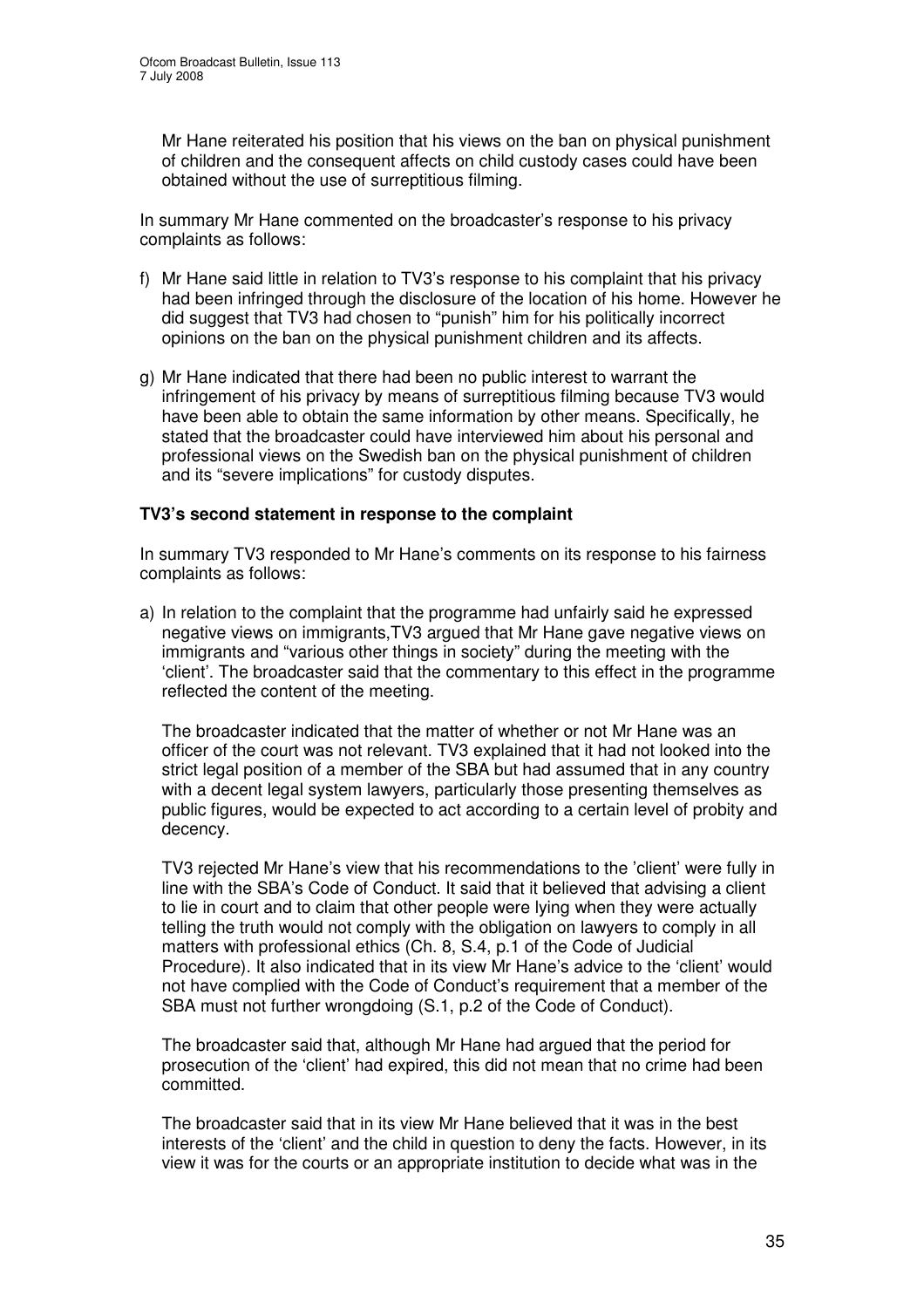child's best interests. TV3 also noted that giving a child any kind of smack was illegal in Sweden.

TV3 contested Mr Hane's claim that there was no way the undercover reporter or anyone else could have identified his former clients through the general and brief references he had made to them in the meeting. It noted that at one point in the meeting Mr Hane had referred to his brother-in-law, his wife and their three children, and that he had mentioned the age of the eldest child.

- b) In relation to the complaint that the programme had unfairly omitted a description of the punishment administered to the child, TV3 noted that the programme did not claim that a crime had been committed. It said the programme had portrayed the facts of Mr Hane's interview with the 'client'.
- c) TV3 indicated that Mr Hane should regard its apology about the omission of facts relating to the times when he had been reported to the SBA in the programme, as an adequate response.
- d) TV3 denied that Mr Hane had been selected as one of a number of "horror solicitors" because of his views on the ban on physical punishment of children. TV3 said it had not set out to punish Mr Hane for exercising his freedom of expression in declaring these views in public.

TV3 disagreed with Mr Hane's claim that his recommendations to the 'client' had been fully in line with the SBA's Code of Conduct. TV3 said that from its point of view, Mr Hane's advice did not comply with the Code of Conduct's rule that "A member must not further wrongdoing". It also believed that TV3 and the programme makers had every reason to believe that Mr Hane's advice did "not fulfil good professional ethics".

In response to Mr Hane's statement that his actions had been in the best interest of his client, TV3 said that it was for the court or the appropriate institution to decide what is in the best interest of the child.

TV3 reiterated that the programme maker had tried to contact Mr Hane on several occasions but that it had only managed to get in touch with him the day before the broadcast. It supported its view that Mr Hane had been aware of what the programme was about and that he would be included in the programme by pointing out that during this conversation, the interviewer had said to Mr Hane: "I would like to inform you that you have a part in the programme". TV3 said that it was clear from Mr Hane's response to the interviewer that he knew which of his clients had been the undercover reporter. TV3 added that in its view Mr Hane did not indicate that he did not want the programme to be shown. The broadcaster also argued that the following comment: "So why are you trying to defame the lawyers' business then?" (which was made by Mr Hane during this telephone conversation), indicated that he had understood the nature of the programme.

TV3 explained that it had sent Mr Hane a copy of the programme. However, given that he had not received this recording, the broadcaster presumed that it must have got lost in the post.

e) In relation to the complaint about unfair damage to Mr Hane's reputation, TV3 reiterated its position that covert filming had been necessary to show how Mr Hane practiced law given his public profile and the number of complaints against him at the SBA.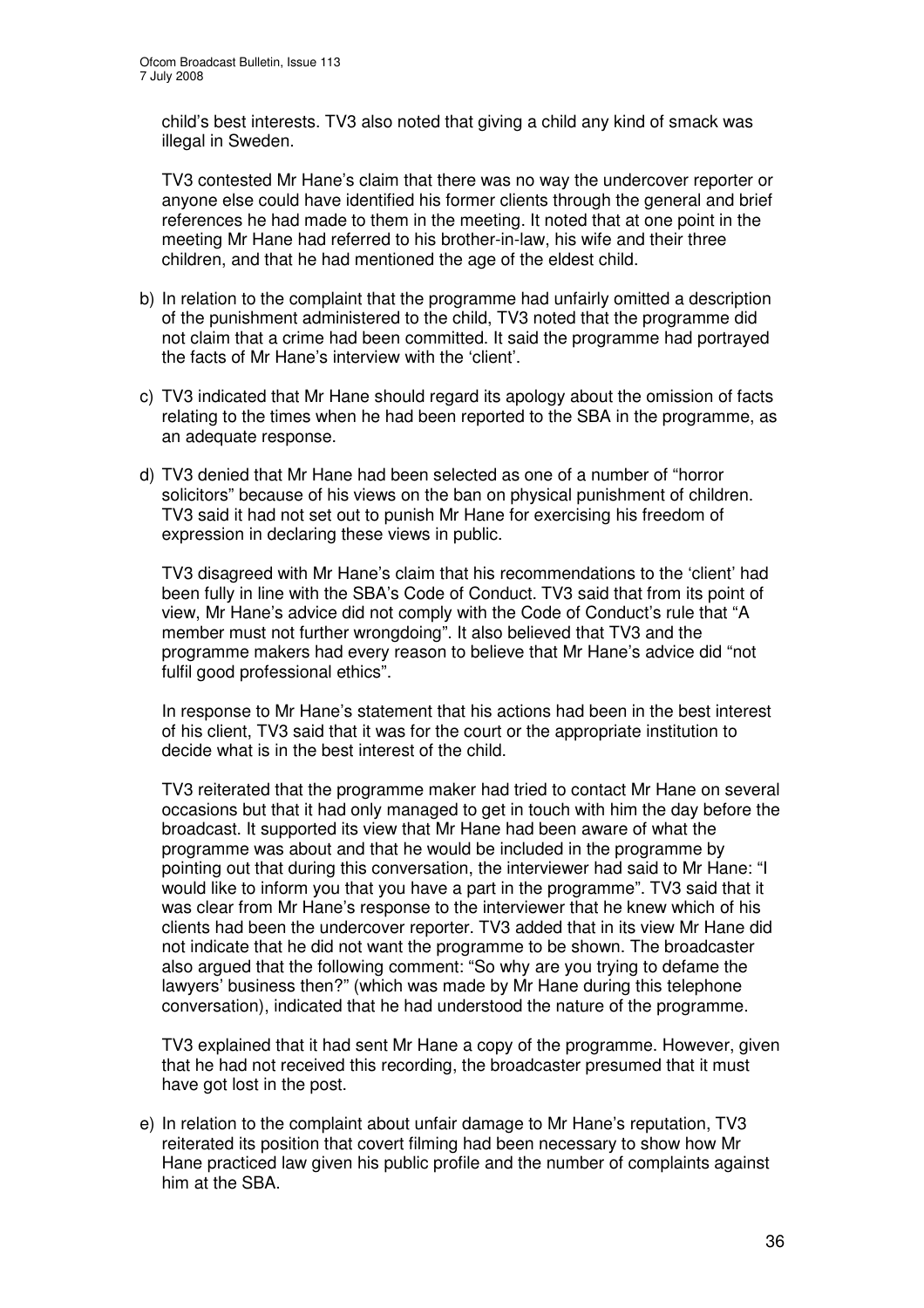The broadcaster argued that Mr Hane's reputation could not have suffered unfairly as a result of the programme. It explained that this was because his views on the ban on the physical punishment of children were already well known and because the programme had only shown the facts and included comments which were based on what Mr Hane said during the meeting. TV3 noted that Mr Hane had indicated (within his complaint and follow up statement) that the advice he gave to the 'client' was good advice. Given this, the broadcaster argued that the inclusion in the programme of Mr Hane giving that advice could not have caused irreparable and considerable damage to his reputation.

In summary TV3 responded to Mr Hane's comments on its response to his privacy complaints as follows:

- f) TV3 reiterated its belief that it was in the public interest to show how Mr Hane practiced law, given his public profile as a lawyer campaigning for the changes to legislation. It argued that therefore, if there was an infringement of Mr Hane's privacy, through the disclosure of the location of his home, it was warranted.
- g) TV3 repeated its view that the surreptitious filming of Mr Hane was justified. It argued that this was because Mr Hane had behaved unethically in advising a 'client' to lie (whether this was in court or to social services) and to claim that other people whom he believed to be telling the truth were lying. It also said that the surreptitious filming was justified because it was in the public interest for the programme to have shown how Mr Hane practiced law.

TV3 countered Mr Hane's position that the programme had not served the public interest because he had already expressed his views on the ban on the physical punishment of children in public. It explained that its intention was not to portray Mr Hane's views on this subject but to show how he practiced law. Specifically, the broadcaster noted that there had been three elements of Mr Hane's behaviour which had triggered its investigation.

These were: the fact that Mr Hane had recently written an open letter to the Minister for Justice (published in the Swedish paper *Aftonbladet*) in which he suggested that the trial system in Sweden, as it related to cases of incest and sexual assault, resulted in the jailing of many innocent men; the fact that he had appeared on the TV4 *Morning Sofa* programme to discuss the issues raised in this letter; and, the fact that he had had sixteen complaints filed against him at the SBA. While TV3 did acknowledge that thirteen of those complaints had been rejected, it argued that its interest in Mr Hane was reasonable given the total number.

TV3 reiterated its view that given that Mr Hane was a public figure who had had complaints filed against him, it was in the public interest for it to have obtained and then broadcast an indication of how he practiced law. It added that without filming Mr Hane covertly it would not have been possible to do so, nor to portray either his approach to clients facing allegations of administering physical punishment to children or the type of advice he gave.

#### **Decision**

Ofcom's statutory duties include the application, in the case of all television and radio services, of standards which provide adequate protection to members of the public and all other persons from unfair treatment and unwarranted infringements of privacy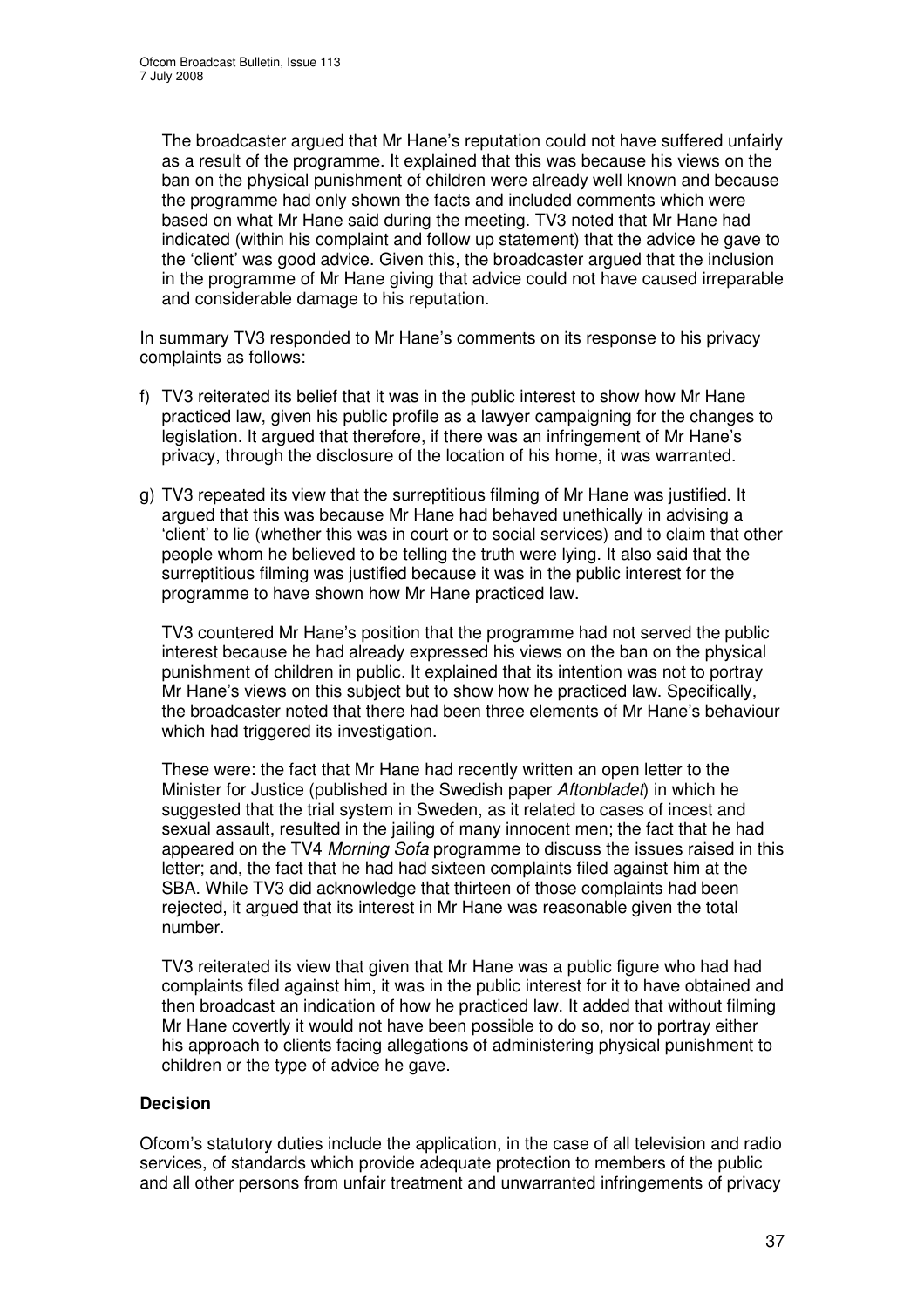in the making and broadcast of the programmes included in such services. Where there appears to have been unfairness in the making of the programme, this will only result in a finding of unfairness if Ofcom finds that it has resulted in unfairness to the complainant in the programme as broadcast.

In carrying out its duties, Ofcom has regard to the need to secure that the application of these standards is in the manner that best guarantees an appropriate level of freedom of expression. Ofcom recognises that (subject to the provisions of the Ofcom Broadcasting Code) broadcasters can quite properly comment and take particular viewpoints on the subjects of broadcast programmes. However, it is essential, not only to the parties directly concerned but also to listeners and viewers, that such comments should be accurate in all material respects so as not to cause unfairness. Ofcom is also obliged to have regard in all cases, to the principles under which regulatory activities should be transparent, accountable, proportionate and consistent and targeted only at cases in which action is needed.

Ofcom's Executive Fairness Group considered Mr Hane's original complaint. The complainant requested a review of their Provisional Decision. The Fairness Committee, Ofcom's most senior decision making body in matters of Fairness and Privacy, then reviewed parts of the complaint described at Heads (a), (d) and (g).

In reaching its decision, Ofcom considered all the relevant material including recordings and translated transcripts of the programme as broadcast and its trailers; translated transcripts of the secretly recorded meeting between Mr Hane and the 'client', parts of which were used in the transmitted programme; and both parties' written submissions including the review request and response.

#### **Fairness complaints**

a) Ofcom first considered the complaint that the programme had unfairly claimed that Mr Hane had expressed negative views in general on immigrants and "various other things in society" (i.e. feminists and Swedish legislation).

Ofcom had particular regard to Practice 7.6 of the Code which states that:

"when a programme is edited, contributions should be represented fairly".

Ofcom also had regard for Practice 7.9 of the Code which states that:

"Before broadcasting a factual programme, including programmes examining past events, broadcasters should take reasonable care to satisfy itself that material facts have not been presented, disregarded or omitted in any way that is unfair to an individual or organisation; and, anyone whose omission could be unfair to an individual or organisation has been offered an opportunity to contribute."

With regard to this head of complaint, Ofcom noted that in the programme the presenter said:

*"When we meet Hane with a candid* [hidden] *camera, he's much more outspoken* [than on his appearance on TV4's *Morning Sofa* programme]*. It doesn't take long for him to air his opinions about immigrants, feminists and Swedish legislation".*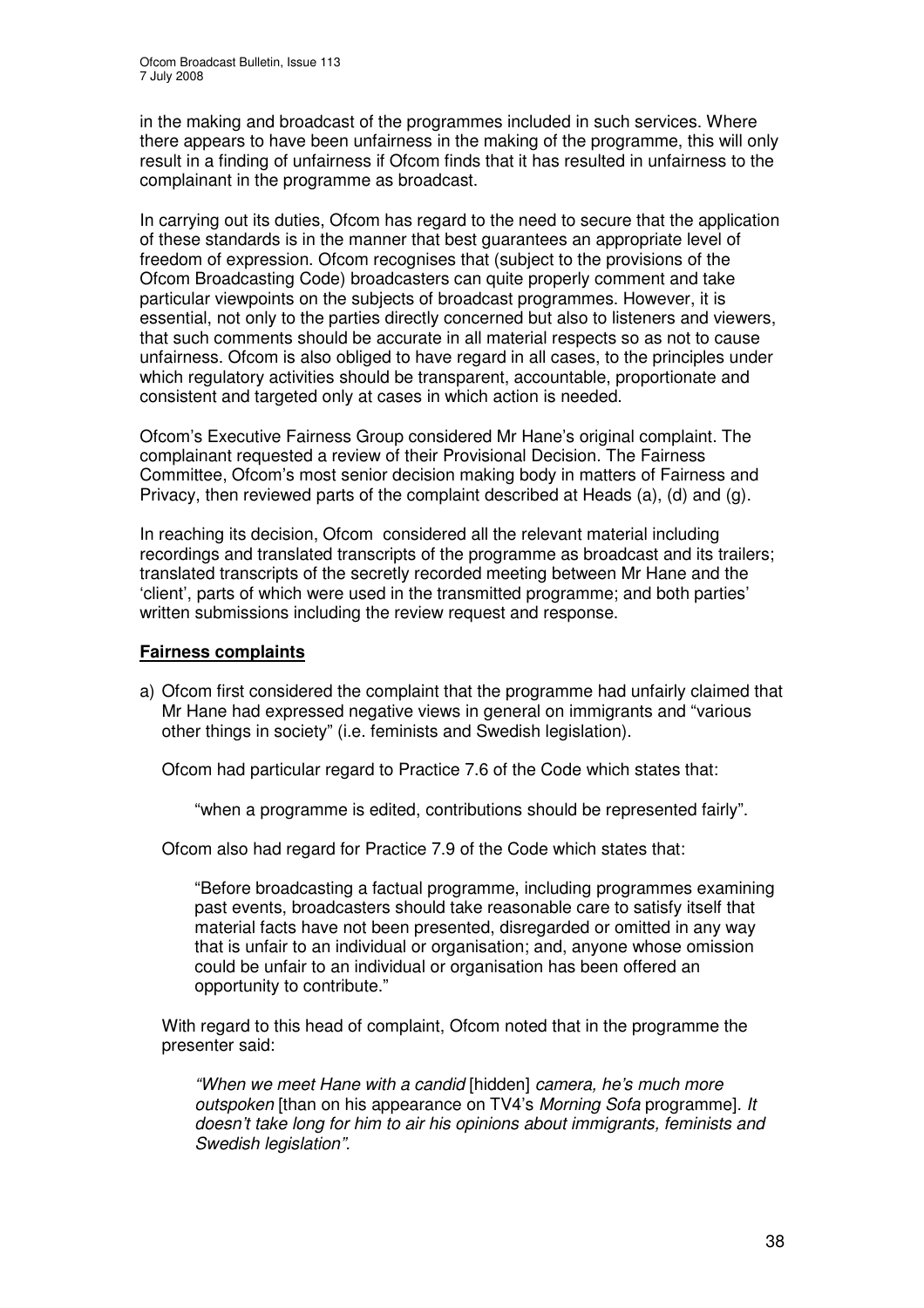Ofcom noted that the presenter did not use the word "negative" to describe the opinions Mr Hane expressed during the covertly recorded meeting with *Insider's* undercover reporter. However, the nature of the programme and the fact that the presenter implied that Mr Hane would not have expressed these views had he known he was being filmed, clearly suggested that the complainant had expressed negative views about immigrants, feminists and Swedish legislation when covertly filmed, which he might not have wanted in the public domain.

In deciding whether the programme's commentary resulted in unfairness to Mr Hane, Ofcom considered the recordings and transcripts of both the surreptitiously filmed meeting and the programme, which contained extracts from that meeting.

Ofcom observed that during the covertly filmed meeting Mr Hane had criticised the Swedish legal system; indicated that women could not be trusted in sexual relationships (and that men's only protection was women's ignorance of the power the law gave them); indicated his antipathy to what he perceived to be the law's bias against men in cases relating to child custody and sexual violence against women; and, expressed his view that women manipulated this bias.

The programme included the following extracts of Mr Hane's comments to support the line of commentary that *"It doesn't take long for him to air his opinions about immigrants, feminists and Swedish legislation":*

- *'***Client':** *"So what the children say doesn't matter?*
- **Mr Hane:** *"No, they don't give a crap about that, because they pretend it's in the best interest of the child. And "best for the child" is such a woolly or elastic phrase. There are no wicked deeds that cannot be labelled "best interest of the child"".*
- **Mr Hane:** *"I feel, that if you are going to have sex with a woman, that you're not in a steady relationship with, you should at least come equipped with a tape recorder and two guards, to protect yourself. And you may not make it anyway! But luckily, the women don't know the power the kind of power they have".*

Ofcom considered that the comments Mr Hane was shown making in the programme about feminists and the legal system were a reasonable representation of some of those he made during the full untransmitted recording of the meeting. Further, Ofcom considered that given Mr Hane's comments (as above) viewers would have been able to draw their own conclusions about him in relation to the commentary *"It doesn't take long for him to air his opinions about… feminists and Swedish legislation"*. Ofcom also considered that the negative implication of the line of commentary in relation to *"feminists and Swedish legislation"* had been supported by Mr Hane's own comments in both the broadcast and the untransmitted material.

However, Ofcom noted that the programme did not provide any extracts to support the inference that Mr Hane had made negative comments about immigrants.

Ofcom observed that during the covertly filmed meeting Mr Hane discussed the validity of the use of the terms racism and fascism; a child custody case involving a couple who were not Swedish nationals; and a second child custody case involving immigrants where the woman in the case had been accused of making "false allegations":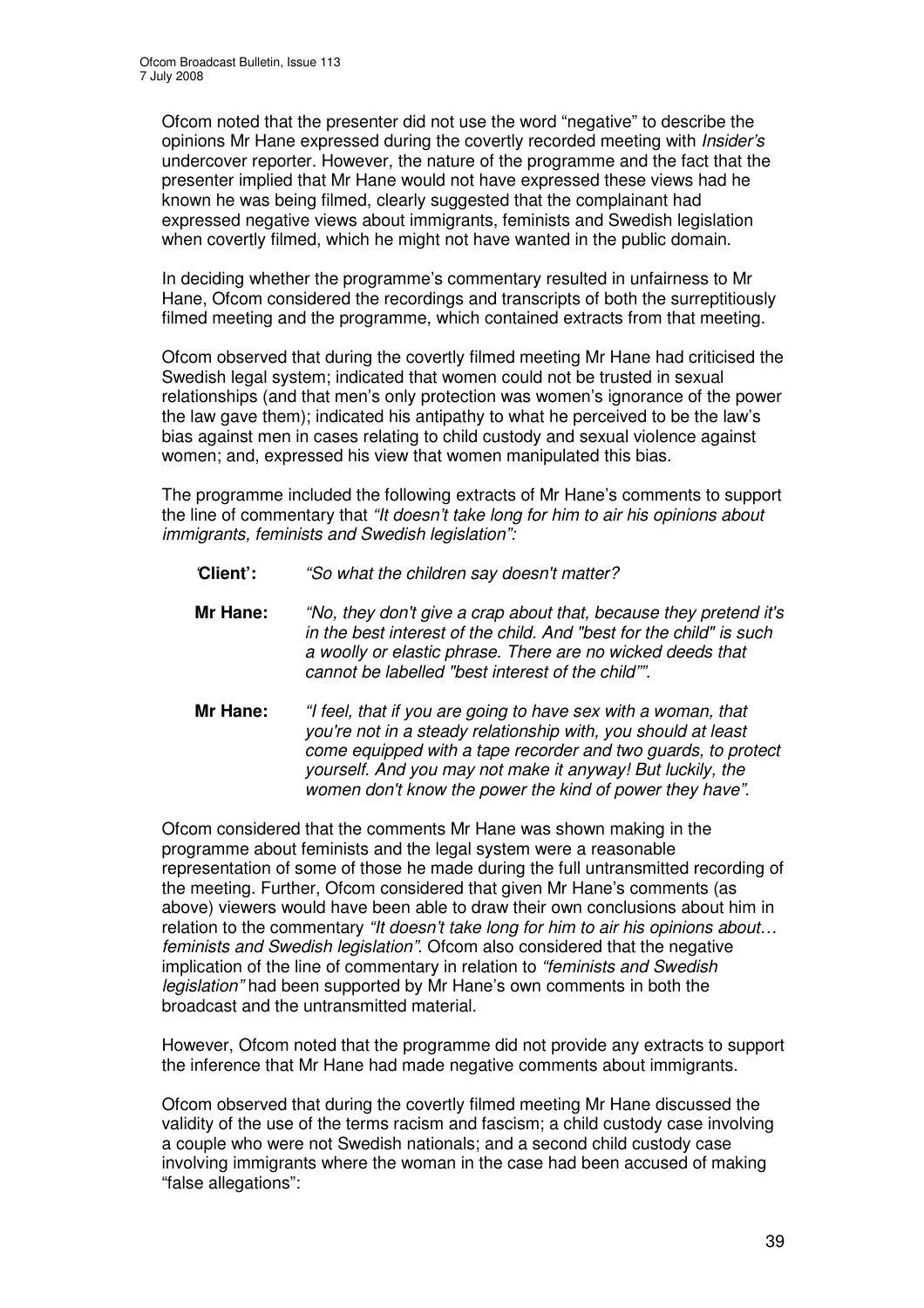|     | Mr Hane:        | " I was having a go at somebody over something<br>interesting. We have so many terms of abuse. We use 'isms'<br>like fascism, racism, but I suggest that we get rid of all these<br>'isms' and use bastard or asshole instead. Because it is<br>really more correct isn't it?"                                                                                                                                                                                                                                                                                                                                                                                                                                                                                                       |
|-----|-----------------|--------------------------------------------------------------------------------------------------------------------------------------------------------------------------------------------------------------------------------------------------------------------------------------------------------------------------------------------------------------------------------------------------------------------------------------------------------------------------------------------------------------------------------------------------------------------------------------------------------------------------------------------------------------------------------------------------------------------------------------------------------------------------------------|
| And |                 |                                                                                                                                                                                                                                                                                                                                                                                                                                                                                                                                                                                                                                                                                                                                                                                      |
|     | Mr Hane:        | "Well, I have helped some clients with quite a serious<br>dispute over a child. And he has filmed the child and he<br>wanted to send over the film because we have referred to it.<br>But it cost 300 Swedish crowns and he said that he couldn't<br>afford it. And I thought that it was damned strange that he is<br>fighting to get back his child over 300 crowns. I say that<br>welfare supports poison people. They get hooked on welfare<br>somehowand I spoke to a woman about her problem<br>because she was prepared to pay the 300 crowns. I said<br>she should damn well not do it because I could do it myself<br>in that case. But she said that she could tell that I am a<br>racist Yes, but then I brought up this thing that it is better<br>to call me a bastard" |
| And |                 |                                                                                                                                                                                                                                                                                                                                                                                                                                                                                                                                                                                                                                                                                                                                                                                      |
|     | <b>Mr Hane:</b> | " custody cases are depressing. But when they are<br>associated with false allegations like these they are difficult.<br>I had one a few years ago, but it was interesting because<br>they were both immigrants and the man had the support of<br>the whole immigrant community against her. She went so far<br>as to move into one of those women's shelters to increase<br>suspicion against him. But then he got support from the<br>eldest daughter that he hadn't beaten the mother or her. So<br>the whole thing was sorted out but he had the upper hand<br>due to the extra support of the immigrant community who<br>despised her.                                                                                                                                          |

In Ofcom's opinion, Mr Hane's views, as expressed during the surreptitiously recorded meeting were not about a category of people (i.e. immigrants) but about particular individuals. Further, his criticisms of those individuals had not been based on their ethnicity but on the decisions they had made.

Ofcom considered that neither the extracts of Mr Hane's comments in the covertly filmed meeting which were included in the programme, nor the entirety of the surreptitiously filmed sequence, showed him making comments that justified the presenter's implication that he had expressed negative views about immigrants.

While Ofcom considered that it had not been unfair of the programme to imply that Mr Hane had made negative comments about *"feminists and Swedish legislation"* it considered that in relation to *"opinions about immigrants"*, the programme's commentary was not justified.

Therefore, Ofcom found the statement "*It doesn't take long for him to air his opinions about immigrants, feminists and Swedish legislation*" taken as a whole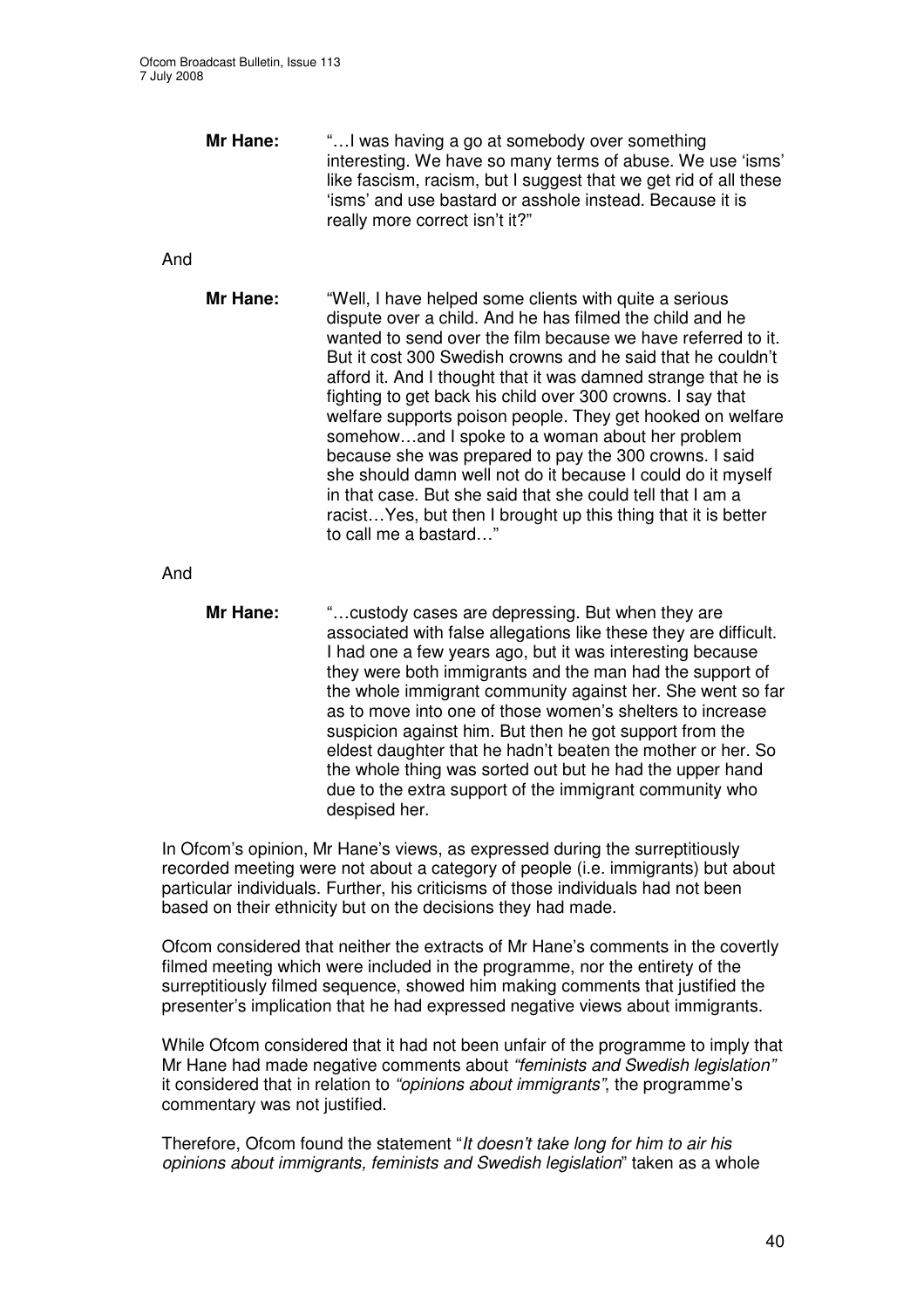resulted in unfairness to Mr Hane and so has upheld this part of Mr Hane's complaint.

b) Ofcom then considered the complaint that the programme had unfairly omitted from the programme the nature of the physical punishment which the 'client' said he had administered to his daughter.

As with head a) Ofcom took particular account of Practices 7.6 and 7.9 with regard to this head of complaint.

Ofcom noted that the nature of the corporal punishment which had allegedly been administered by the 'client' to his daughter was included in the programme. Specifically, the programme included this exchange between Mr Hane and his 'client', about the nature of the alleged punishment, which was followed a little later with some explanatory commentary:

| Mr Hane:<br>"A box on the ear and what else?" |
|-----------------------------------------------|
|-----------------------------------------------|

**'Client':** *"Well a couple of spanks on the bottom".*

**Commentary:** *"The Insider reporter presents himself as a being a child abuser. He claims to have hit his daughter, and that the child's mother is threatening to report him".*

Ofcom considered that both the nature of the advice being sought from Mr Hane by the 'client' and the nature of the alleged corporal punishment was made clear in the programme and that Mr Hane was not treated unfairly in this respect.

Ofcom did not uphold this head of complaint.

c) Ofcom next turned to the complaint that the programme omitted facts about the occasions when Mr Hane had been reported for misconduct to the SBA.

Ofcom took particular account of Practices 7.6 and 7.9 with regard to this head of complaint.

**Commentary:** *"Lennart Hane has been reported to the Bar Association 16 times within the last ten years, but is still proceeding with his career".*

In respect of this complaint Ofcom observed that within its response to Mr Hane's complaint TV3 had acknowledged that the programme had omitted to mention that:

- on thirteen of the sixteen occasions when Mr Hane had been reported to the SBA the report was "rejected as manifestly unfounded";
- of the three reports which were heard by the SBA only two had resulted in criticisms of Mr Hane; and,
- these criticisms had related to Mr Hane's use of "improper language" to describe the opposing party.

In addition, Ofcom noted that TV3 acknowledged that it had not reflected Mr Hane's claim that because of the nature of his practice he was more likely to be reported to the SBA.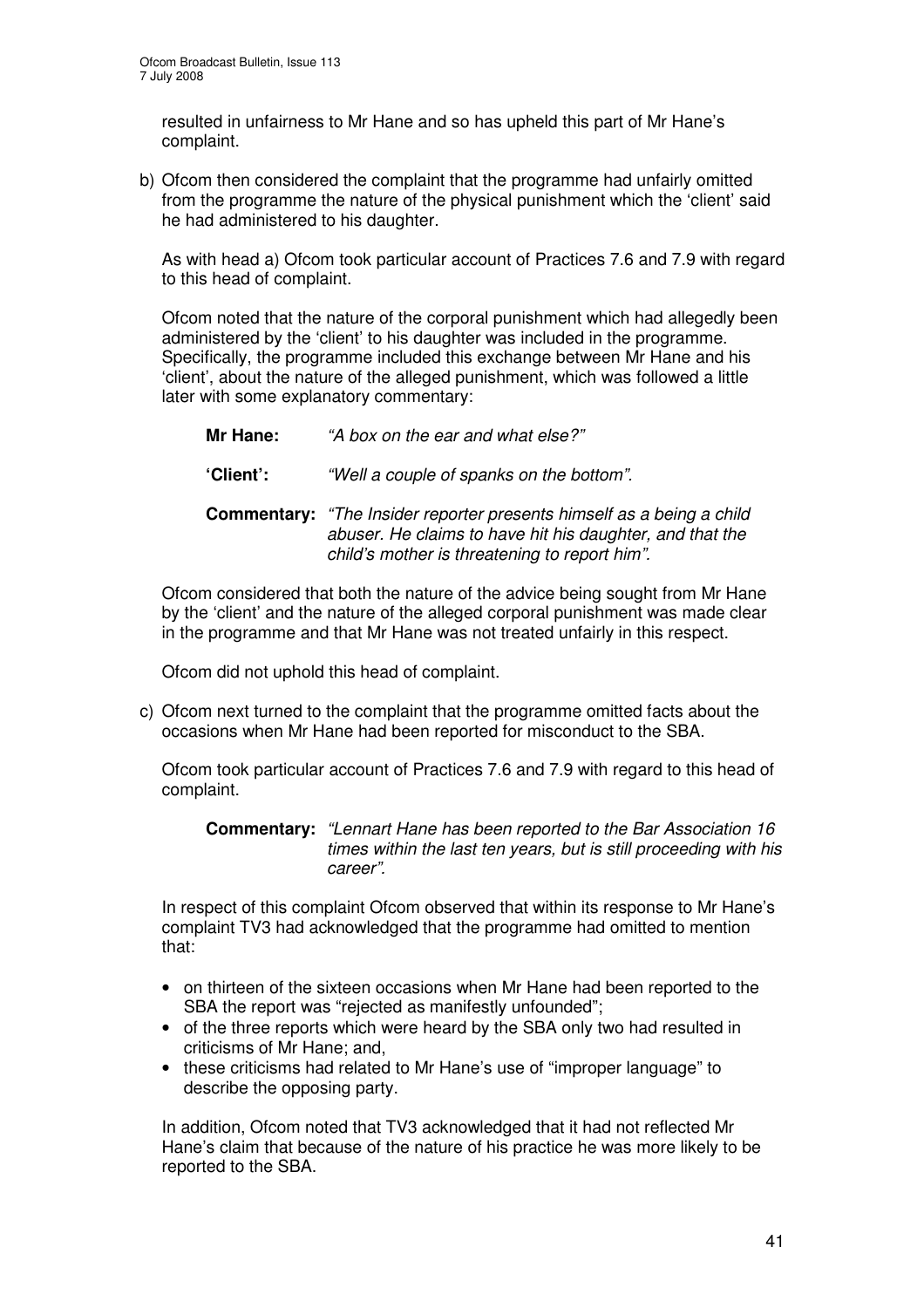Ofcom observed that TV3 had apologised for having omitted these facts from the programme although not for having failed to have given Mr Hane an appropriate and timely opportunity to respond to the specific allegation.

Nevertheless, Ofcom found that both individually and cumulatively these omissions had resulted in unfairness to Mr Hane. The background to these reports to the SBA was important in establishing the context of how serious these matters were.

The broadcaster's failure to give Mr Hane an appropriate and timely opportunity to respond to the specific allegation is dealt with at head d) below.

Ofcom has upheld this head of complaint.

d) Ofcom considered the complaint that Mr Hane was referred to as one of a number of "horror solicitors" and was not given an appropriate and timely opportunity to respond to the allegations made about him in the programme.

With regard to this head of complaint, Ofcom took particular account of Practice 7.9 (as set out above) as well as Practice 7.11 which requires a broadcaster to give any individual about whom it alleges wrongdoing or incompetence an appropriate and timely opportunity to respond.

First, Ofcom looked at the issue of whether the portrayal of Mr Hane in the programme resulted in unfairness to him. Ofcom noted that at one point in the programme the presenter had invited the audience to *"Meet the lawyers on the outskirts of the law"* (also translated into English as *"..outskirts of the legal system")* and that the programme had referred to the group of lawyers under investigation (including Mr Hane) as *"degenerates"* and *"lawyers of terror".*

Ofcom took account of the context in which Mr Hane was shown in the programme.

Ofcom considers that it is perfectly proper for a programme or series of programmes to examine a particular profession (in this case, lawyers). However, broadcasters must be very careful to avoid unfairness to any of the individuals or organisations featured in a programme by way of association with other individuals or organisations featured in the same programme or within an associated programme. There is a responsibility upon broadcasters to avoid unfairness to an individual or organisation not only through the editing and selection of material but also through the juxtaposition of material in the programme as a whole.

In addition to Mr Hane, this programme featured:

- a lawyer who sought to pay a sixteen year old girl for sex (in Sweden the legal age of consent is fifteen but prostitution is illegal);
- two lawyers, one of whom appeared to be willing to advise a prostitute on how to launder money and the other of whom introduced his client to a contact who would do so;
- apparent negligence on the part of a multi-national law firm that resulted in clients losing money through the liquidation of a jointly-owned business based in Thailand; and,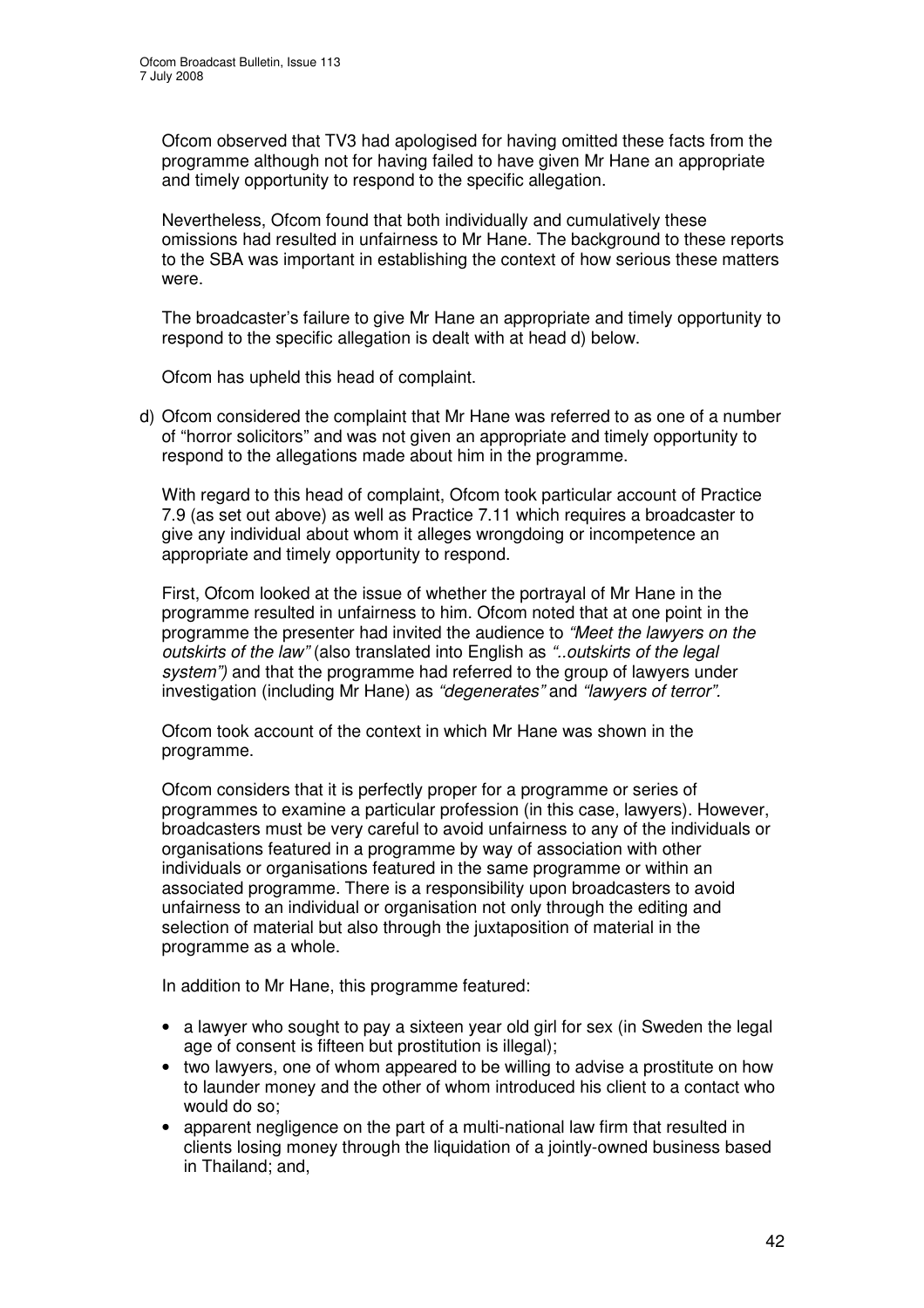• a lawyer who may not have given adequate protection to a client who drew up a new will favouring a man whom the same lawyer had previously defended in a criminal case. The client was diagnosed as senile one month after the will was signed and witnessed.

Ofcom weighed the treatment of the other lawyers in the programme, and the way in which all the lawyers were referred to collectively, with the nature of the advice that Mr Hane had given the 'client'. It noted that the 'client' had admitted to Mr Hane that he had given his daughter a box round the ear and a couple of spanks on the bottom.

Ofcom then observed that Mr Hane made the following comments after the 'client' spoke about the need to be prepared, in the event that he was questioned by a psychologist, (whom he said had been engaged on behalf of his ex-wife):

- **Mr Hane:** *"Hell, yes. Deny it, until they beat you to death."*
- **'Client':** "It's impossible to maintain what we talked about, that a parent should have the right to...?"
- **Mr Hane:** "No. Hell, no. That won't work, because now they've come up with a new felony, called violation of peace."

Ofcom noted that Mr Hane's advice had been given to a 'client' who had explained that he could potentially lose custody of his child. Ofcom also recognised that in Sweden smacking a child is illegal and considered that this would have been understood by viewers of the programme.

Ofcom noted the complainant's argument that his advice to the 'client' (to deny to a psychologist that he had smacked his child) had been fully in line with the Swedish Bar's Code of Conduct as it was in the best interest of the 'client'. Ofcom also had regard to the broadcaster's submission that it was not for Mr Hane to decide what was in the best interest of the child, and its argument that to advise the 'client' to lie about smacking his child, Mr Hane did not uphold the Code of Conduct which stated that "A member must not further wrongdoing".

Ofcom has no remit (nor is it required) to decide whether Mr Hane's advice to the 'client' breached the SBA's Code of Conduct or Swedish Law. In deciding whether the descriptions used in the programme resulted in unfairness to Mr Hane, Ofcom however did consider information provided by both parties in relation to Swedish Law, and the SBA's Code of Conduct.

Ofcom considered that Mr Hane's actions had been at the less extreme end of the range of activities undertaken by the group of lawyers featured in the programme. However, Ofcom considered that a reasonable consequence of Mr Hane giving such advice to a client in this position (i.e. to lie about having smacked a child) was that the decision making body responsible for deciding on custody in the case might be misled and could then make a decision that was not in the child's best interest. Such a possibility clearly raised legitimate questions about whether it was appropriate for a lawyer to be giving advice like this to a client.

Taking into account all the factors detailed above, Ofcom considered that the inclusion of Mr Hane within a group of lawyers, described as they were in the programme as broadcast, was justified by the fact that Mr Hane was clearly shown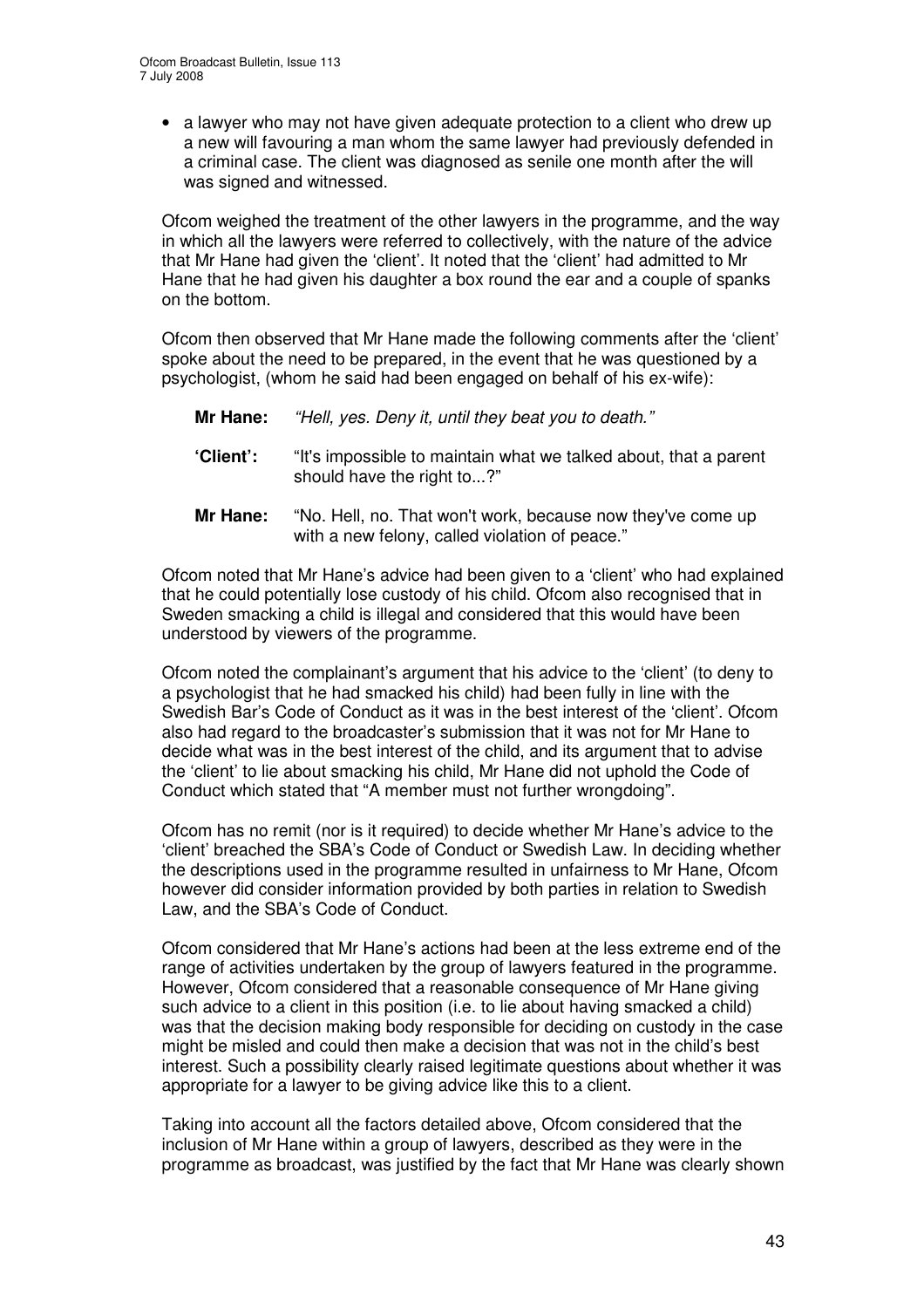advising his client to lie about having committed an illegal act in Sweden (i.e. boxing a child around the ears and/or smacking a child).

Ofcom therefore, found no unfairness in relation to this part of the complaint.

Ofcom then turned to the second part of this head of complaint, namely whether Mr Hane was given an appropriate and timely opportunity to respond.

Ofcom considered that in view of the serious nature of the allegations made about Mr Hane in the programme, notably those about the occasions on which he had been reported to the SBA for misconduct, it had been incumbent upon the broadcaster to offer Mr Hane a proper opportunity to respond to them.

Ofcom observed that the programme maker did not contact Mr Hane about the programme until 11 October 2006 - one day before the programme was broadcast. Importantly, the trailers for the programme (both of which included a clip of Mr Hane) had already started to be broadcast the day before this conversation took place.

Ofcom observed that Mr Hane was told by the programme maker that it had "done a programme about the soliciting [sic] business that is being aired tomorrow" and that he "would have a part in the programme".

Ofcom considered that during this conversation Mr Hane had had to rely on his memory of his meeting with the 'client'; the impression of the programme's likely content as conveyed to him by a friend who had seen the trailers; and what he had read in some pre-broadcast listings about the programme. In particular, Ofcom noted that in response to the question "Do you have any more comments", which was put to Mr Hane by the programme maker, he replied "No, but I have of course a very bad memory".

Ofcom noted that the fact that Mr Hane had been reported to the SBA sixteen times was raised in the telephone conversation between the complainant and the programme maker.

- **'Strix':** "But you have gotten 16 reports against you earlier, is that not right?"
- **Mr Hane:** "In 42 years?"
- **'Strix':** "Mm."
- **Mr Hane:** "Is that really correct?"
- **'Strix':** "Yes, according to the information we have received."
- **Mr Hane:** "What?"

**'Strix':** "According to the Solicitors' Association."

**Mr Hane:** "Oh, but anyone can file a report. Most are being written off."

However, Ofcom also recognised (as above) this conversation took place on the day before the programme was broadcast and that the comment which Mr Hane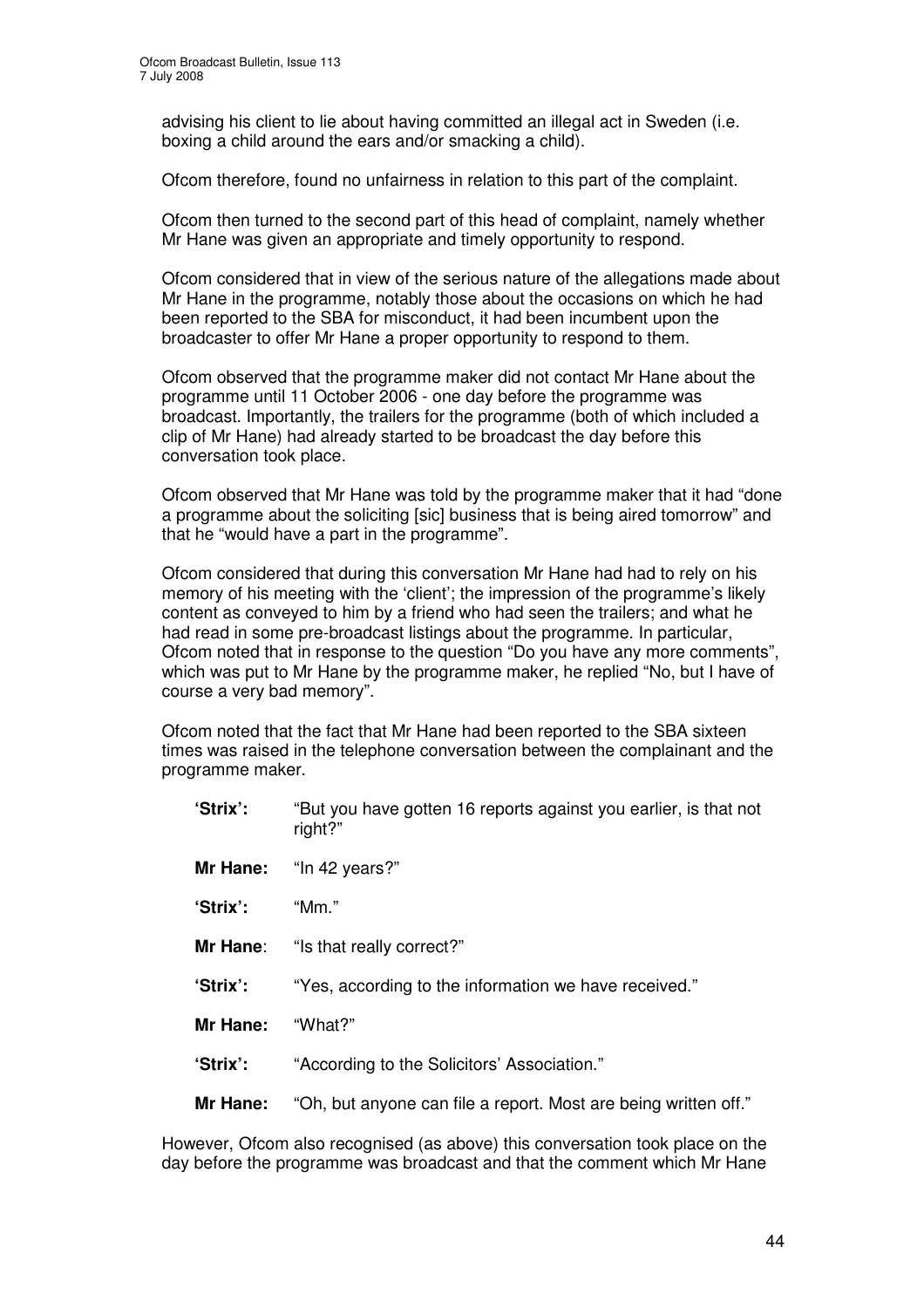inadvertently volunteered on this topic (as opposed to a response to a clearly articulated allegation) was not reflected in the programme.

In Ofcom's view, the programme makers left too short a period between contacting Mr Hane about the programme and its transmission; gave Mr Hane inadequate information about its nature and purpose which meant he was not able to provide a meaningful response; and failed to set out clearly the allegations which were being made about him.

Ofcom found that the conversation detailed above did not constitute an appropriate or timely opportunity for Mr Hane to respond to the allegations which were made about him. The programme therefore had resulted in unfairness to him.

Ofcom upheld this complaint only in so far as it related to opportunity to respond.

e) Ofcom considered that Mr Hane's complaint that as a result of the broadcast his reputation as a serious person and a solicitor had suffered irreparable and considerable damage related to the complaints of unfairness at heads c) and d), which had been upheld and upheld in part, respectively.

Please see the decisions above for details on these findings.

#### **Privacy complaints**

Ofcom decided that Mr Hane's privacy complaints in relation to the making of the programme should be considered first (at head f)) and that his privacy complaints in relation to the programme as broadcast should be considered second (at head g)).

f) With regard to the complaints of unwarranted infringement of privacy in the making of the programme, Ofcom first considered the complaint about the disclosure of the location of Mr Hane's home. Ofcom considered that this complaint related solely to the broadcast of the programme. Therefore, the decision regarding this complaint is dealt with under head g) below.

Ofcom then considered Mr Hane's privacy complaint in relation to surreptitious filming. Ofcom took particular account of Practice 8.13 which states that:

"surreptitious filming or recording should only be used where it is warranted. Normally, it will only be warranted if: there is prima facie evidence of a story in the public interest; and there are reasonable grounds to suspect that further material evidence could be obtained; and it is necessary to the credibility and authenticity of the programme".

In relation to this complaint, Ofcom first considered whether Mr Hane had a legitimate expectation of privacy in relation to the use of surreptitious filming in the making of the programme. Ofcom recognised that Mr Hane's expectation of privacy was lowered by the fact that filming took place in his office, which is accessed by members of the public. However, it also recognised that Mr Hane's expectation of privacy was heightened because of the expectation of confidentiality between a client and his or her lawyer; because he invited his clients to pre-arranged meetings, rather than having them walk in off the street; and because actions which took place in his office were filmed surreptitiously. Therefore, Ofcom considered that Mr Hane had a legitimate expectation that his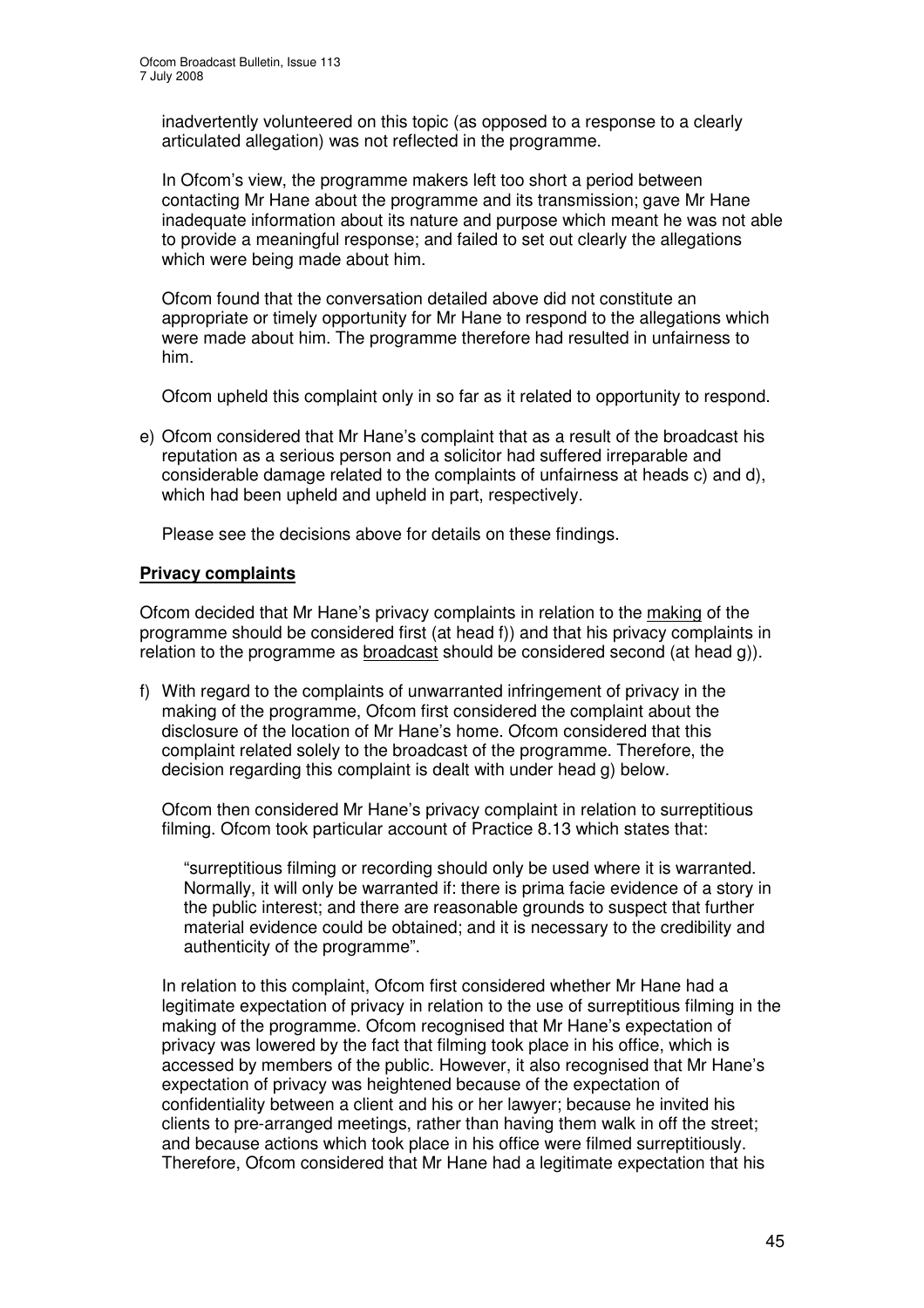privacy would not be infringed by the surreptitious filming of actions which took place in his office.

Given these factors Ofcom considered that his privacy had been infringed.

Ofcom then turned to consider whether the infringement of Mr Hane's privacy in the making of the programme by virtue of surreptitious filming was warranted.

It considered the factors which together might have justified surreptitious filming during the making of a programme.

Ofcom noted that TV3 had outlined its view that it had been in the public interest for it to expose Mr Hane expressing his views, as he did in the meeting with the undercover reporter, because he was a public figure who wanted to change legislation and because many complaints against him had been filed at the SBA. However, Ofcom recognised that it had found that TV3's portrayal of the facts regarding the occasions on which Mr Hane had been reported to the SBA was unfair. Ofcom also observed that Mr Hane had expressed his views on corporal punishment and child custody in public before and that therefore there was no reason to film him covertly in order to gain material in which he expressed such views.

Ofcom considered that TV3 had not presented evidence that at this stage (i.e. prior to filming) it knew that Mr Hane had either committed malpractice or contravened acceptable standards in the context of his profession. It also considered that TV3 had not shown that it had reasonable grounds to suspect that surreptitious filming of Mr Hane would provide material in the public interest.

Taking these factors together Ofcom found that with regard to the making of the programme the infringement of Mr Hane's privacy due to surreptitious filming was not warranted.

Ofcom upheld this head of complaint.

g) With regard to the complaints of unwarranted infringement of privacy in the programme as broadcast, Ofcom first considered the complaint about the disclosure of the location of Mr Hane's home. Ofcom took particular account of Practice 8.2 which states that "information which discloses the location of a person's home or family should not be revealed without permission, unless it is warranted". Ofcom also took particular account of Practice 8.14 which states that

"material gained by surreptitious filming and recording should only be broadcast when it is warranted".

Ofcom first considered whether Mr Hane had a legitimate expectation of privacy in relation to the disclosure of his home address in the programme as broadcast. Ofcom recognised that Mr Hane's expectation of privacy was lowered by the fact that filming took place in his office which is accessed by members of the public. However, it also recognised that Mr Hane's expectation of privacy was heightened because of the expectation of confidentiality between a client and his or her lawyer; because he invited his clients to pre-arranged meetings, rather than having them walk in off the street; and because Mr Hane's office is located in his home. Therefore, Ofcom considered that Mr Hane had a legitimate expectation that his privacy would not be infringed by the disclosure of the location of his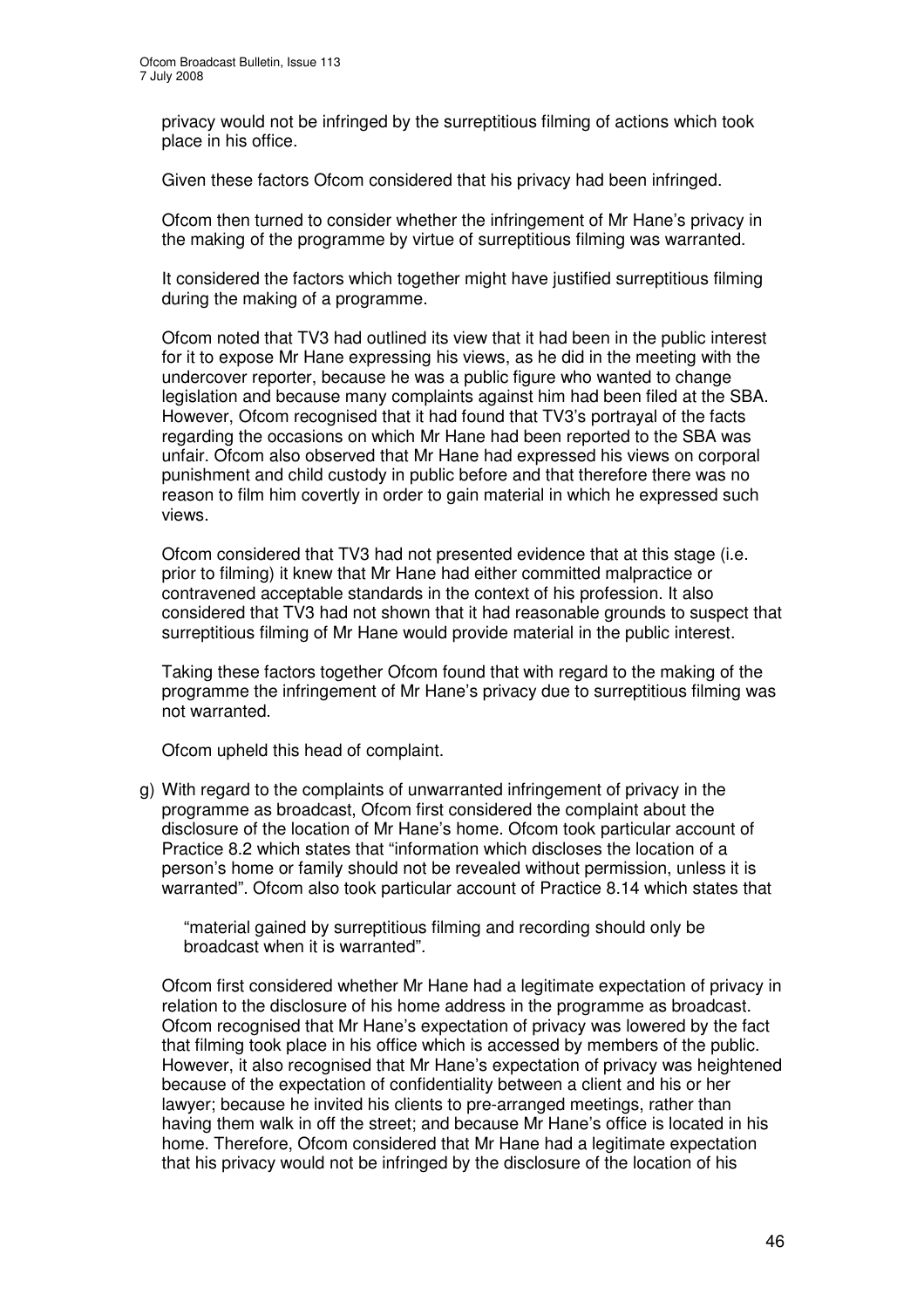home as a result of the disclosure of the location of his office, which is situated therein, in the programme as broadcast.

However, the location of Mr Hane's office, and therefore of his home, was not disclosed during the broadcast of the programme. Ofcom noted that the programme indicated the area of Stockholm in which Mr Hane's office was located but did not include his address. In addition, it considered that the shots of the building in which Mr Hane's home was located and its immediate surroundings were sufficiently obscure to prevent identification of the neighbourhood by anyone unfamiliar with the area.

Therefore, Ofcom concluded that Mr Hane's privacy in relation to the disclosure of his home was not infringed in the broadcast of the programme. Given that Ofcom found that Mr Hane's privacy was not infringed through the disclosure of the location of his home in the programme as broadcast it did not go on to consider the question of whether any infringement was warranted.

Ofcom next turned to the complaint that Mr Hane's privacy had been unwarrantably infringed in the programme as broadcast through the inclusion of surreptitiously filmed footage. As above, it first considered whether Mr Hane had a legitimate expectation of privacy in these circumstances.

Ofcom recognised that Mr Hane's expectation of privacy was lowered by the fact that filming took place in his office which is accessed by members of the public. However, it also recognised that Mr Hane's expectation of privacy was heightened because of the expectation of confidentiality between a client and his or her lawyer; because he invited his clients to pre-arranged meetings, rather than having them walk in off the street; and because the programme included footage of a private meeting which was filmed surreptitiously. Therefore, Ofcom considered that Mr Hane had a legitimate expectation of privacy in this context.

Given that surreptitiously filmed footage of the meeting between Mr Hane and his 'client' was included in the programme, Ofcom considered that his privacy had been infringed in the broadcast.

Ofcom turned to consider whether the infringement of Mr Hane's privacy in the broadcast of the programme by virtue of surreptitious filming was warranted. The Code indicates that the word "warranted" in the context of justifying an infringement of privacy has a particular meaning. It means that a broadcaster must be able to demonstrate why the infringement was justified and, if the justification put forward is in the public interest, why in the particular circumstances of the case, the public interest outweighed the complainant's right to privacy. As noted above, it was Ofcom's view that it had not been warranted for TV3 to have infringed Mr Hane's privacy by filming him surreptitiously because the broadcaster had not presented convincing evidence that before it filmed it had prima facie evidence of a story in the public interest; and reasonable grounds to suspect that further material evidence could be obtained; and that it was necessary to the credibility and authenticity of the programme.

However, Ofcom observed that in its first round submission TV3 stated that it believed it had been important for it to expose several aspects of Mr Hane's behaviour that during the surreptitiously filmed meeting. These were:

• Mr Hane criticising the Swedish legal system (notably the law against corporal punishment (of children) and the treatment of women in relation to cases of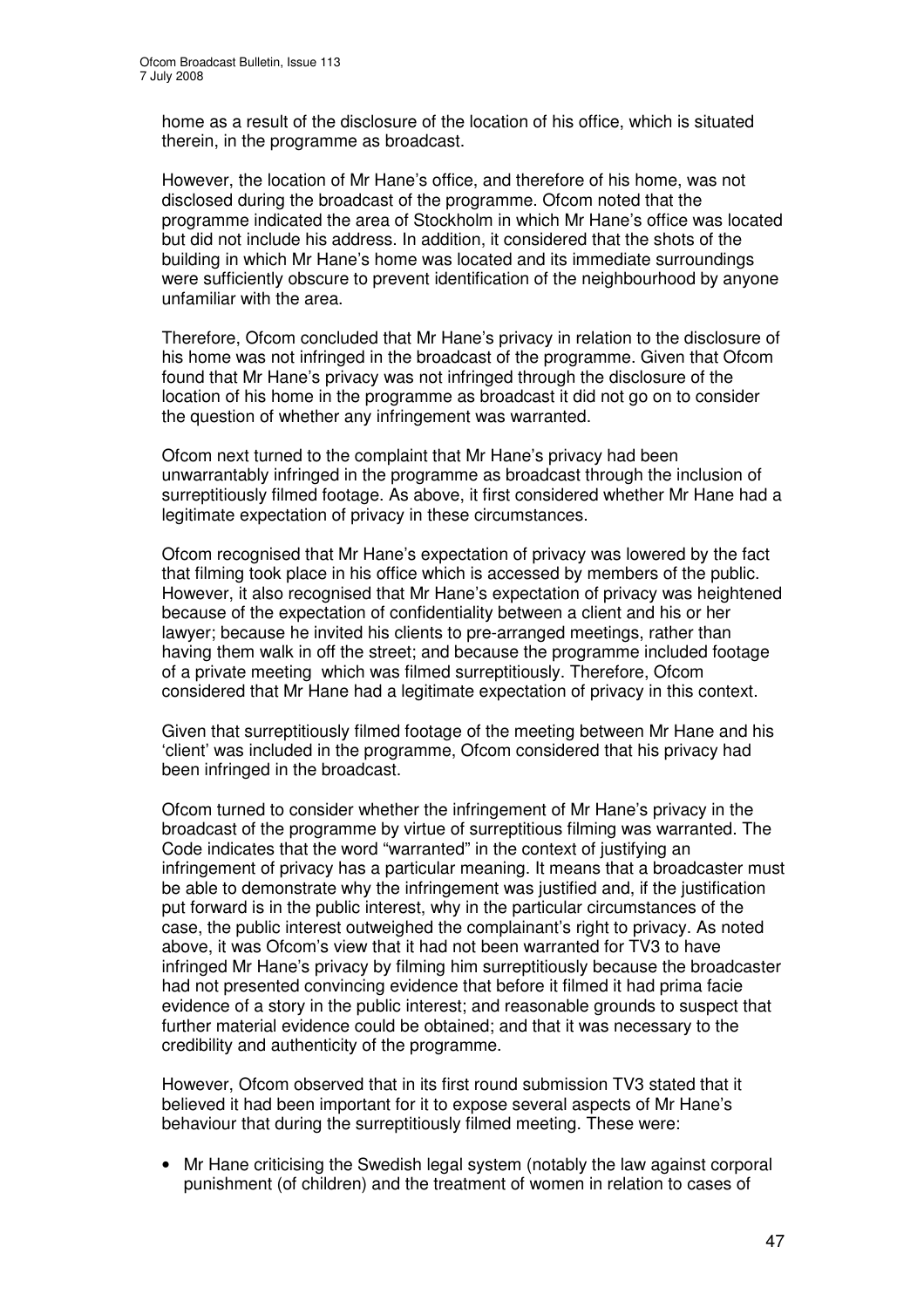alleged sexual violence, and Mr Hane's belief that the system unfairly favoured women;

- Mr Hane expressing "biased views on gender";
- Mr Hane suggesting to his 'client' that if he was asked about the incident when he gave his daughter "a box on the ear" he should deny it and say that his "accuser (namely his ex-wife) was lying", i.e. that the 'client' should defend himself by lying, whether under oath or otherwise;
- Mr Hane giving negative views on society in general; and
- Mr Hane breaking client confidentiality.

Ofcom considered the elements of Mr Hane's behaviour and comments which TV3 believed it was in the public interest to expose. In Ofcom's view, while Mr Hane did use several of his old legal cases as examples during the surreptitiously filmed meeting (only one of which was included in the programme) he did not break his clients' confidentiality.

Ofcom observed that Mr Hane had previously expressed views critical of the Swedish legal system (particularly in relation to corporal punishment of children and its treatment of men in child custody cases) in public. Ofcom also noted that some of Mr Hane's comments on these subjects in the untransmitted material had been expressed in very strong terms and that his criticisms had been more wide ranging and trenchant than those he had expressed in the other public comments supplied for Ofcom's consideration (e.g. his views on women as expressed during his meeting with the 'client').

Ofcom also noted that the programme had shown Mr Hane telling his 'client', to deny that he had administered corporal punishment to his daughter because in his view it would be likely to damage the 'client's' position in a custody battle. In Ofcom's view it is likely that a reasonable viewer would have been concerned that a solicitor had given such advice to a client and it could be reasonably argued that there was some public interest served by broadcast of the footage.

To determine whether the broadcast of the footage was warranted, Ofcom was required to weigh up the rights of the broadcaster to freely express information that is in the public interest, and Mr Hane's own right to privacy.

As noted above, Ofcom found the way in which the footage of Mr Hane had been obtained unwarrantably infringed his privacy. In Ofcom's view, given that the footage had been obtained by inappropriate means, in order for the broadcast of the footage to be warranted, the public interest served by broadcast of the footage would need to be of a particularly significant nature to outweigh Mr Hane's right to privacy.

Taking into account all the factors outlined above, it is Ofcom's view that the public interest served by broadcasting footage of Mr Hane's meeting with the 'client', was not of a sufficiently significant nature to outweigh Mr Hane's right to privacy in circumstances where the footage had been obtained on insufficient grounds. In the circumstances, Ofcom found that the broadcast of surreptitiously recorded footage, unwarrantably infringed the complainant's privacy.

In respect of the first part of this head of complaint Ofcom found that Mr Hane's privacy had not been infringed as the location of his home had not been disclosed in the programme. In respect of the second part of this complaint Ofcom found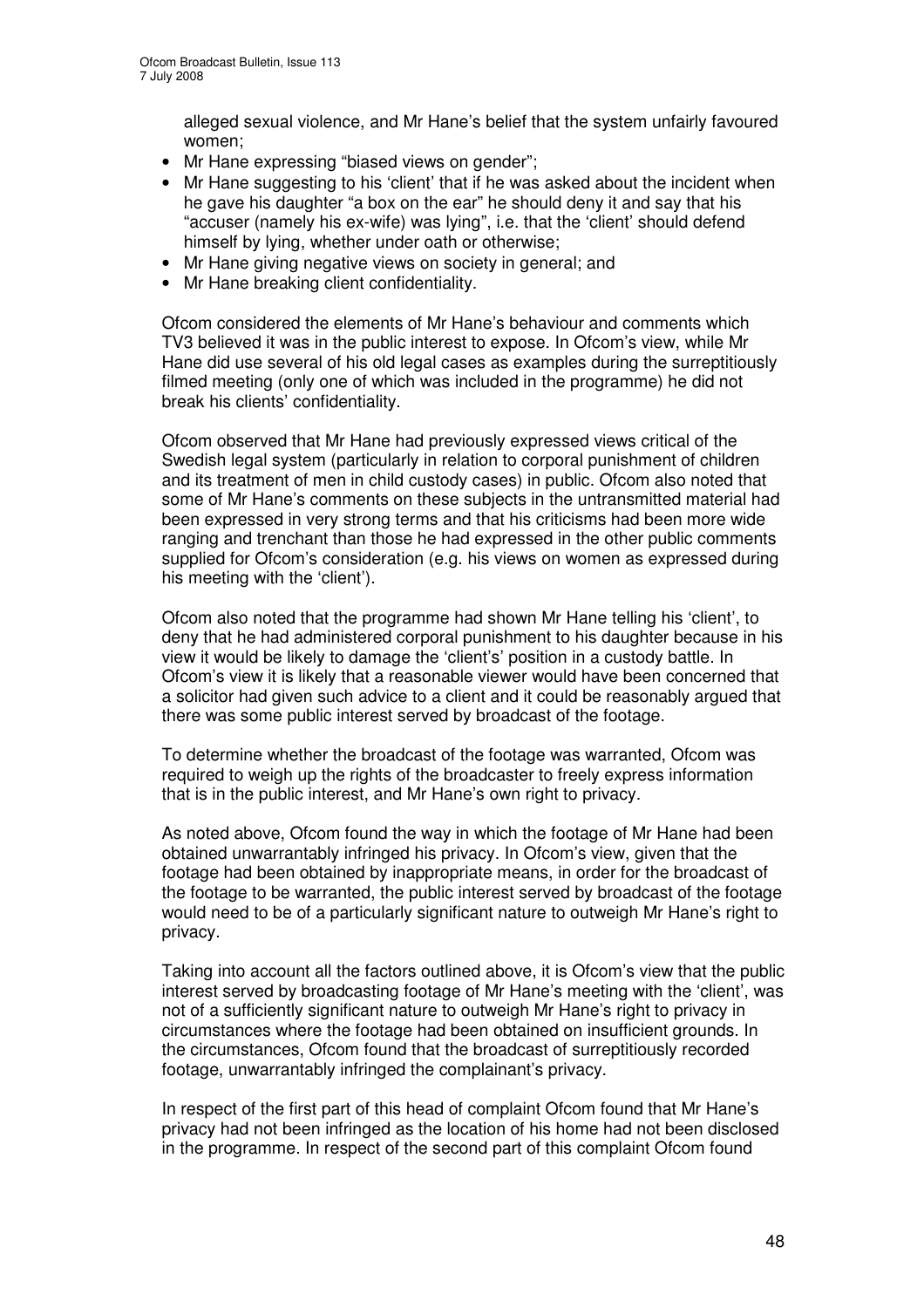that Mr Hane's privacy was unwarrantably infringed in the programme as broadcast.

Therefore, this head of complaint was upheld in part.

**Accordingly, Ofcom has upheld parts of the complaint of unfair treatment in the programme as broadcast, has upheld the complaint of unwarranted infringement of privacy in the making of the programme and has upheld part of the complaint of unwarranted infringement of privacy in the programme as broadcast.**

**Ofcom has directed Viasat (the licensee holder responsible for TV3) to broadcast a summary of this finding.**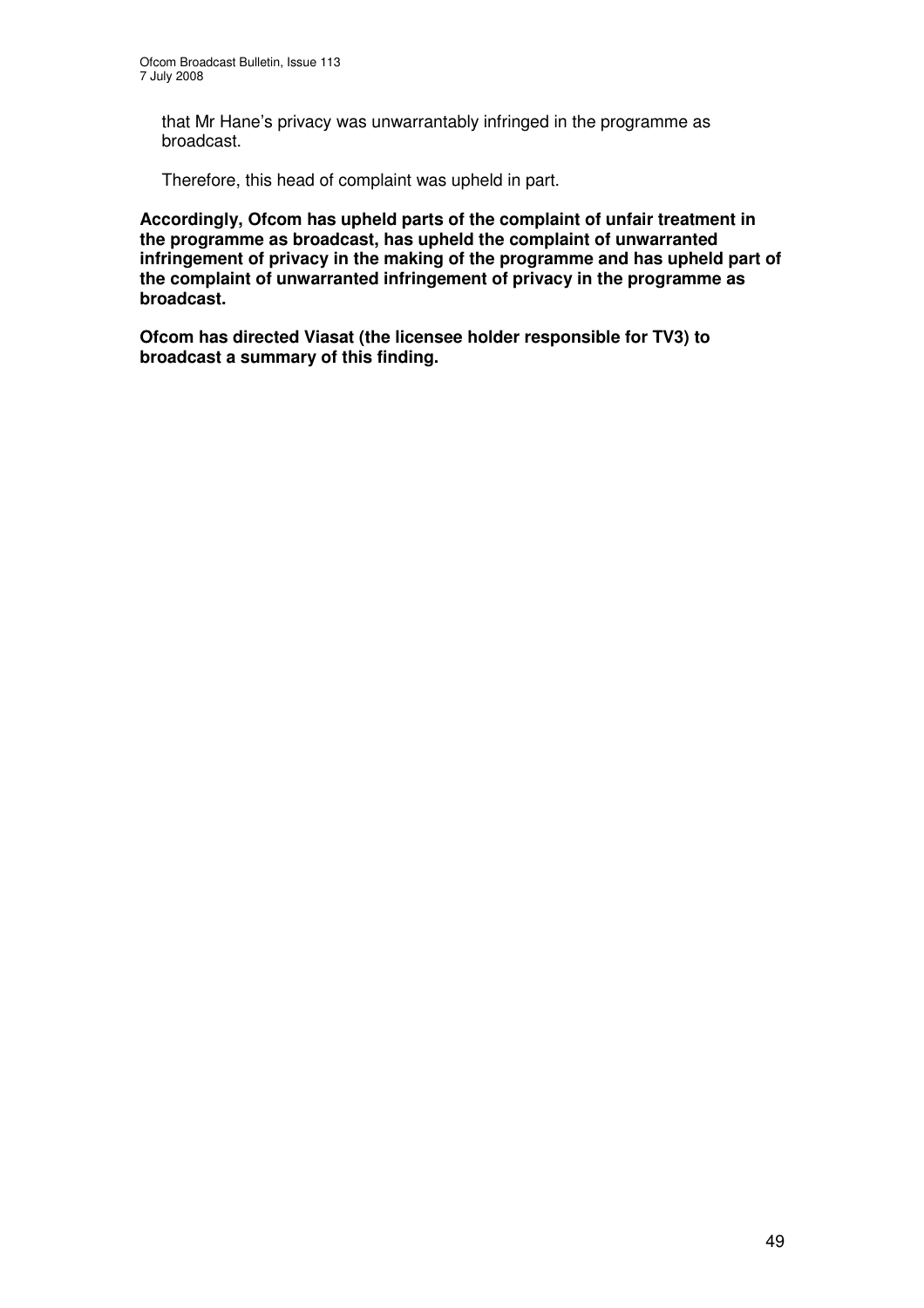# **Other Programmes Not in Breach/Resolved**

| Programme                                       | <b>Trans</b><br><b>Date</b> | <b>Channel</b>         | Category                                      | No of<br><b>Complaints</b> |
|-------------------------------------------------|-----------------------------|------------------------|-----------------------------------------------|----------------------------|
| 8 Out of 10 Cats                                | 13/06/2008                  | Channel 4              | <b>Generally Accepted</b><br><b>Standards</b> | 3                          |
| Andy Goldstein's Eurostars                      |                             | 08/06/2008 talkSPORT   | Inaccuracy/Misleading                         | 1                          |
| <b>BBC News</b>                                 | 19/06/2008                  | BBC1                   | <b>Generally Accepted</b><br>Standards        |                            |
| <b>BBC News</b>                                 | 18/06/2008                  | BBC1                   | <b>Generally Accepted</b><br><b>Standards</b> | 1                          |
| <b>BBC News</b>                                 |                             | 23/06/2008 BBC News 24 | Due Impartiality/Bias                         | 1                          |
| <b>BBC News</b>                                 | 11/06/2008                  | BBC1                   | Crime (incite/encourage)                      | 1                          |
| <b>BBC News</b>                                 | 22/06/2008                  | BBC1                   | Due Impartiality/Bias                         | 1                          |
| <b>Big Brother's Little Brother</b>             | 19/06/2008                  | E <sub>4</sub>         | <b>Generally Accepted</b><br><b>Standards</b> | $\overline{1}$             |
| <b>Bands Competition</b>                        |                             | Ocean FM               | Competitions                                  | $\overline{c}$             |
| Big Brother 9                                   | 23/06/2008                  | Channel 4              | <b>Generally Accepted</b><br><b>Standards</b> | $\overline{3}$             |
| <b>Big Brother 9</b>                            | 19/06/2008                  | Channel 4              | <b>Generally Accepted</b><br><b>Standards</b> | 1                          |
| Big Brother 9                                   | 23/06/2008                  | Channel 4              | Sex/Nudity                                    | 1                          |
| Big Brother 9                                   | 08/06/2008                  | Channel 4              | <b>Generally Accepted</b><br><b>Standards</b> | $\mathbf{1}$               |
| Big Brother 9                                   | 11/06/2008                  | Channel 4              | Religious Offence                             | 3                          |
| Big Brother 9                                   | 13/06/2008 Channel 4        |                        | Offensive Language                            | 1                          |
| Big Brother 9                                   | 05/06/2008                  | Channel 4              | Generally Accepted<br><b>Standards</b>        | $\mathbf{1}$               |
| Big Brother 9                                   | 18/06/2008                  | Channel 4              | Use of Premium Rate<br><b>Numbers</b>         | 8                          |
| Big Brother's Big Mouth                         | 19/06/2008                  | E <sub>4</sub>         | <b>Generally Accepted</b><br><b>Standards</b> | 1                          |
| <b>Big Brother's Big Mouth</b>                  | 13/06/2008                  | E <sub>4</sub>         | Sex/Nudity                                    | 5                          |
| <b>Bingo Night Live</b>                         | 11/06/2008                  | ITV <sub>1</sub>       | Competitions                                  | $\mathbf{1}$               |
| Blackout Crew - "BBBBounce"                     | 09/06/2008                  | Chart Show TV          | <b>Generally Accepted</b><br>Standards        | $\mathbf{1}$               |
| <b>Book at Bedtime: Helpless</b>                |                             | 06/06/2008 BBC Radio 4 | Generally Accepted<br><b>Standards</b>        |                            |
| <b>Britain's Lost World</b>                     | 19/06/2008                  | BBC1                   | Generally Accepted<br>Standards               | 1                          |
| <b>Britain's Missing Top Model</b><br>(trailer) | 17/06/2008                  | BBC <sub>2</sub>       | <b>Generally Accepted</b><br><b>Standards</b> | 1                          |
| <b>Britz</b>                                    | 14/06/2008                  | More4                  | Crime (incite/encourage)                      | 1                          |
| Brothers and Sisters in Love                    | 12/06/2008                  | ITV <sub>1</sub>       | <b>Generally Accepted</b><br><b>Standards</b> | $\overline{2}$             |
| Casualty                                        | 14/06/2008                  | BBC1                   | <b>Generally Accepted</b><br><b>Standards</b> | 1                          |
| Chalanachithram.com                             | 02/06/2008                  | Mana Teluga            | <b>Generally Accepted</b><br>Standards        | 1                          |
| Chalanachithram.com                             | 29/05/2008                  | Mana Teluga            | Offensive Language                            | 1                          |
| <b>Channel 4 News</b>                           | 11/06/2008                  | Channel 4              | <b>Generally Accepted</b><br>Standards        | 1                          |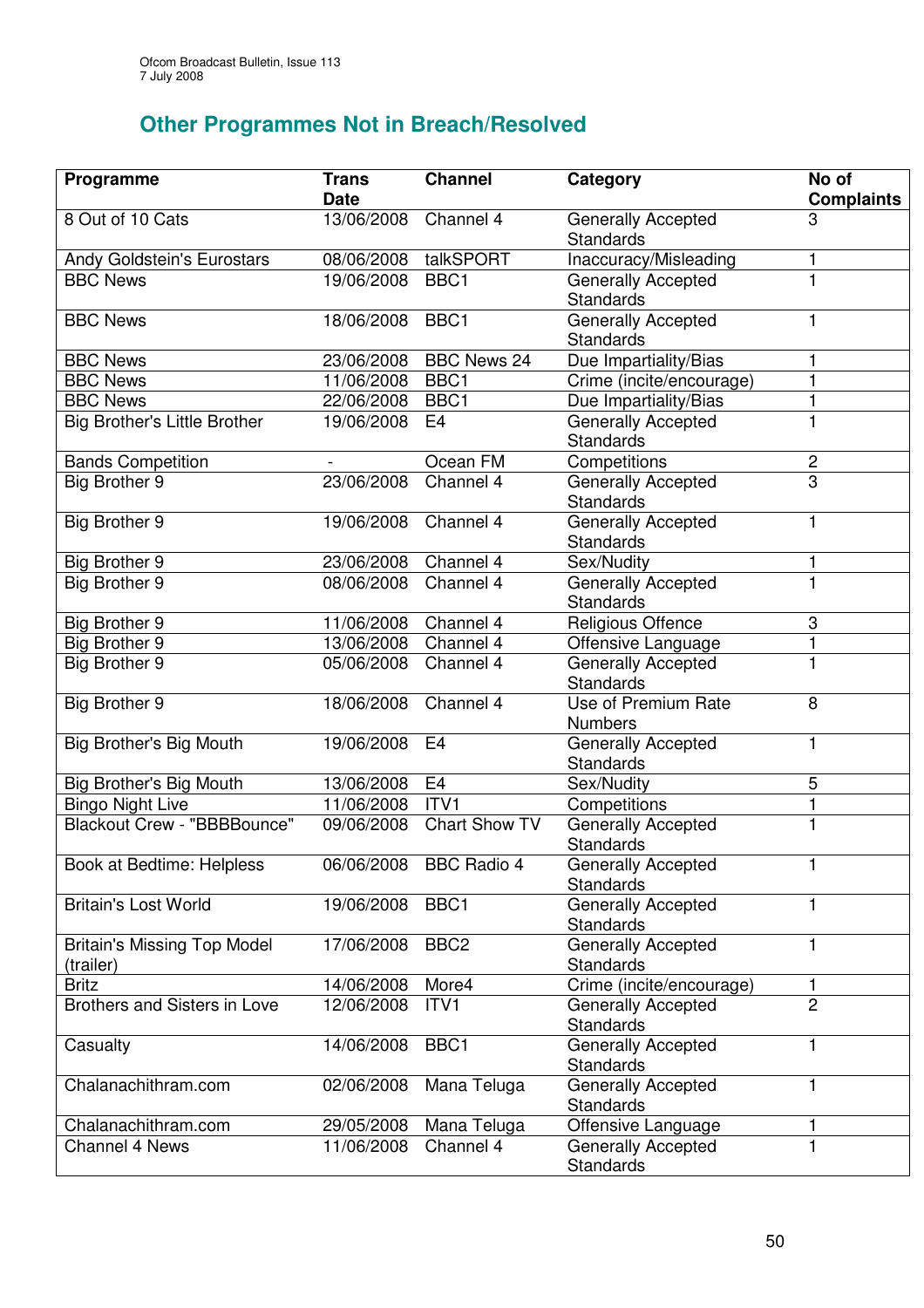| <b>Channel 4 News</b>                                   | 26/05/2008           | Channel 4                  | <b>Generally Accepted</b><br>Standards        | 1              |
|---------------------------------------------------------|----------------------|----------------------------|-----------------------------------------------|----------------|
| <b>Channel 4 News</b>                                   | 06/06/2008 Channel 4 |                            | Due Impartiality/Bias                         | 1              |
| <b>Chris Moyles Show</b>                                | 26/06/2008           | <b>BBC Radio 1</b>         | Use of Premium Rate<br><b>Numbers</b>         |                |
| Christian & Loz                                         | 16/06/2008           | Kerrang Radio              | Religious Offence                             | 1              |
| <b>Comedy Showcase</b>                                  | 21/05/2008           | E4                         | <b>Generally Accepted</b><br><b>Standards</b> |                |
| Commercial Breakdown with<br>Jimmy Carr                 | 15/06/2005           | BBC <sub>1</sub>           | <b>Generally Accepted</b><br><b>Standards</b> | 3              |
| <b>Cops With Cameras</b>                                | 24/06/2008           | ITV <sub>1</sub>           | Generally Accepted<br>Standards               | $\mathbf{1}$   |
| <b>Coronation Street</b>                                | 23/06/2008           | ITV <sub>1</sub>           | <b>Generally Accepted</b><br>Standards        | 1              |
| <b>Coronation Street</b>                                | 29/02/2008           | ITV <sub>1</sub>           | <b>Generally Accepted</b><br><b>Standards</b> | 6              |
| <b>Criminal Minds</b>                                   | 16/06/2008           | Living TV                  | <b>Generally Accepted</b><br><b>Standards</b> | 1              |
| Derren Brown: Something<br><b>Wicked This Way Comes</b> | 16/06/2008           | Channel 4                  | Dangerous Behaviour                           | 1              |
| Derren Brown: Trick of the Mind                         | 29/05/2008           | Channel 4                  | <b>Generally Accepted</b><br><b>Standards</b> | 1              |
| Derren Brown: Trick or Treat                            | 06/06/2008           | Channel 4                  | Generally Accepted<br>Standards               | 13             |
| Dickens' Secret Lover (trailer)                         | 15/06/2008           | Channel 4                  | Violence                                      | 3              |
| Dickens' Secret Lover (trailer)                         | 21/06/2008           | Channel 4                  | Sex/Nudity                                    | $\mathbf{1}$   |
| Disarming Britain (trailer)                             | 10/06/2008           | Channel 4                  | Violence                                      | 5              |
| Dispatches: In God's Name                               | 19/05/2008           | Channel 4                  | Religious Offence                             | $\mathbf{1}$   |
| Dispatches: Warlords Next<br>Door?                      | 26/05/2008           | Channel 4                  | Crime (incite/encourage)                      | 1              |
| Domino's sponsorship /<br><b>Britain's Got Talent</b>   | 28/05/2008           | ITV <sub>1</sub>           | Flashing images                               | $\mathbf{1}$   |
| <b>Drivetime</b>                                        | 02/06/2008           | LBC 97.3 FM                | <b>Generally Accepted</b><br>Standards        | 1              |
| Eamon Holmes                                            | 16/02/2008           | <b>BBC Radio 5</b><br>Live | Crime (incite/encourage)                      | 4              |
| <b>EastEnders</b>                                       | 18/06/2008           | BBC1                       | Violence                                      | 1              |
| EastEnders                                              | 23/06/2008           | BBC1                       | <b>Generally Accepted</b><br>Standards        | 1              |
| EastEnders                                              | 19/06/2008           | BBC1                       | U18's in Programmes                           | 1              |
| <b>EastEnders</b>                                       | 19/06/2008           | BBC1                       | <b>Generally Accepted</b><br>Standards        | $\overline{2}$ |
| EastEnders                                              | 21/06/2008           | BBC1                       | <b>Generally Accepted</b><br>Standards        | 1              |
| EastEnders                                              | 18/06/2008           | BBC1                       | Violence                                      | $\overline{c}$ |
| EastEnders (trailer)                                    | 18/06/2008           | BBC1                       | Violence                                      | 1              |
| Emmerdale                                               | 16/06/2008           | ITV <sub>1</sub>           | <b>Animal Welfare</b>                         | $\mathbf{1}$   |
| Euro 2008 Live                                          | 19/06/2008           | ITV1                       | Due Impartiality/Bias                         | $\overline{c}$ |
| Euro 2008 Live                                          | 19/06/2008           | ITV <sub>1</sub>           | <b>Generally Accepted</b><br>Standards        |                |
| Euro 2008 Live                                          |                      | ITV1                       | Inaccuracy/Misleading                         |                |
| Euro 2008 Live, Sweden v<br>Spain                       | 14/06/2008           | ITV <sub>1</sub>           | Sex/Nudity                                    | 1              |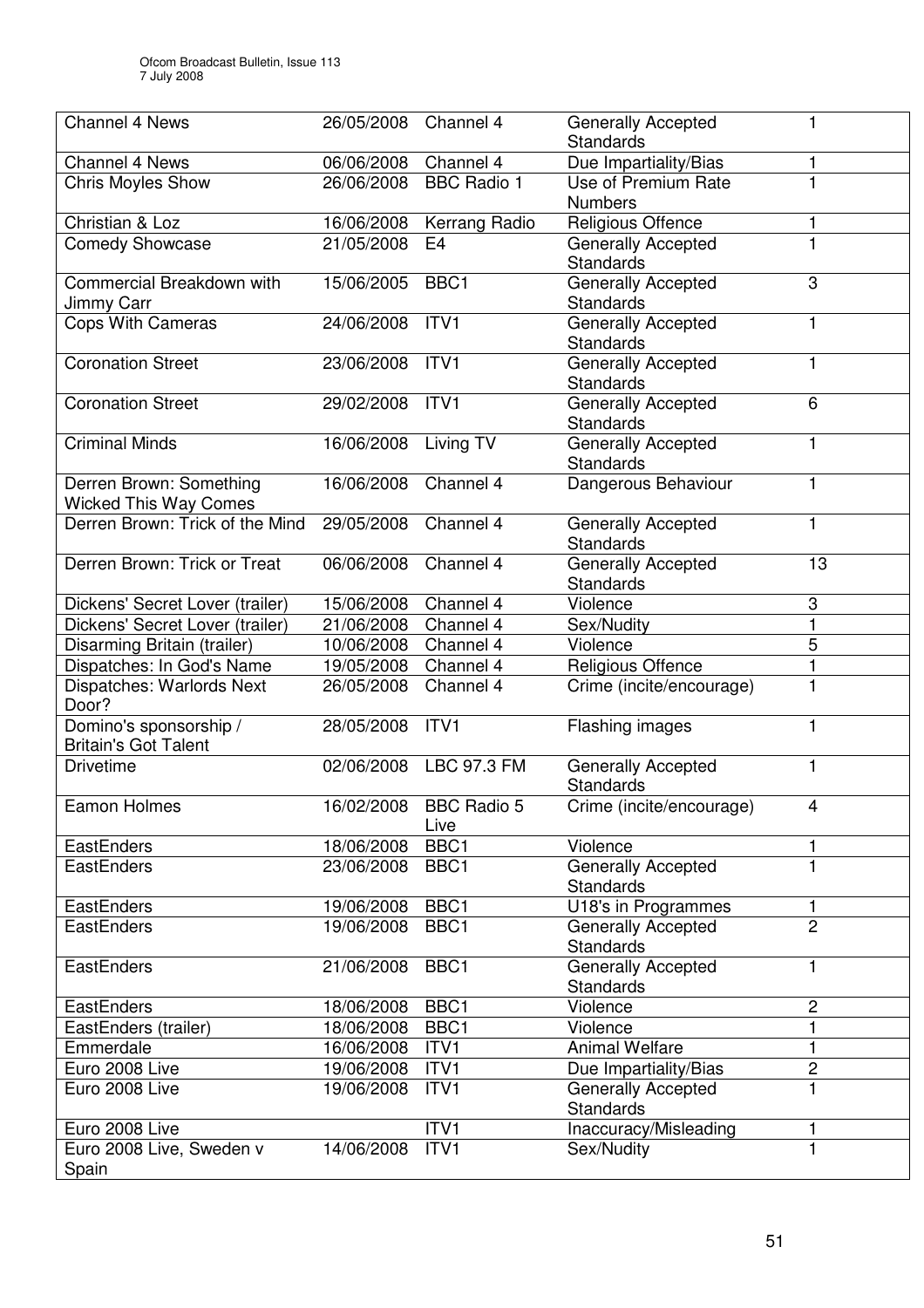| Euro 2008 Live, Turkey v      | 15/06/2008           | ITV <sub>1</sub>   | <b>Generally Accepted</b>              |                |
|-------------------------------|----------------------|--------------------|----------------------------------------|----------------|
| <b>Czech Republic</b>         |                      |                    | Standards                              |                |
| F1: Canadian Grand Prix Live  | 08/06/2008 ITV1      |                    | <b>Generally Accepted</b>              | 1              |
|                               |                      |                    | Standards                              |                |
| F1: French Grand Prix Live    | 22/06/2008           | ITV <sub>1</sub>   | Due Impartiality/Bias                  | $\overline{c}$ |
| <b>Five News</b>              | 16/06/2008           | Five               | Violence                               | $\mathbf{1}$   |
| Fright Night                  | 30/05/2008           | Kerrang Radio      | Competitions                           | $\mathbf{1}$   |
| Futurama                      | 05/06/2008           | <b>Sky Three</b>   | Offensive Language                     | $\mathbf{1}$   |
| <b>GMTV</b>                   | 14/05/2008           | ITV <sub>1</sub>   | <b>Generally Accepted</b>              | $\overline{2}$ |
|                               |                      |                    | Standards                              |                |
| <b>GMTV</b>                   | 20/06/2008           | ITV1               | <b>Generally Accepted</b>              |                |
|                               |                      |                    | Standards                              |                |
| <b>GMTV</b>                   | 24/06/2008           | ITV1               | <b>Generally Accepted</b>              | 1              |
|                               |                      |                    | Standards                              |                |
| <b>GMTV</b>                   | 20/06/2008           | ITV <sub>1</sub>   | Sex/Nudity                             | 3              |
| Gladiators                    | 22/06/2008           | Sky One            | Violence                               | 1              |
| Golden Balls                  | 20/06/2008           | ITV1               | Crime (incite/encourage)               | 5              |
| <b>Golden Balls</b>           |                      | ITV1               | Competitions                           |                |
| Gordon Ramsay's F Word        | 24/06/2008           | Channel 4          | Generally Accepted                     |                |
|                               |                      |                    | Standards                              |                |
| Gordon Ramsay's F Word        | 17/06/2008           | Channel 4          | Offensive Language                     |                |
| Gordon Ramsay's F Word        | 17/06/2008           | Channel 4          | <b>Animal Welfare</b>                  |                |
| Gordon Ramsay's F Word        | 10/06/2008 Channel 4 |                    | <b>Animal Welfare</b>                  | 1              |
| Gordon Ramsay's F Word        | 17/06/2008           | Channel 4          | <b>Generally Accepted</b>              |                |
| (trailer)                     |                      |                    | Standards                              |                |
| Gothika (trailer)             | 16/06/2008           | Five               | <b>Generally Accepted</b>              | 1              |
|                               |                      |                    | Standards                              |                |
| Greek                         | 05/06/2008           | <b>BBC Three</b>   | Offensive Language                     | 1              |
| Happy Mondays: The Odd Half-  | 26/05/2008           | <b>BBC Radio 4</b> | Religious Offence                      | 1              |
| Hour                          |                      |                    |                                        |                |
| Hollyoaks                     | 26/06/2008           | Channel 4          | Sex/Nudity                             | 1              |
| Horrid Henry                  | 13/06/2008           | <b>CITV</b>        | Crime (incite/encourage)               | 1              |
| How TV Changed Britain        | 22/06/2008           | Channel 4          | <b>Generally Accepted</b><br>Standards |                |
| <b>ITV News</b>               | 29/04/2008 ITV1      |                    | Due Impartiality/Bias                  | $\blacksquare$ |
| Islam Ahmadiyyat              | 26/05/2008           | MTA/Muslim TV      | <b>Religious Offence</b>               |                |
| Jane Eyre                     | 05/06/2008           | <b>UKTV Drama</b>  | Sex/Nudity                             |                |
| Jeyes sponsorship of The Bill | 12/06/2008           | ITV <sub>1</sub>   | <b>Generally Accepted</b>              | 1              |
|                               |                      |                    | Standards                              |                |
| Jon Gaunt                     | 17/06/2008           | talkSPORT          | <b>Generally Accepted</b>              | 1              |
|                               |                      |                    | Standards                              |                |
| Jon Gaunt                     | 18/06/2008           | talkSPORT          | <b>Generally Accepted</b>              | 3              |
|                               |                      |                    | Standards                              |                |
| Katie & Peter: The Next       | 10/06/2008           | ITV <sub>2</sub>   | <b>Generally Accepted</b>              | 1              |
| Chapter                       |                      |                    | Standards                              |                |
| Kia Motors sponsorship of CSI | 06/05/2008           | Five               | Other                                  |                |
| Kia Motors sponsorship of     |                      | Five               | Crime (incite/encourage)               |                |
| CSI/Law & Order               |                      |                    |                                        |                |
| Law & Order                   | 28/03/2008           | Five               | Sponsorship                            |                |
| Living with the Dead          | 03/06/2008           | Living             | Exorcism/Occult/Paranormal             |                |
| <b>Midsomer Murders</b>       | 17/06/2008           | ITV <sub>1</sub>   | Violence                               |                |
| Most Wanted (trailer)         | 20/06/2008           | Virgin Radio       | Religious Offence                      |                |
| My Super Sweet 16             | 12/06/2008           | <b>MTV</b>         | Offensive Language                     | 1              |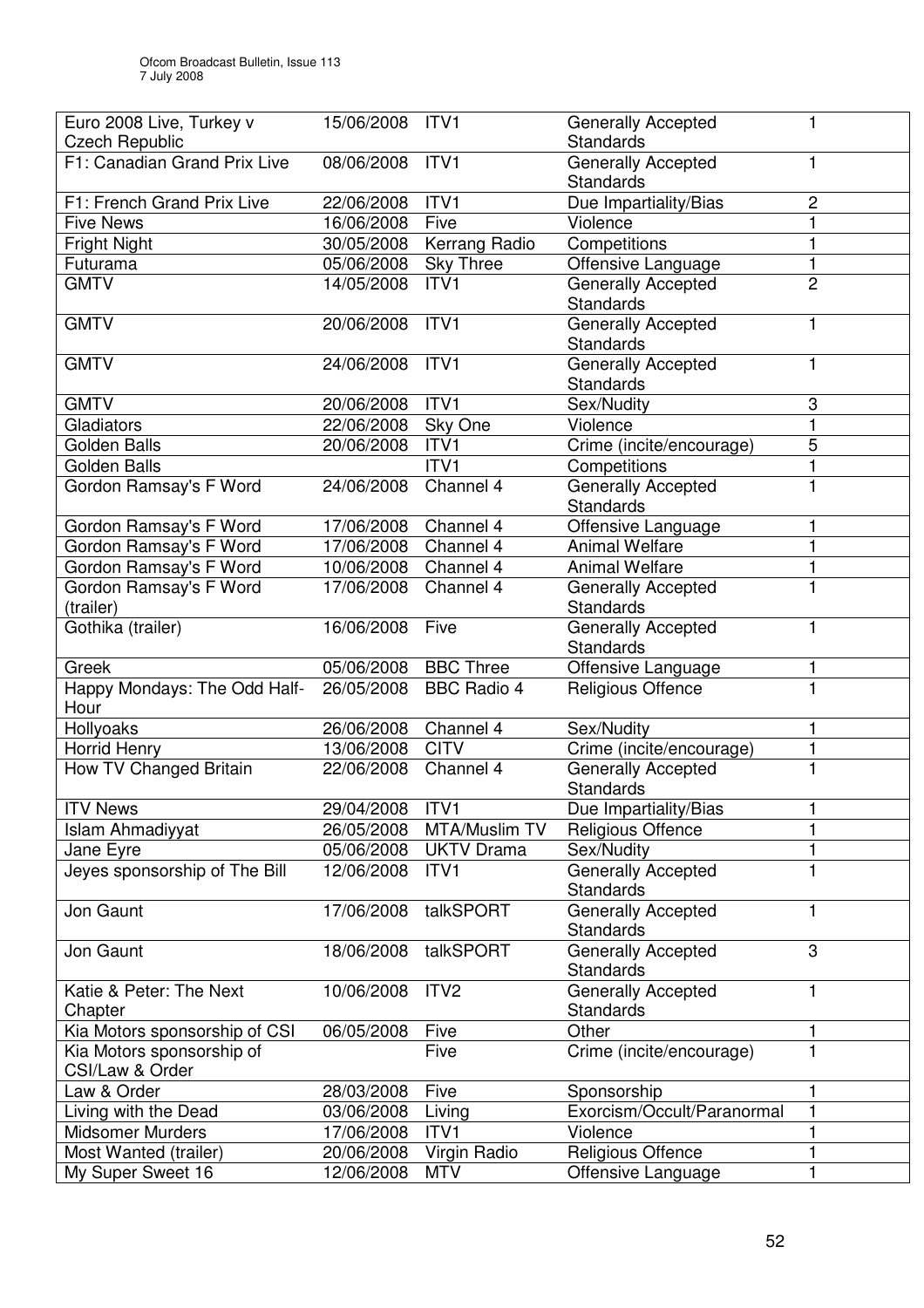| Mystery of the Mummies                     | 10/06/2008           | Five                       | <b>Generally Accepted</b><br><b>Standards</b> | 1              |
|--------------------------------------------|----------------------|----------------------------|-----------------------------------------------|----------------|
| <b>News</b>                                |                      | 11/06/2008 BBC Radio 2     | Generally Accepted<br><b>Standards</b>        | 1              |
| News at Ten                                | 26/06/2008           | ITV1                       | Other                                         | 1              |
| News at Ten                                | 11/06/2008           | ITV1                       | Inaccuracy/Misleading                         | 1              |
| News at Ten (trailer)                      | 16/06/2008           | ITV <sub>1</sub>           | Other                                         | 1              |
| Nip/Tuck (trailer)                         | 17/06/2008           | <b>FX</b>                  | Sex/Nudity                                    | 1              |
| On the Ball: Story of Sports<br>Commentary | 21/06/2008           | BBC <sub>1</sub>           | Due Impartiality/Bias                         |                |
| Playr                                      | 15/06/2008           | <b>Bravo</b>               | Violence                                      | 1              |
| Red Eye                                    | 16/04/2008           | Fox News                   | Other                                         | 1              |
| Richard & Judy                             | 23/06/2008           | Channel 4                  | Offensive Language                            | 1              |
| Richard & Judy                             | 11/02/2008 Channel 4 |                            | <b>Animal Welfare</b>                         | 2              |
| Richard & Judy                             | 18/06/2008           | Channel 4                  | <b>Generally Accepted</b><br><b>Standards</b> | 3              |
| Robin and Marian                           | 26/05/2008 Channel 4 |                            | Violence                                      | 1              |
| Royal Ascot                                | 18/06/2008           | BBC <sub>2</sub>           | <b>Generally Accepted</b><br><b>Standards</b> | 1              |
| Rude Tube                                  | 23/06/2008 Channel 4 |                            | <b>Animal Welfare</b>                         | 1              |
| Rude Tube                                  | 23/06/2008           | Channel 4                  | <b>Generally Accepted</b><br><b>Standards</b> | $\overline{2}$ |
| Saturday Afternoon                         | 31/05/2008 Rother FM |                            | Sex/Nudity                                    | 1              |
| Scallywagga                                | 08/06/2008           | <b>BBC Three</b>           | <b>Generally Accepted</b><br><b>Standards</b> | 3              |
| Seed of Chucky                             | 19/06/2008           | ITV4                       | <b>Generally Accepted</b><br><b>Standards</b> | 1              |
| Sexcetera                                  | 11/01/2008 Living 2  |                            | Sex/Nudity                                    | 1              |
| Shipwrecked 2008: The Third<br>Island      | 22/06/2008           | Channel 4                  | <b>Animal Welfare</b>                         | $\overline{3}$ |
| <b>Sky News</b>                            | 16/06/2008           | <b>Sky News</b>            | Violence                                      | 3              |
| Spongebob Squarepants                      | 27/12/2007           | <b>Nick Toons</b>          | Dangerous Behaviour                           | 1              |
| Spongebob Squarepants                      | 30/04/2008           | Nicktoons                  | Crime (incite/encourage)                      | 1              |
| Sportxxx Live Babes                        | 06/06/2008           | SportxxxBabes              | Inaccuracy/Misleading                         | 1              |
| <b>Steve Powell Morning Show</b>           |                      | 26/02/2008 Valleys Radio   | Competitions                                  | $\mathbf{1}$   |
| <b>Sunday Sequence</b>                     | 08/06/2008           | <b>BBC Radio</b><br>Ulster | <b>Generally Accepted</b><br><b>Standards</b> | 3              |
| <b>Sunrise With Eamonn Holmes</b>          | 10/06/2008           | <b>Sky News</b>            | Violence                                      | 1              |
| <b>Team America: World Police</b>          | 07/06/2008           | Channel 4                  | <b>Generally Accepted</b><br>Standards        | $\mathbf{1}$   |
| The Boston Strangler: The True             | 25/06/2008           | Five                       | <b>Generally Accepted</b>                     | 1              |
| Story                                      |                      |                            | <b>Standards</b>                              |                |
| The Comedy Hour: Hot Gossip                | 17/05/2008           | <b>BBC Radio 2</b>         | <b>Generally Accepted</b><br>Standards        | $\overline{2}$ |
| The Gerard Conway Breakfast<br>Show        | 20/06/2008           | Hayes FM                   | Offensive Language                            | 1              |
| The Hotel Inspector Revisits               | 18/06/2008           | Five                       | Inaccuracy/Misleading                         | 1              |
| The Incredibly Early Breakfast<br>Show     | 05/06/2008           | talkSPORT                  | Offensive Language                            | 1              |
| The Inspector Linley Mysteries             | 01/06/2008           | BBC <sub>1</sub>           | Offensive Language                            | 1              |